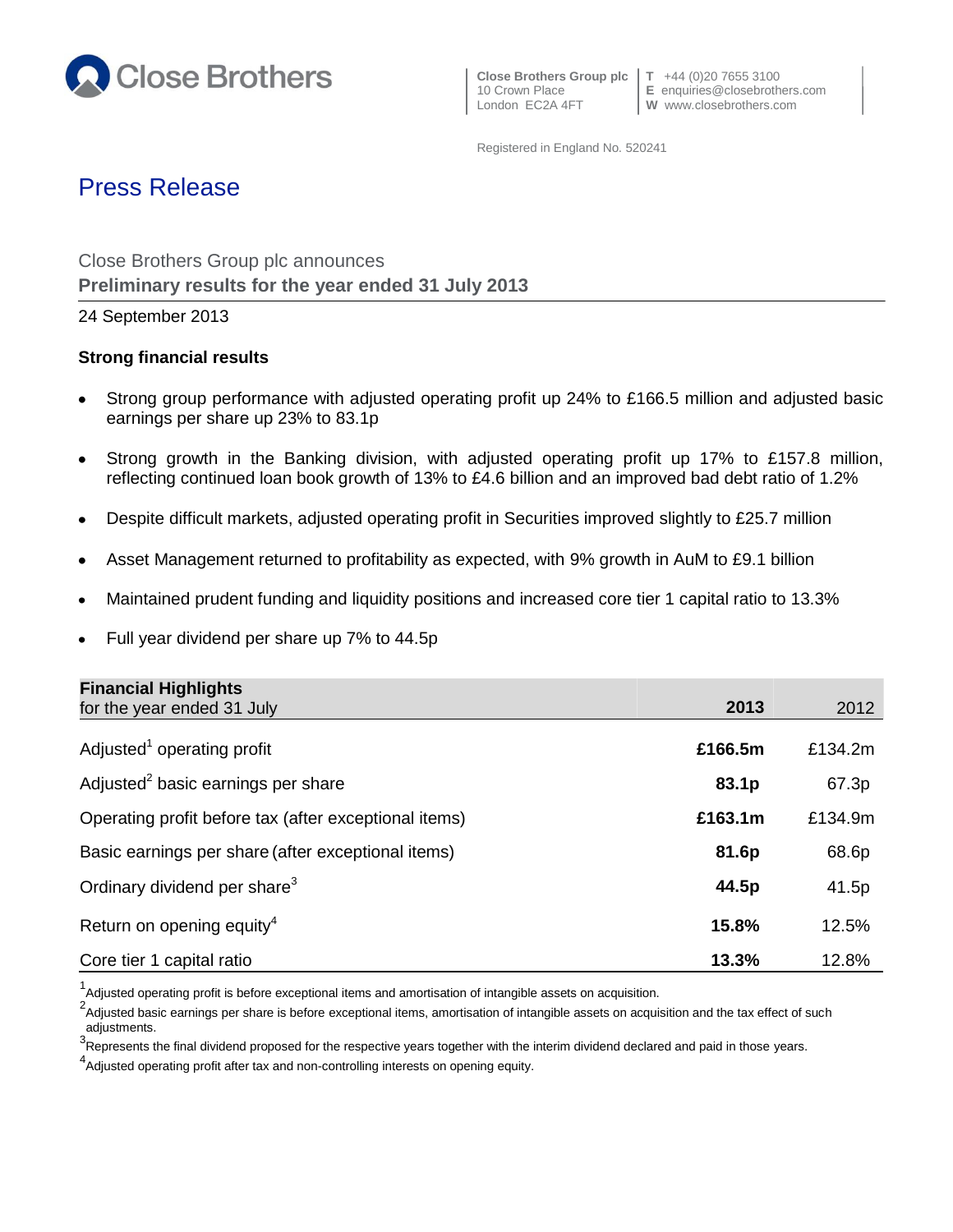## **Preben Prebensen, Chief Executive, commenting on the results said:**

"Close Brothers has delivered a strong financial performance, with continued good growth in Banking supported by an improving contribution from Securities and Asset Management. We have a strong position in our chosen markets and we remain well funded and capitalised. We continue to see good opportunities for growth and believe we are well positioned for the current financial year."

#### **Enquiries to:**

Sophie Gillingham – Investor Relations Close Brothers Group plc 020 7655 3844 Clara Melia – Investor Relations Close Brothers Group plc 020 7655 3350 Debbie Nathan – Investor Relations Close Brothers Group plc 020 7655 3845 Peter Ogden – Media Relations and a series of the Maitland 020 7379 5151

A presentation to analysts and investors will be held today at 9.30 am BST at our offices at 10 Crown Place, London EC2A 4FT. A listen-only dial-in facility will be available by dialling +44 20 3059 8125. A recording of this call will be available for replay for two weeks by dialling +44 121 260 4861, access code 8494812#.

### **About Close Brothers:**

Close Brothers makes loans, trades securities and provides financial advice and investment management services.

The Banking division provides specialist lending to small and medium-sized businesses and individuals across a diverse range of asset classes, and also offers deposit taking services.

The Securities division provides trading services to retail brokers and institutions principally through Winterflood, a leading market-maker in the UK.

Close Brothers Asset Management provides a full range of advice, investment management and self directed services to private and corporate clients and professional advisers.

Close Brothers was established in 1878 and since then has held true to the principles of merchant banking – supporting small businesses and individuals through all conditions.

Close Brothers today employs over 2,500 people, principally in the UK. Close Brothers Group plc is listed on the London Stock Exchange and is a member of the FTSE 250.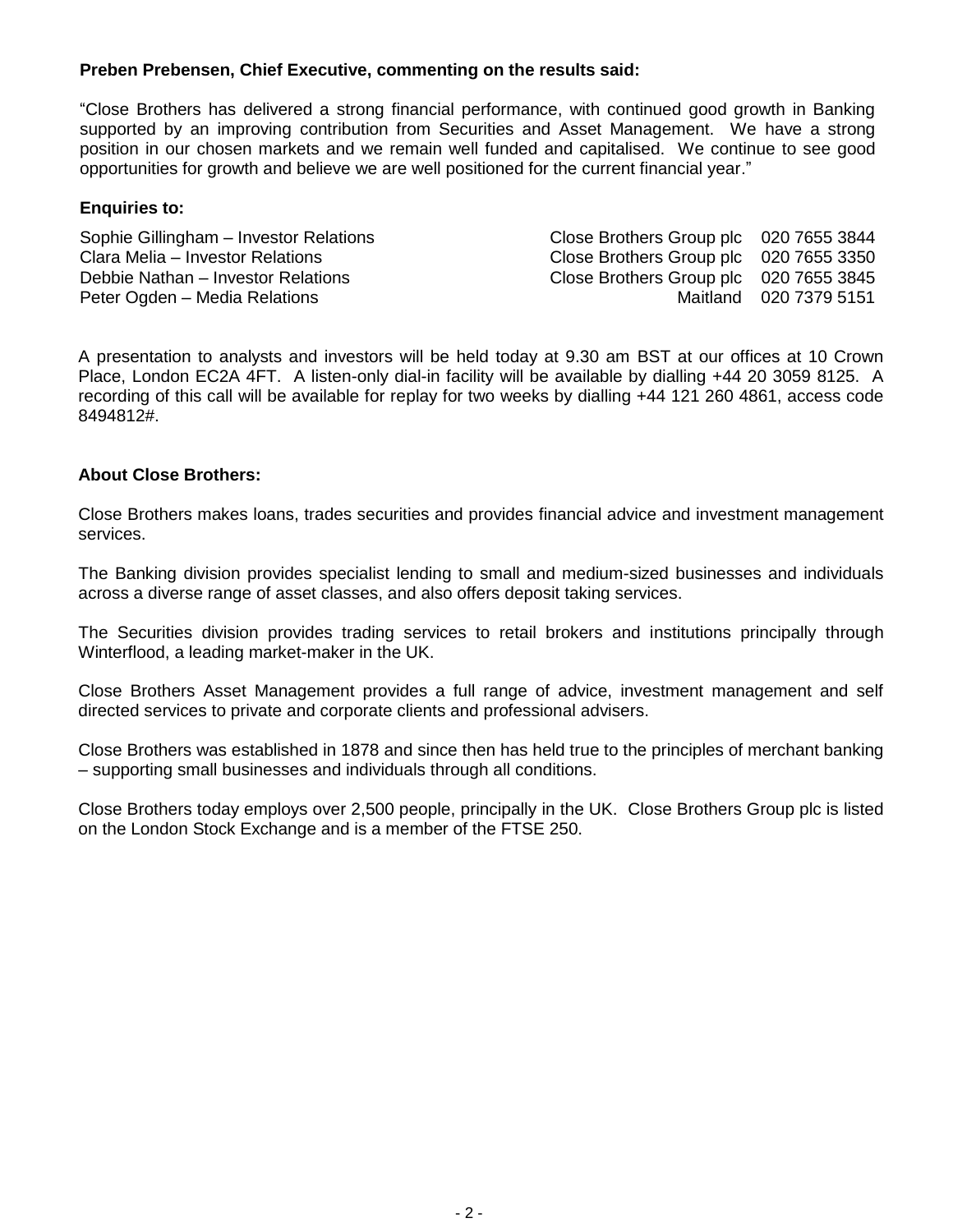## **OVERVIEW**

## **Chairman's and Chief Executive's Statement**

We are pleased to report another year of significant progress for the group. We have delivered a strong set of financial results, reflecting the strength and stability of our simple, prudent business model in a period of continued economic uncertainty. We have continued to build on our successful track record of earnings growth, supporting our strong capital position and enabling us to continue to grow the dividend.

#### **Strong financial performance**

The financial year was again shaped by a subdued economic environment, with slow growth and events in the Eurozone continuing to impact sentiment. Against this challenging backdrop we had a strong year with good growth in both revenues and profit. Adjusted operating income increased 10% to £582.9 million (2012: £531.7 million) and adjusted operating profit increased 24% to £166.5 million (2012: £134.2 million), reflecting strong growth in Banking and a return to profitability in Asset Management. Adjusted basic earnings per share increased 23% to 83.1p (2012: 67.3p), while basic earnings per share increased 19% to 81.6p (2012: 68.6p). Overall the group's return on opening equity improved to 16% (2012: 12%).

The group has maintained a strong capital and funding base to support growth, with all ratios remaining well ahead of regulatory requirements. During the year, our core tier 1 capital ratio improved to 13.3% (31 July 2012: 12.8%), and our leverage ratio also increased slightly to 9.8% (31 July 2012: 9.7%). We expect to meet all regulatory requirements of the Basel III capital framework being implemented in Europe under CRD IV.

#### **Dividend**

Recognising our strong financial performance in the year and continued confidence in our longer-term prospects, the board is recommending a 2.0p increase in the final dividend to 29.5p (2012: 27.5p) per share. This results in a full year dividend per share of 44.5p (2012: 41.5p), up 7%.

#### **Simple business model and clear, consistent strategy**

We continue to benefit from our focus on our core business activities in areas where we have significant expertise, and we have always set ourselves apart through our prudent and conservative approach to managing our balance sheet and capital position. We have continued to support our customers through a range of economic conditions and overall our strategy has remained unchanged.

Our Banking division continues to maintain its distinctive, specialist, local lending model and our loan book is differentiated by being predominantly secured, small ticket and short term. By staying focused on this model in all market conditions, we have maintained good growth while achieving consistently high returns. During the 2013 financial year, the loan book increased 13% to £4.6 billion (31 July 2012: £4.1 billion), the net interest margin remained strong at 8.8% (2012: 9.4%) and the bad debt ratio continued to improve to 1.2% (2012: 1.5%). As a result we maintained a good return on net loan book of 3.6% (2012: 3.6%). The division continues to generate strong profit growth with adjusted operating profit increasing 17% to £157.8 million (2012: £135.0 million) in the year.

Our Securities division has remained consistently profitable throughout the cycle, demonstrating its resilience in difficult trading conditions. In the year, despite continued low investor risk appetite, the division's adjusted operating profit increased 5% to £25.7 million (2012: £24.5 million) and Winterflood's adjusted operating profit increased 6% to £16.9 million (2012: £16.0 million). Our priority remains to maintain our trading capacity, and our flexible cost model maximises profitability in all market conditions. Through the skill and experience of our traders, Winterflood achieved a trading profit on 245 out of 253 trading days in the year.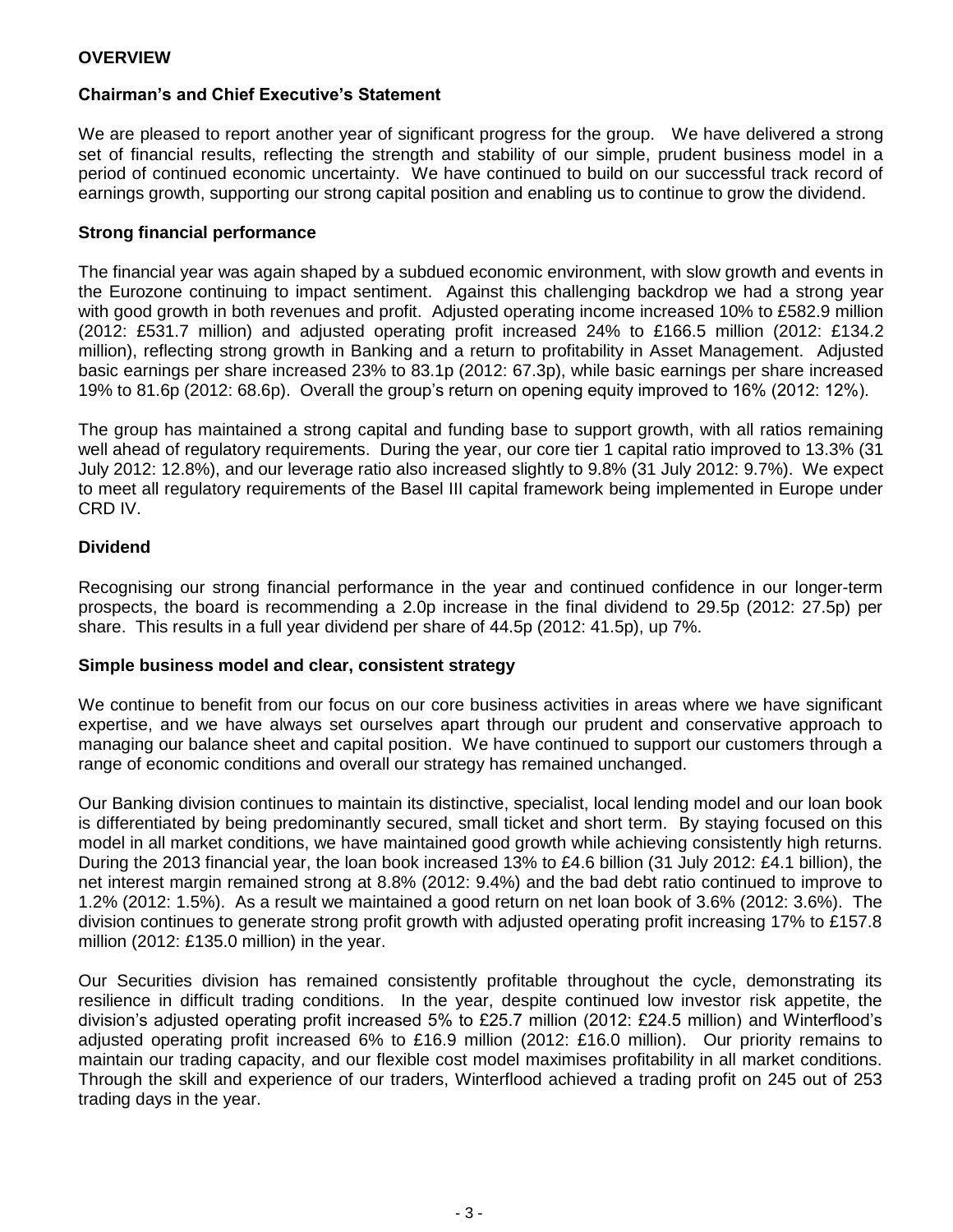## **OVERVIEW**

### **Chairman's and Chief Executive's Statement** continued

In Asset Management we have completed our restructuring and have refocused the division on wealth management for the UK private client market. As part of our strategy, we have established a business model and propositions that are designed to benefit from market changes driven by technology, demographics and regulation, particularly RDR which came into effect on 1 January 2013. Our integrated propositions, providing both advice and investment management, have been well received by clients and we are seeing strong inflows across our multiple distribution channels. In the year, Assets under Management ("AuM") increased 9% to £9.1 billion (2012: £8.3 billion), reflecting market movements, and the division returned to profitability as planned, delivering an adjusted operating profit of £4.0 million (2012: loss of £4.3 million).

#### **Long-term relationships underpinned by strong expertise**

It is clear that trust in the financial services sector and consumer confidence continue to be low. Despite this, we have successfully continued to build our business through the cycle, supporting SMEs as their businesses grow, providing continuous liquidity to retail brokers through Winterflood, and providing wealth management services to a wide range of private clients.

Over the years we have remained differentiated through our distinctive client proposition, and the way we do business resonates with our customer base. We believe this reflects the strong legacy of Close Brothers and the fact that all three divisions, while serving different client bases, share the same commitment to service, based on the traditional values of merchant banking applied to the modern business world. We recognise that relationships are critical to our success and our clients benefit from long-term, consistent contact with our expert teams across all three divisions.

Our lenders are highly experienced with a strong understanding of their local markets. We have 500 sales staff operating from more than 40 offices. Our management teams in the Banking division have on average well over 20 years' experience in their niche, specialist fields, and many customer relationships are of a similar tenure. We know and understand our customers' needs which, together with our consistent pricing and underwriting through the cycle, have helped us to generate consistently high repeat business levels.

Winterflood has around 90 skilled traders and is connected to over 40 trading venues. Our strong relationships with more than 450 stockbrokers and financial institutions, and our proprietary technology, have helped us to maintain our leading market share and consistent position as the number one marketmaker to retail brokers in the UK. Similarly Seydler has maintained its position as the market leading designated sponsor in Germany, and has successfully leveraged these client relationships to build a strong capital markets franchise.

In Asset Management we have built a strong national presence, having fully integrated the regional businesses acquired over the last few years. At 31 July 2013 we had around 130 advisers in 10 UK offices and 50 investment professionals. We have received strong external recognition for the quality of our investment products and the service we provide to our clients, receiving a number of awards in the year including the "Financial Advisory Firm of the Year" at the Citywealth Magic Circle Awards and winning two Private Asset Manager awards.

In order to provide customers across the group with the highest level of service, we continuously invest in developing the skills of our people, as well as expanding our distribution networks through attracting and retaining new talent. We are also investing in technology, to complement the skill of our people and enhance our level of service, enabling us to adapt to changes in customer behaviour and the market environment.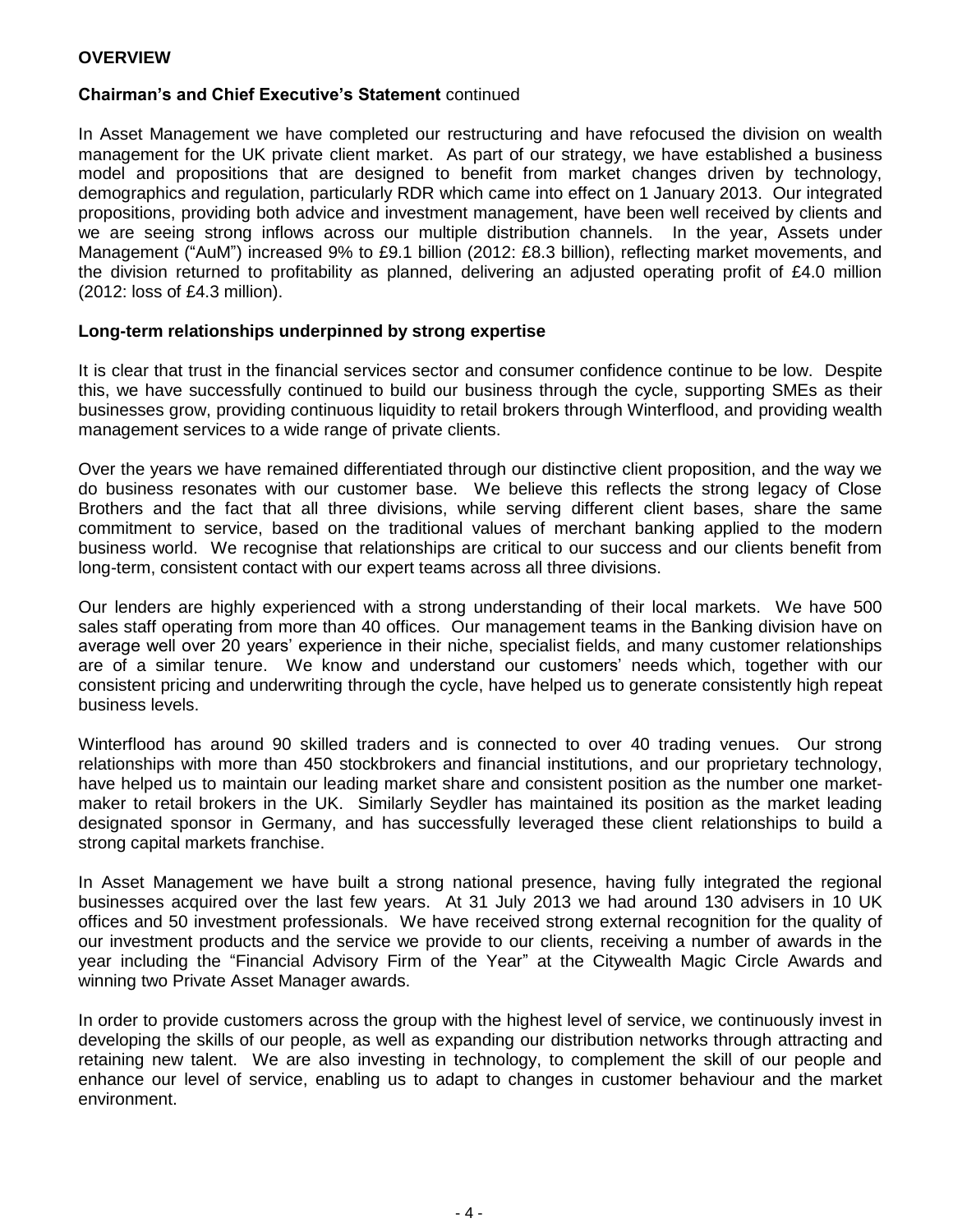## **Chairman's and Chief Executive's Statement** continued

For example, recognising that the speed of our decision making is critical to our success, we have enhanced our point of sale capabilities in the Banking division. In motor finance we have developed "eclick" which enables us to approve and issue funds within 20 minutes while maintaining the same level of credit control. Similarly Winterflood continues to focus on developing its technology to maintain its market leading position.

### **Well positioned for continued good performance**

We remain focused on driving organic growth and believe that all of our divisions are now well positioned to deliver continued good performance. We believe that there are significant opportunities in the UK's markets, and that the group's UK focus places us in a strong position to make the most of these.

In the Banking division, we have a proven track record of sustainable growth and continue to believe there are good opportunities for further penetration into our existing markets. There is widespread recognition of the role SMEs will play in the economic recovery, but they remain under-served by the banking sector. We currently lend to over 23,000 SMEs in our Commercial businesses and we believe that our cautious, high quality credit underwriting and service-led approach together with our reputation as a trusted, reliable lender place us in a strong position for further growth in this market.

We also continuously explore opportunities to grow in adjacent areas which share common attributes with our core lending businesses. For example, in recent years we have expanded our motor finance business to serve larger, franchised motor dealerships, and we are developing our business which provides bespoke leasing solutions in asset finance.

In Securities, Winterflood continues to focus on its core market-making activities, maintaining its leading position while markets have remained difficult. An active secondary market is, to an extent, dependent on an active primary market. Last year, UK IPO activity was well below pre-financial crisis levels and new money raised on AIM, which generates the higher margin trades for Winterflood, continued to be at historically low levels. Winterflood's performance is highly sensitive to retail investor sentiment and although risk appetite remained low during the year, a number of changes in the UK, such as increased primary market activity or increased retail trading on AIM, could improve trading conditions for Winterflood.

We also believe that significant market opportunity exists in the UK for our Asset Management division. Post RDR, the industry remains fragmented and we are well placed to attract new clients and assets following the transformation of our business over the last three years. We have developed a scalable business from which we can build our core flows while driving operating leverage. We are generating strong asset inflows, and at the same time, we remain focused on improving our operational efficiency. As a result, we are making good progress towards our medium-term targets to achieve a revenue margin of around 100 basis points and an operating margin of 15% by the 2015 financial year.

#### **Board changes**

Douglas Paterson has decided to retire as a director of the company and consequently will not seek reelection at the Annual General Meeting on 21 November 2013. He was appointed to the board in July 2004 and has served as chairman of the Audit Committee. We thank him for his valued contribution to the group.

The board has appointed Shonaid Jemmett-Page to succeed Douglas Paterson as chairman of the Audit Committee with effect from 21 November 2013, following the conclusion of the Annual General Meeting.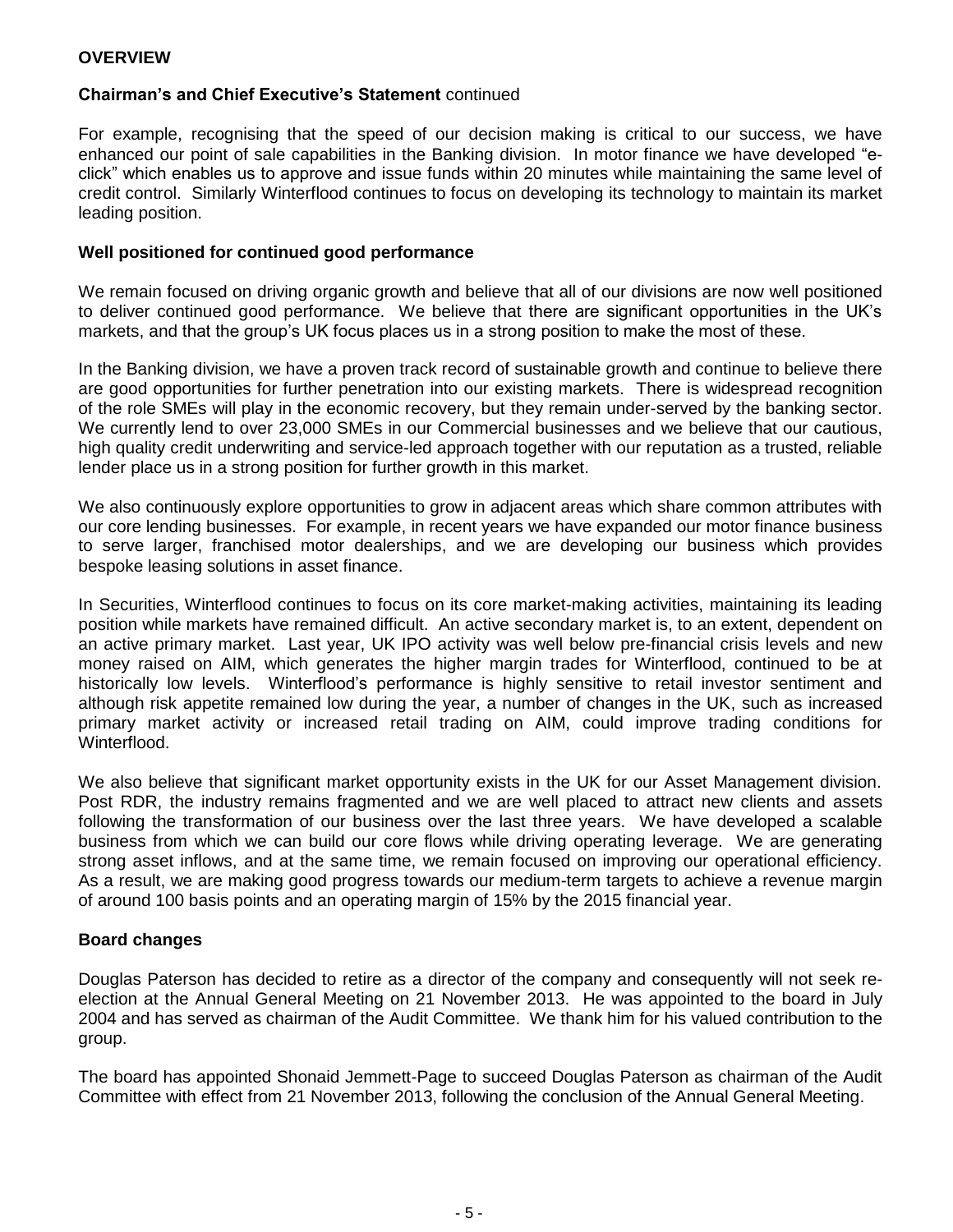## **OVERVIEW**

## **Chairman's and Chief Executive's Statement** continued

### **Outlook**

Overall, the group is well positioned looking ahead to the 2014 financial year.

We continue to see good opportunities for growth in the Banking division and Securities remains well placed for any sustained improvement in trading conditions. In Asset Management we expect continued progress towards our medium-term targets.

We are confident in our outlook for the current financial year.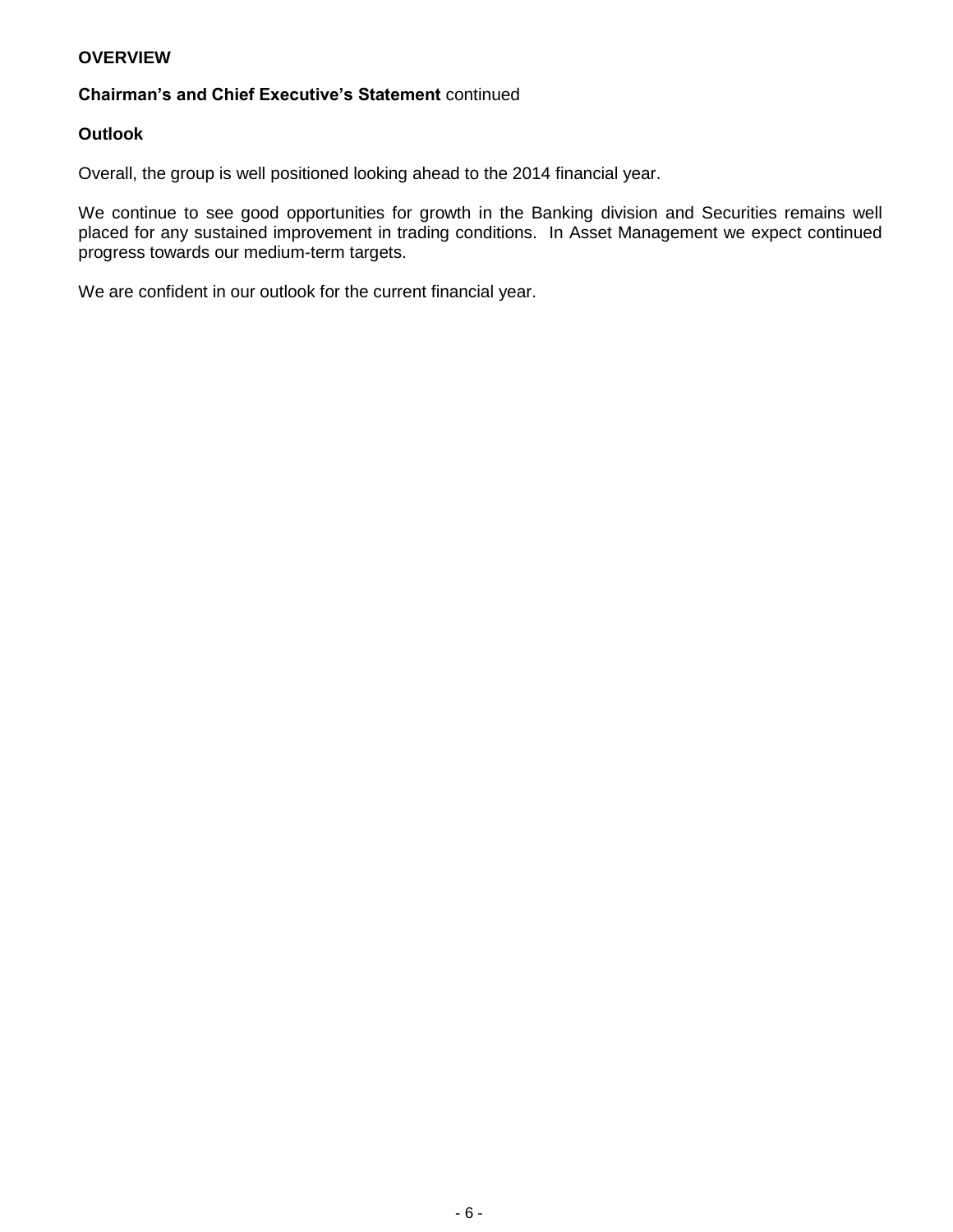#### **Overview**

The group has achieved a strong performance in the year, with adjusted operating profit growth of 24% to £166.5 million (2012: £134.2 million) driven by improved contributions from all three divisions. In the Banking division, good loan book growth of 13% and lower bad debts led to another strong performance. In Securities, performance for the year improved slightly although conditions remained challenging. Following a period of restructuring and investment, Asset Management returned to profitability as planned during the year.

**2013**

 $2010$ 

#### **Group Income Statement**

|                                                  | 2013      | 2012      | Change |
|--------------------------------------------------|-----------|-----------|--------|
|                                                  | £ million | £ million | ℅      |
| Adjusted operating income                        | 582.9     | 531.7     | 10     |
| Adjusted operating expenses                      | (365.8)   | (339.9)   | 8      |
| Impairment losses on loans and advances          | (50.6)    | (57.6)    | (12)   |
| Adjusted operating profit                        | 166.5     | 134.2     | 24     |
| <b>Exceptional income</b>                        | 1.6       | 5.6       | (71)   |
| Amortisation of intangible assets on acquisition | (5.0)     | (4.9)     | 2      |
| Operating profit before tax                      | 163.1     | 134.9     | 21     |
| Tax                                              | (42.6)    | (33.5)    | 27     |
| Non-controlling interests                        | (1.1)     | (1.7)     | (35)   |
| Profit attributable to shareholders              | 119.4     | 99.7      | 20     |
| Adjusted basic earnings per share                | 83.1p     | 67.3p     | 23     |
| Basic earnings per share                         | 81.6p     | 68.6p     | 19     |
| Ordinary dividend per share                      | 44.5p     | 41.5p     |        |

Note: Adjusted operating income, expenses, operating profit and earnings per share exclude the effect of exceptional items and amortisation of intangible assets on acquisition, and in the case of earnings per share, the tax effect of such adjustments.

#### **Strong profit growth**

Adjusted operating income increased 10% to £582.9 million (2012: £531.7 million) reflecting continued good growth in the Banking division as well as higher income in Asset Management. Despite difficult markets for most of the year, Securities income also improved slightly.

Adjusted operating expenses increased 8% to £365.8 million (2012: £339.9 million) as we continue to invest in strengthening the capacity of our businesses while managing costs appropriately as we grow. The increase in the year principally reflects volume related costs and investment in infrastructure and technology in the Banking division. In Asset Management, costs were unchanged notwithstanding the growth in revenue and assets, and in Securities, Winterflood's expenses were broadly stable. Overall, the compensation ratio (total staff costs on adjusted operating income excluding associate income) remained unchanged at 38% (2012: 38%) and the group's expense/income ratio improved to 63% (2012: 65%).

The group continues to apply consistent underwriting criteria when originating loans, and in the year impairment losses on loans and advances ("bad debts") reduced further to £50.6 million (2012: £57.6 million), despite the growth in the loan book. As a result, the bad debt ratio improved to 1.2% (2012: 1.5%).

Overall, adjusted operating profit for the group increased 24% to £166.5 million (2012: £134.2 million), resulting in an improved operating margin of 28% (2012: 24%) and a return on opening equity of 16% (2012: 12%).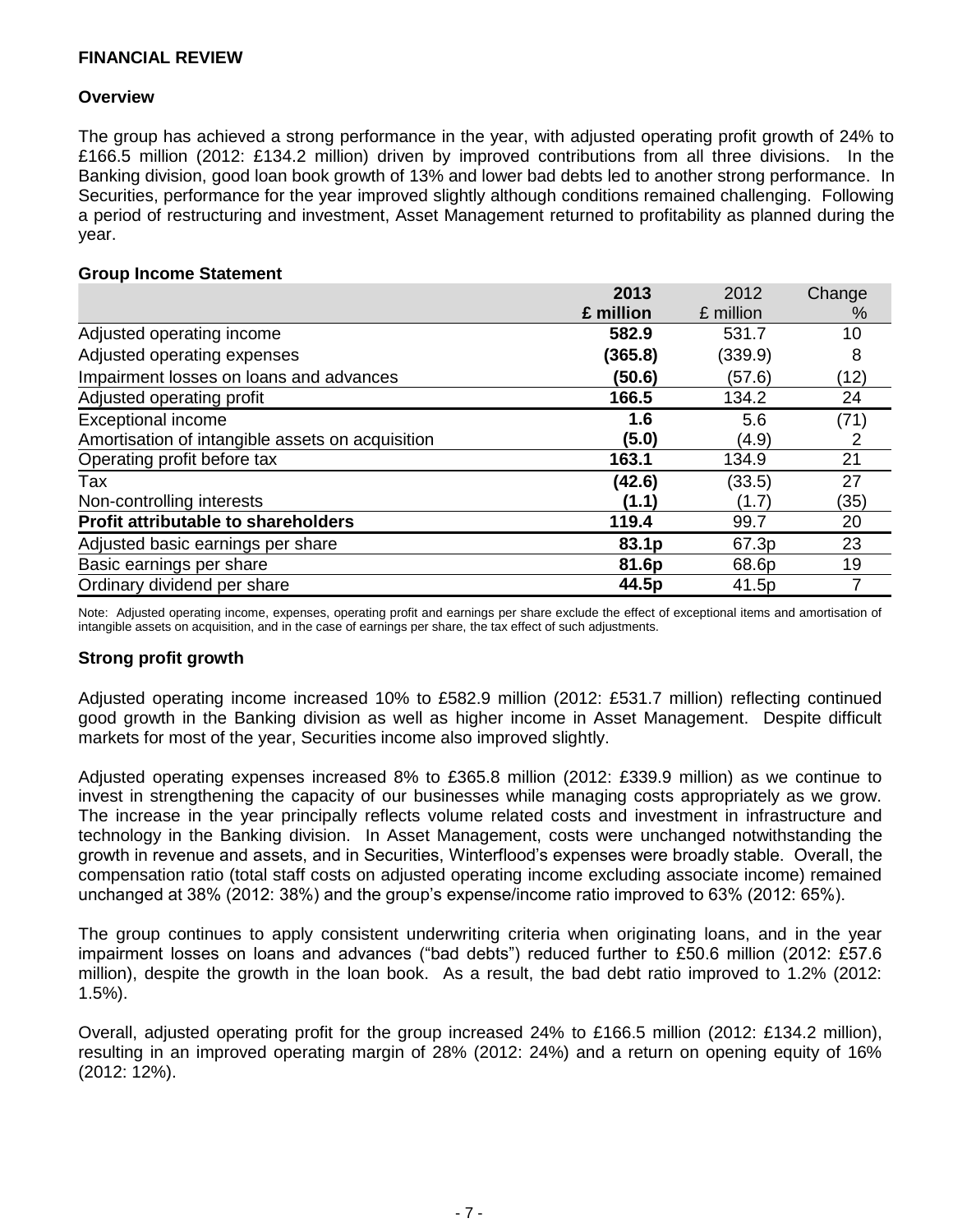#### **Overview** continued

Adjusted operating profit in the Banking division increased 17% to £157.8 million (2012: £135.0 million) reflecting good loan book growth of 13% and the continued reduction in bad debts. Securities increased slightly overall with adjusted operating profit of £25.7 million (2012: £24.5 million) reflecting a slightly improved performance from Winterflood, and a better performance from Seydler which more than offset a lower contribution from Mako. As expected, Asset Management delivered a small adjusted operating profit of £4.0 million (2012: loss of £4.3 million) reflecting good income growth and disciplined cost management. The group net expenses remained unchanged at £21.0 million (2012: £21.0 million), consistent with the last few years. These include the central functions which support the divisions, such as legal, finance, human resources, audit, compliance, corporate development and risk, and the group's general policy is not to reallocate these costs to the divisions.

We recorded net exceptional income of £1.6 million (2012: £5.6 million) relating to the reduction of our holding in Mako, which reduced from 27.3% to 21.3% during the year, and reduced further to 16.3% post the period end. Additionally, in line with our normal accounting policy, we recorded charges for amortisation of intangible assets on acquisition of £5.0 million (2012: £4.9 million).

After exceptional income and amortisation of intangible assets on acquisition, operating profit before tax increased 21% to £163.1 million (2012: £134.9 million).

In the 2013 financial year the tax charge was £42.6 million (2012: £33.5 million), up 27% reflecting the increase in operating profit in the year. This corresponds to an effective tax rate of 26% (2012: 25%), above the UK corporation tax rate of 24% (2012: 25%) principally reflecting a write-down of the group's deferred tax assets as the UK corporation tax rate reduced. The substantial majority of the group's earnings are generated in the UK and comprise normal trading income, and as a result the group has a straightforward tax profile with a transparent charge. Typically the group's effective tax rate, before the effect of any non-tax deductible exceptional items, has therefore been broadly consistent with the UK corporation tax rate.

|                                  |           | 2013 |           | 2012 |                          |
|----------------------------------|-----------|------|-----------|------|--------------------------|
|                                  | £ million | %    | £ million | %    | %                        |
| <b>Banking</b>                   | 157.8     | 84   | 135.0     | 87   | 17                       |
| <b>Securities</b>                | 25.7      | 14   | 24.5      | 16   | 5                        |
| <b>Asset Management</b>          | 4.0       | 2    | (4.3)     | (3)  |                          |
| <b>Total divisions</b>           | 187.5     | 100  | 155.2     | 100  | 21                       |
| Group                            | (21.0)    |      | (21.0)    |      | $\overline{\phantom{a}}$ |
| <b>Adjusted operating profit</b> | 166.5     |      | 134.2     |      | 24                       |

#### **Divisional Adjusted Operating Profit/(Loss)**

#### **Good shareholder returns**

The group delivered profit attributable to shareholders of £119.4 million (2012: £99.7 million), an increase of 20% in the year. Basic earnings per share increased 19% to 81.6p (2012: 68.6p), and adjusted basic earnings per share, excluding exceptional income and amortisation of intangible assets on acquisition, increased 23% to 83.1p (2012: 67.3p).

The board is recommending an increase of 2.0p in the final dividend to 29.5p (2012: 27.5p) per share, corresponding to a 7% increase in the total dividend to 44.5p (2012: 41.5p) per share. This reflects the strong profit growth in the period which has allowed the group to maintain progressive dividend growth while strengthening the dividend cover. The final dividend will be paid on 26 November 2013 to shareholders on the register at 18 October 2013.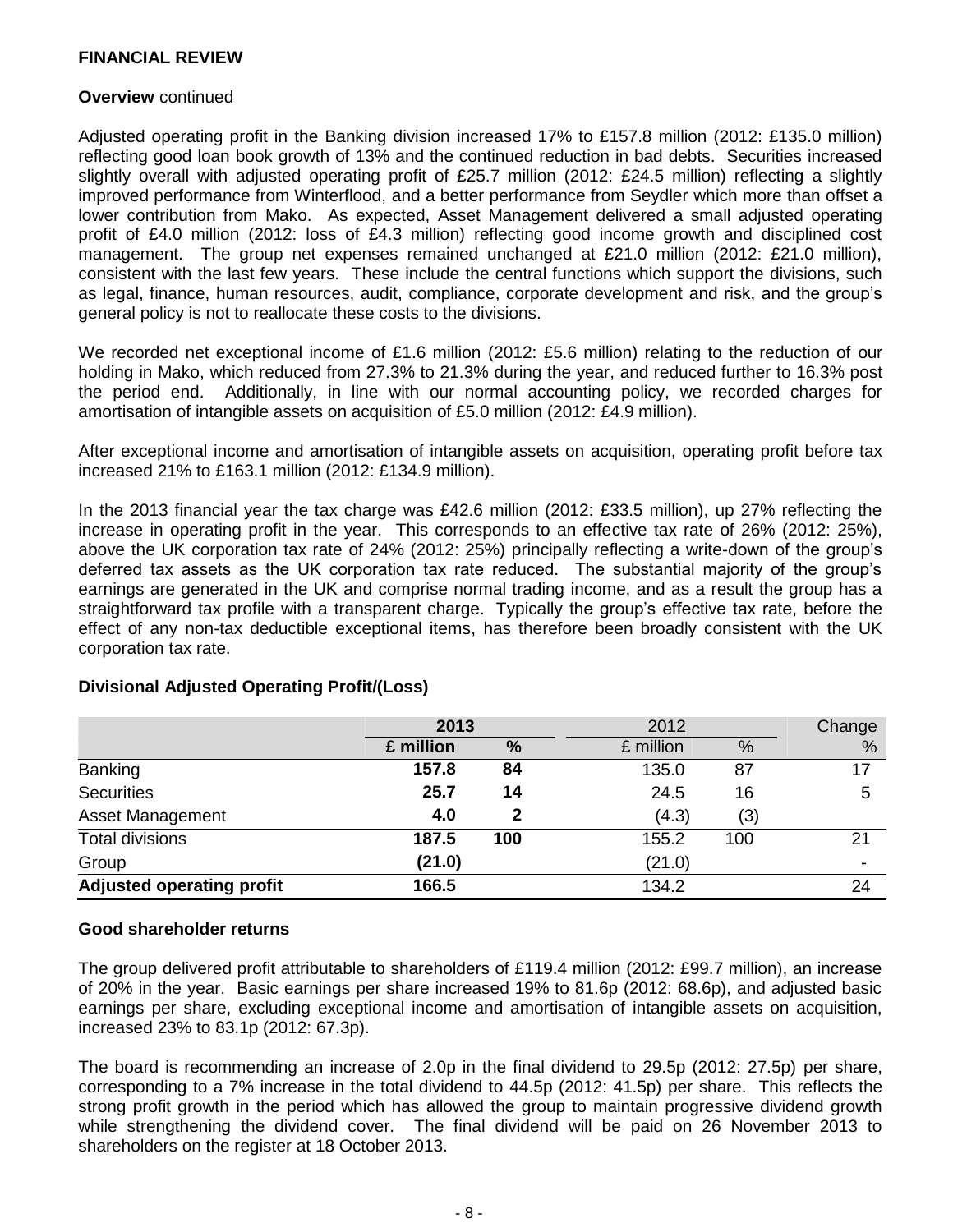#### **Overview** continued

#### **Simple and transparent balance sheet**

#### **Group Balance Sheet**

|                                                                           | 31 July   | 31 July   |
|---------------------------------------------------------------------------|-----------|-----------|
|                                                                           | 2013      | 2012      |
|                                                                           | £ million | £ million |
| <b>Assets</b>                                                             |           |           |
| Cash and loans and advances to banks                                      | 1,025.2   | 816.8     |
| Settlement balances, long trading positions and loans to money brokers    | 595.5     | 598.5     |
| Loans and advances to customers                                           | 4,645.6   | 4,125.9   |
| Non-trading debt securities                                               | 96.2      | 353.0     |
| Intangible assets                                                         | 141.6     | 139.7     |
| Other assets                                                              | 330.9     | 321.9     |
| <b>Total assets</b>                                                       | 6,835.0   | 6,355.8   |
| <b>Liabilities</b>                                                        |           |           |
| Settlement balances, short trading positions and loans from money brokers | 491.7     | 501.7     |
| Deposits by banks                                                         | 66.6      | 88.0      |
| Deposits by customers                                                     | 4,015.4   | 3,448.1   |
| <b>Borrowings</b>                                                         | 1,170.2   | 1,322.3   |
| <b>Other liabilities</b>                                                  | 250.6     | 225.9     |
| <b>Total liabilities</b>                                                  | 5,994.5   | 5,586.0   |
| <b>Equity</b>                                                             | 840.5     | 769.8     |
| <b>Total liabilities and equity</b>                                       | 6,835.0   | 6,355.8   |

The group maintains a simple and transparent balance sheet and is focused on maintaining the quality of its assets. During the year total assets increased 8% to £6,835.0 million (31 July 2012: £6,355.8 million) driven by growth in the loan book. Our customer loan book and high quality liquid assets, held to meet the liquidity requirements of our Banking operations, now account for over 80% of the group's total assets.

#### **Maintain focus on credit quality of loan book**

Loans and advances to customers increased 13% to £4,645.6 million (31 July 2012: £4,125.9 million) and accounted for 68% (31 July 2012: 65%) of the group's total assets. The group is committed to maintaining a high quality loan book by adhering to consistent lending principles underpinned by local underwriting expertise based on deep knowledge of the underlying asset. Around 90% of the loan book is secured on a range of assets, including plant and machinery, property, motor vehicles and invoice receivables, and the group seeks to maintain appropriate diversity within its portfolio to avoid concentration risk.

The group has maintained consistent and prudent loan-to-value ratios and closely monitors these against market movements. The group's lending remains short-term, with over half the loan book on a residual contractual maturity of less than one year, and with an average maturity of 13 months (31 July 2012: 14 months). The discipline applied to every stage of the lending process enables the group to maintain strong credit quality as it grows.

#### **Maintain efficiency of other assets and liabilities**

The group continues to hold liquidity principally in the form of high quality liquid assets. In the year, cash and loans and advances to banks increased 26%, or £208.4 million, to £1,025.2 million (31 July 2012: £816.8 million), principally reflecting an increase in deposits at the Bank of England to £935.3 million (31 July 2012: £706.8 million). Overall non-trading debt securities, which include floating rate notes ("FRNs"), certificates of deposit ("CDs") and gilts, reduced to £96.2 million (31 July 2012: £353.0 million).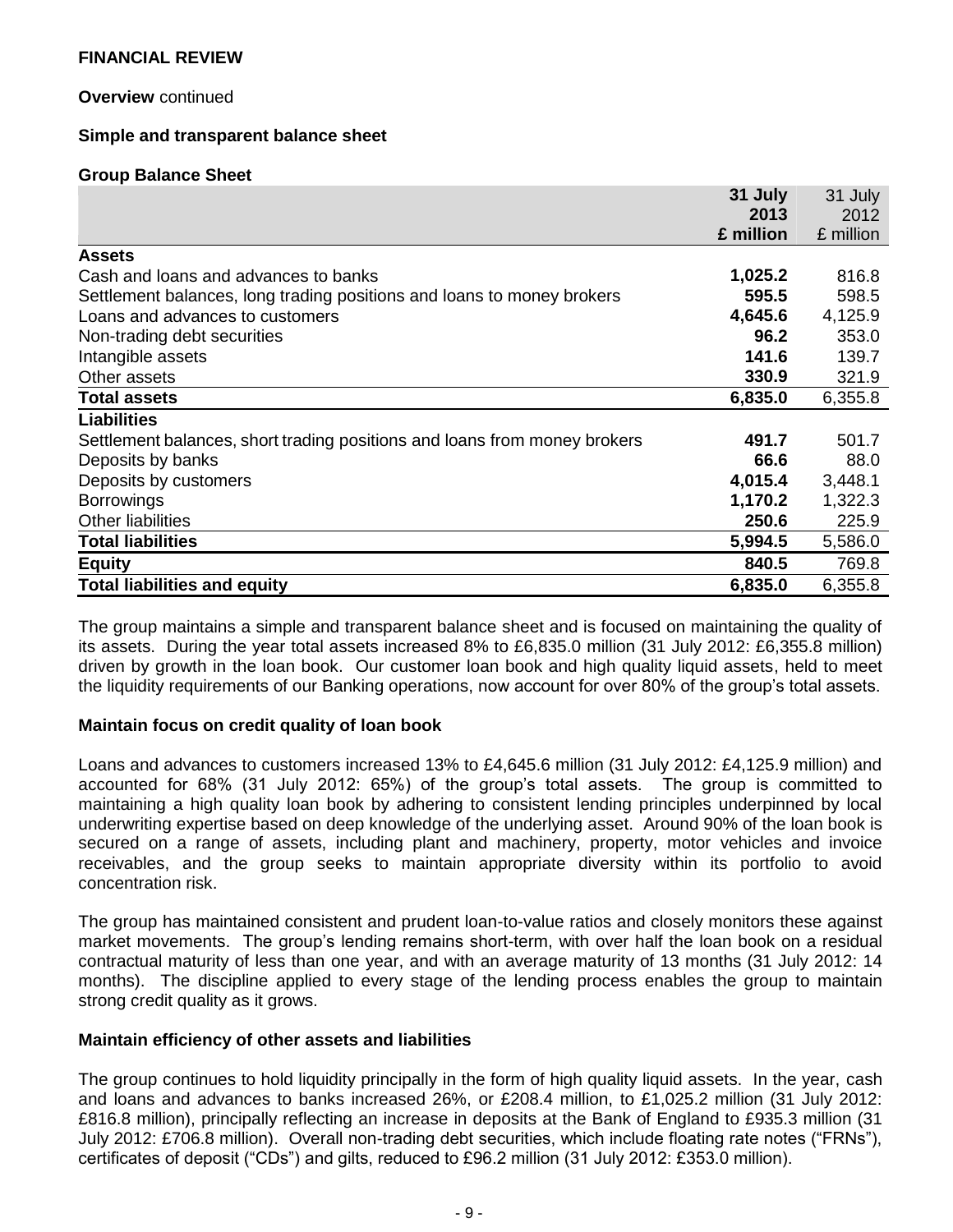#### **Overview** continued

The group's settlement balances, long and short trading positions and loans to and from money brokers relate to the market-making activities of Winterflood and Seydler. At the balance sheet date, the asset and liability balances were broadly unchanged compared to the prior year at £595.5 million (31 July 2012: £598.5 million) and £491.7 million (31 July 2012: £501.7 million) respectively. As a result, the net position also remained broadly stable at £103.8 million (31 July 2012: £96.8 million).

The group's liabilities principally reflect funding for the loan book in the form of customer deposits and borrowings. Deposits by customers increased 16%, or £567.3 million, to £4,015.4 million (31 July 2012: £3,448.1 million) with good growth in both term retail and corporate deposits.

The group also renewed over £1 billion of facilities that were approaching maturity. Together with the growth in customer deposits, this met the group's funding requirements, and overall borrowings reduced to £1,170.2 million (31 July 2012: £1,322.3 million) as some smaller facilities were not renewed or replaced.

Total equity increased £70.7 million to £840.5 million (31 July 2012: £769.8 million) reflecting profit for the period of £120.5 million, and positive movements in other reserves, partly offset by dividend payments of £61.5 million.

#### **Strong funding and liquidity**

The objective of the Treasury function is to provide funding for the group's lending operations, while maintaining a sound level of liquidity. Funding markets over the last 12 months have improved and the group remains well positioned to access both wholesale facilities and deposits.

#### **Diverse range of funding sources**

#### **Group Funding Overview**

|                                           | 31 July   | 31 July   |           |
|-------------------------------------------|-----------|-----------|-----------|
|                                           | 2013      | 2012      | Change    |
|                                           | £ million | £ million | £ million |
| Deposits by customers                     | 4,015.4   | 3,448.1   | 567.3     |
| Drawn and undrawn facilities <sup>1</sup> | 1,211.1   | 1,436.7   | (225.6)   |
| Group bond                                | 204.9     | 204.5     | 0.4       |
| Equity                                    | 840.5     | 769.8     | 70.7      |
| <b>Total available funding</b>            | 6,271.9   | 5,859.1   | 412.8     |

<sup>1</sup>Includes £265.0 million (31 July 2012: £331.9 million) of undrawn facilities and excludes £19.3 million (31 July 2012: £13.0 million) of non-facility overdrafts included in borrowings.

The group's funding position has remained strong, and total available funding increased 7%, or £412.8 million, to £6,271.9 million (31 July 2012: £5,859.1 million), principally reflecting growth in customer deposits. The group manages its available funding relative to the loan book and in the period this remained strong at 135% (31 July 2012: 142%).

The group has continued to focus on maintaining the diversity and maturity of its funding sources as it grows. Customer deposits consist of both corporate deposits, from long-standing, established relationships, and longer-term retail deposits. In the year the group raised net new customer deposits of £567.3 million (31 July 2012: £277.6 million) increasing the total customer deposit base by 16% to £4,015.4 million (31 July 2012: £3,448.1 million). The growth reflects strong demand by corporate depositors, particularly for our new corporate notice account products introduced in the year, and new term retail deposit offerings at the start of the year.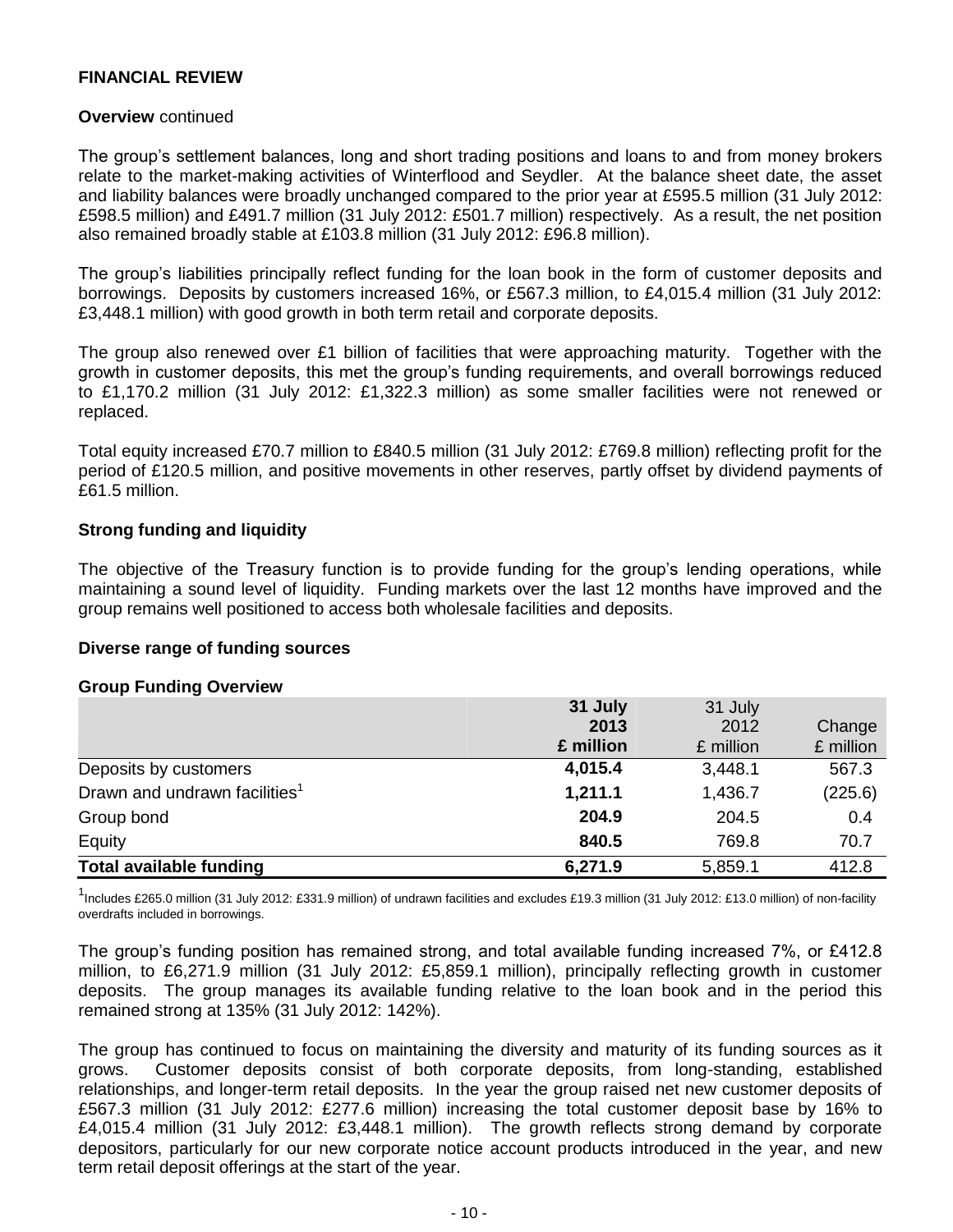#### **Overview** continued

During the year, the group renewed over £1 billion of existing facilities approaching maturity, including securitisations on the premium finance and motor finance loan books of £850.0 million, which together with strong customer deposit growth was sufficient to meet the group's funding requirements. Consequently, some smaller facilities that matured in the period did not need to be replaced and overall drawn and undrawn facilities reduced to £1,211.1 million (31 July 2012: £1,436.7 million).

### **Prudent maturity profile**

#### **Group Funding Maturity Profile**

|                                         | Less than | One to two | <b>Greater than</b> |           |
|-----------------------------------------|-----------|------------|---------------------|-----------|
|                                         | one year  | vears      | two years           | Total     |
|                                         | £ million | £ million  | £ million           | £ million |
| Deposits by customers                   | 2,925.8   | 879.0      | 210.6               | 4,015.4   |
| Drawn and undrawn facilities            | 21.1      | 445.0      | 745.0               | 1,211.1   |
| Group bond                              | 6.2       |            | 198.7               | 204.9     |
| Equity                                  |           |            | 840.5               | 840.5     |
| Total available funding at 31 July 2013 | 2,953.1   | 1,324.0    | 1,994.8             | 6,271.9   |
| Total available funding at 31 July 2012 | 3,100.4   | 1,492.5    | 1,266.2             | 5,859.1   |

The group maintains a prudent maturity profile, and in the period our term funding, with a residual maturity of greater than one year, increased to £3,318.8 million (31 July 2012: £2,758.7 million) principally reflecting renewals of existing facilities, including an extension of the maturity on both securitisations. As a result, term funding covered 71% (31 July 2012: 67%) of the loan book at the balance sheet date.

The weighted average maturity of this term funding, excluding equity, was broadly unchanged at 26 months (31 July 2012: 27 months) and remains significantly ahead of the average maturity of the loan book of 13 months (31 July 2012: 14 months).

#### **Sound level of high quality liquidity**

The group further strengthened the quality of its treasury assets, while maintaining a prudent level of liquidity overall that is comfortably ahead of regulatory requirements. As a core part of our liquidity risk management, we regularly carry out stress testing using various stress scenarios. As a result, the group remains confident that it holds sufficient liquidity to cover net cash outflows under stressed conditions.

#### **Treasury Assets**

|                                   | 31 July   | 31 July   |           |
|-----------------------------------|-----------|-----------|-----------|
|                                   | 2013      | 2012      | Change    |
|                                   | £ million | £ million | £ million |
| <b>Gilts</b>                      | 46.7      | 100.1     | (53.4)    |
| Bank of England deposits          | 935.3     | 706.8     | 228.5     |
| <b>High quality liquid assets</b> | 982.0     | 806.9     | 175.1     |
| Certificates of deposit           | 10.1      | 130.3     | (120.2)   |
| Floating rate notes               | 39.4      | 122.6     | (83.2)    |
| <b>Total treasury assets</b>      | 1,031.5   | 1,059.8   | (28.3)    |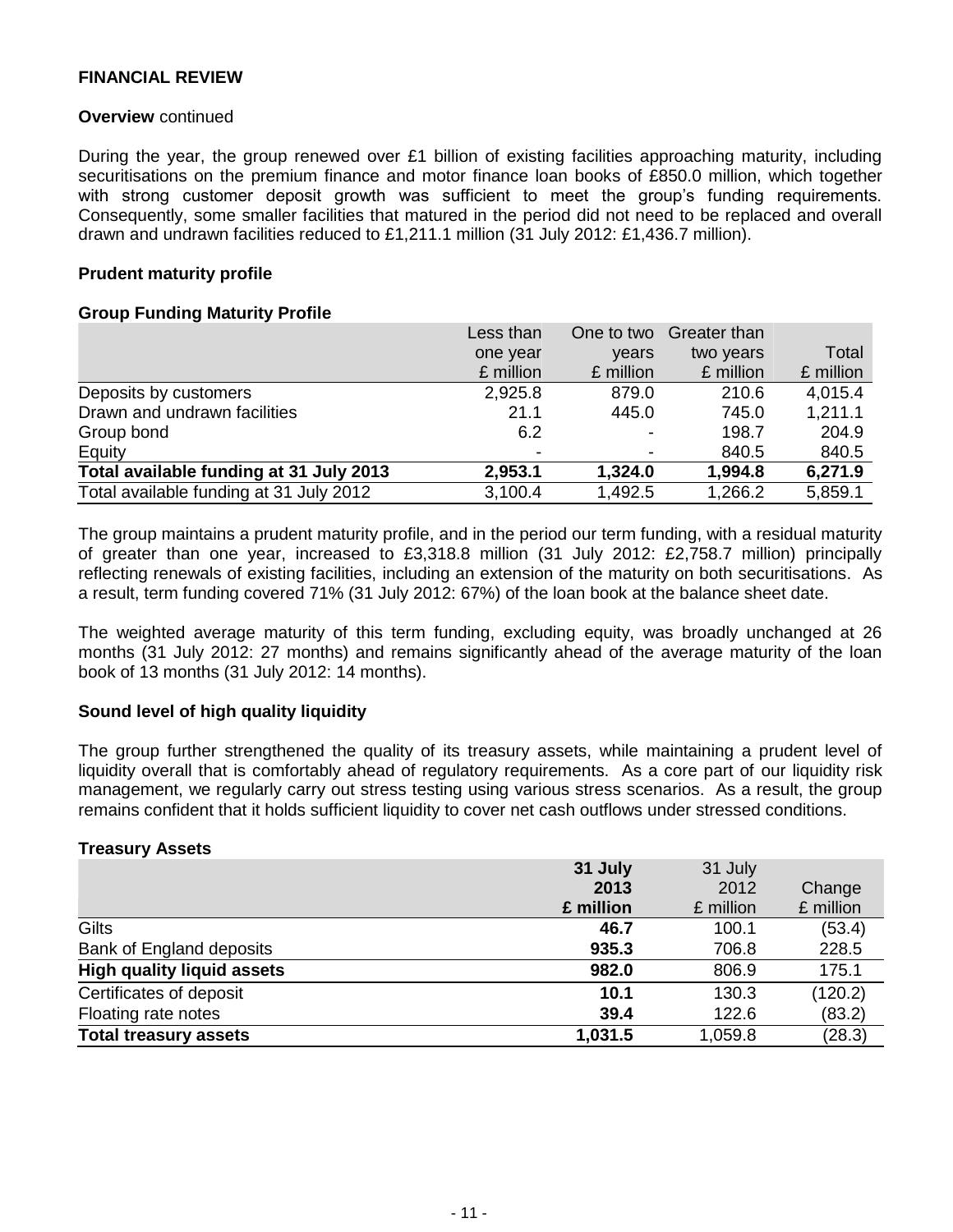#### **Overview** continued

The group has continued to increase its holding of high quality liquid assets, which accounted for over 95% (31 July 2012: 76%) of total treasury assets at the balance sheet date. During the year, these increased to £982.0 million (31 July 2012: £806.9 million) principally through an increase in deposits at the Bank of England to £935.3 million (31 July 2012: £706.8 million). Given low yields in the UK gilt market, gilts that matured in the year were not replaced and as a result the balance reduced to £46.7 million (31 July 2012: £100.1 million), with the proceeds placed into deposits at the Bank of England.

In addition, the group's holding of CDs reduced to £10.1 million (31 July 2012: £130.3 million), as the group chose not to replace those that matured in the low yield environment.

The group has continued to reduce its holding of less liquid FRNs and its residual holding was £39.4 million (31 July 2012: £122.6 million) at 31 July 2013. These remaining FRNs were sold after the period end.

#### **Credit ratings**

The credit ratings for Close Brothers Group plc and Close Brothers Limited ("CBL"), the group's regulated banking subsidiary, issued by Fitch Ratings ("Fitch") and Moody's Investors Services ("Moody's"), were reaffirmed during the year. For Close Brothers Group plc, these are A/F1 by Fitch and Baa1/P2 by Moody's and for CBL these are A/F1 by Fitch and A3/P2 by Moody's.

#### **Strong capital position maintained**

#### **Group Capital Position**

|                             | 31 July   | 31 July   |
|-----------------------------|-----------|-----------|
|                             | 2013      | 2012      |
|                             | £ million | £ million |
| Core tier 1 capital ratio   | 13.3%     | 12.8%     |
| Total capital ratio         | 14.7%     | 14.5%     |
| Leverage ratio <sup>1</sup> | 9.8%      | 9.7%      |
| Core tier 1 capital         | 691.5     | 620.8     |
| Total regulatory capital    | 762.9     | 702.9     |
| Risk weighted assets        | 5,188.5   | 4,859.7   |

<sup>1</sup>Tier 1 capital as a percentage of total balance sheet assets, adjusting for certain capital deductions, including intangible assets, and off balance sheet exposures.

In the year, the core tier 1 capital ratio strengthened to 13.3% (31 July 2012: 12.8%) principally reflecting the group's strong profitability, a moderation in loan book growth and the reclassification of Mako to an equity investment.

Core tier 1 capital increased 11%, or £70.7 million, to £691.5 million (31 July 2012: £620.8 million) due to growth in profit attributable to shareholders and positive movements in other reserves, partly offset by dividend payments. This more than offset the increase in risk weighted assets of 7% to £5,188.5 million (31 July 2012: £4,859.7 million), due to growth in credit and counterparty risk associated with the loan book which was partly offset by a reduction in risk weighted assets for operational risk reflecting lower trading activity in Securities in recent years.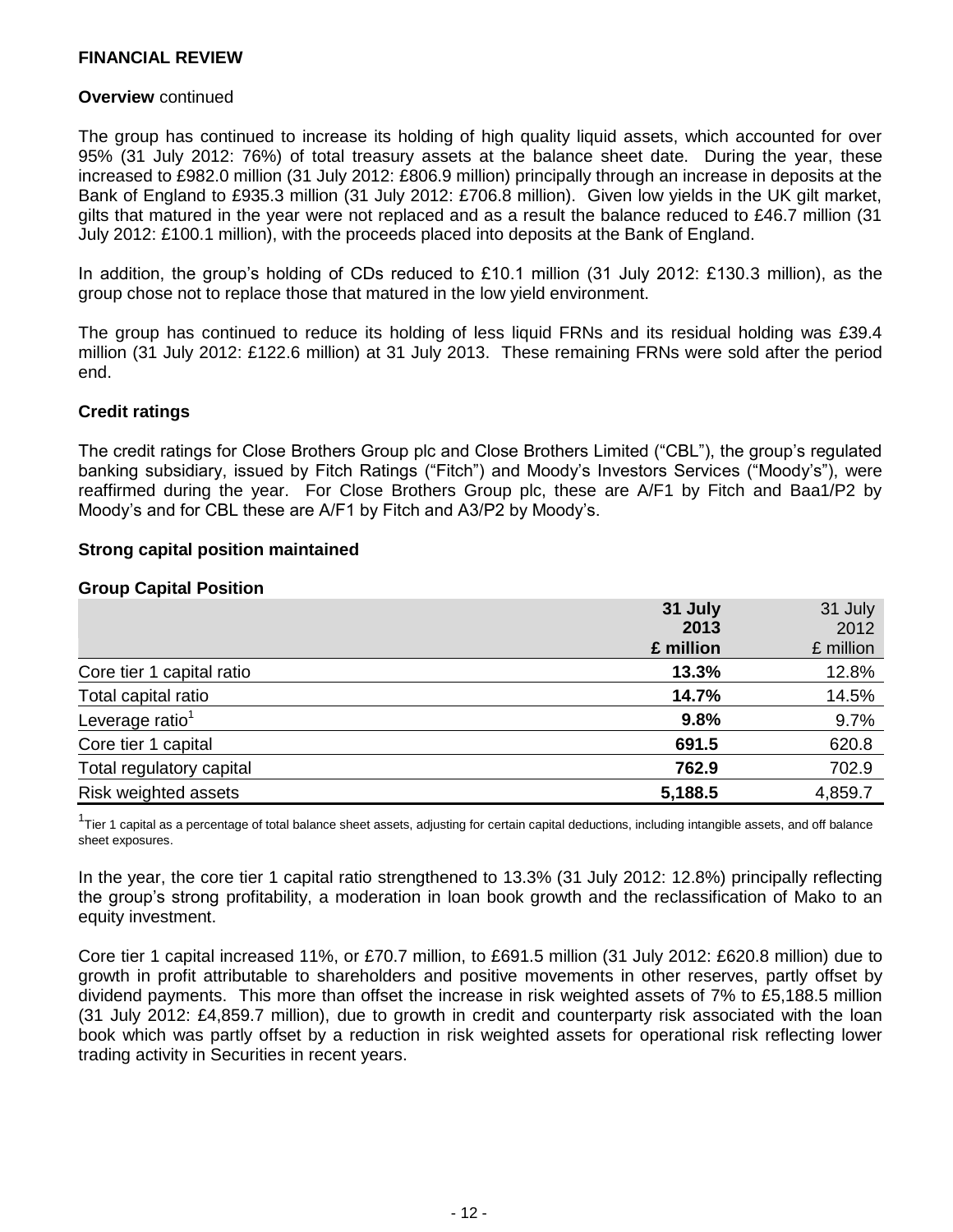#### **Overview** continued

The group remains well positioned ahead of the implementation of Basel lll in the European Union under CRD IV. We currently estimate that applying CRD IV on a pro forma, fully loaded basis at 31 July 2013 would result in a net increase in our core tier 1 capital ratio of approximately 0.8%. This is driven by a recently introduced discount to the risk weighting for lending to SMEs which will apply to a significant proportion of the group's risk weighted assets. The new CRD IV regime will apply to our capital ratios to be reported at 31 January 2014.

The strength of the group's capital position is further supported by the strong leverage ratio, which is a transparent, comparable measure not affected by risk weightings. At 31 July 2013, the leverage ratio increased to 9.8% (31 July 2012: 9.7%) reflecting the strong profit growth in the year. Given its prudent approach, the group also expects to meet the requirements for the new funding and liquidity ratios proposed under CRD IV.

Over the last several years, our strong capital position has enabled us to continue to grow during a period of economic uncertainty and regulatory change. We remain focused on holding an appropriate level of capital and continue to monitor and manage capital resources carefully.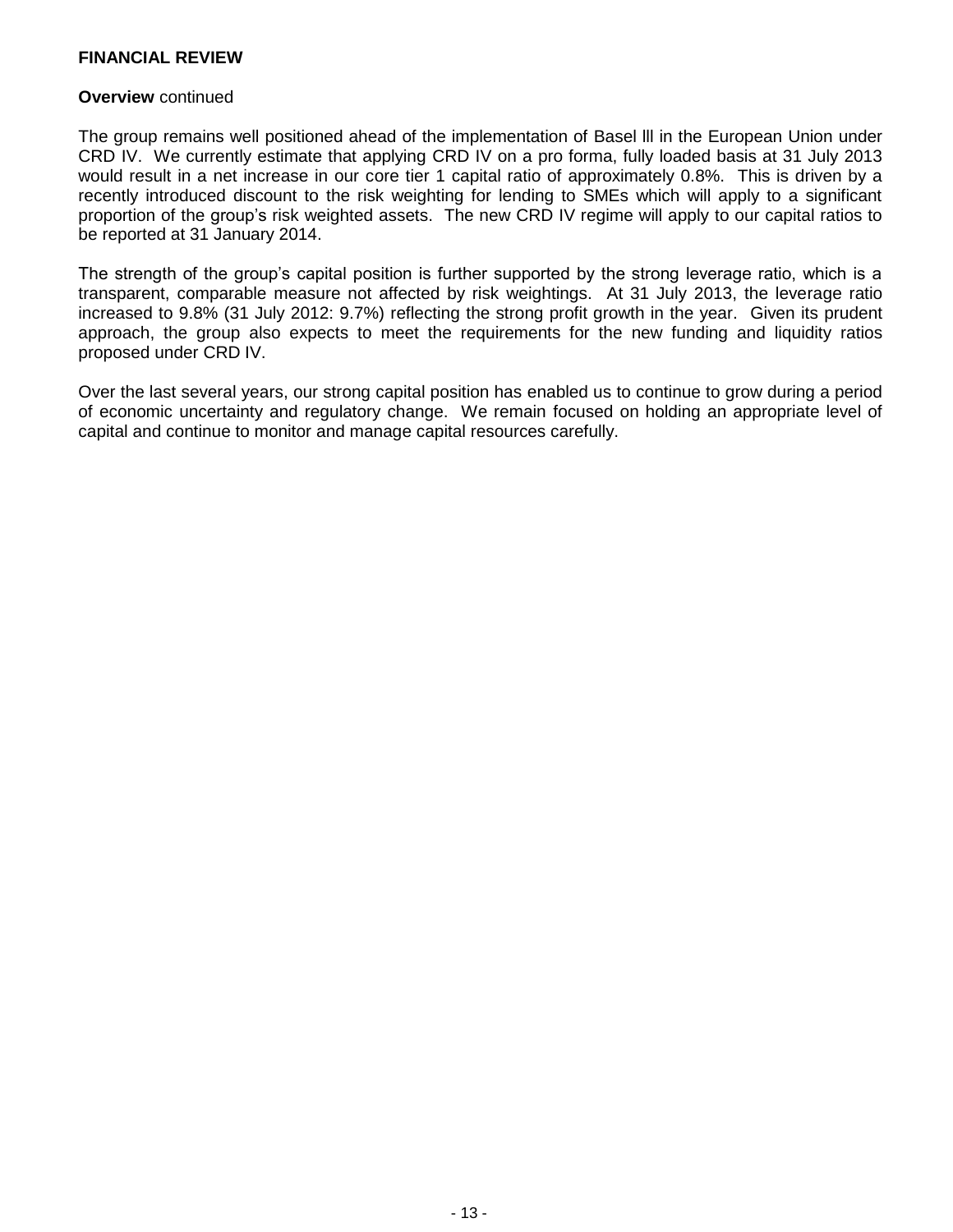## **Banking**

The strategy of the Banking division continues to be focused on capturing sustainable growth opportunities while maintaining the overall quality of our lending model to drive consistently high returns. The strategic priorities of the division remain unchanged, having enabled us to maintain our strong track record of profitability in all market conditions:

- Sustainable growth through strong customer relationships
- Maintaining loan book quality through consistent lending model  $\bullet$
- Continued investment to support further growth  $\bullet$

#### **Overview of financial performance**

#### **Key Financials**

|                                                 | 2013      | 2012      | Change |
|-------------------------------------------------|-----------|-----------|--------|
|                                                 | £ million | £ million | $\%$   |
| Adjusted operating income                       | 396.2     | 361.5     | 10     |
| Net interest and fees on loan book <sup>1</sup> | 386.6     | 354.0     | 9      |
| Retail                                          | 152.6     | 144.9     | 5      |
| Commercial                                      | 173.4     | 161.1     | 8      |
| Property                                        | 60.6      | 48.0      | 26     |
| Treasury and other non-lending income           | 9.6       | 7.5       | 28     |
| Adjusted operating expenses                     | (187.8)   | (168.9)   | 11     |
| Impairment losses on loans and advances         | (50.6)    | (57.6)    | (12)   |
| <b>Adjusted operating profit</b>                | 157.8     | 135.0     | 17     |
| <b>Key Performance Indicators</b>               |           |           |        |
| Net interest margin <sup>2</sup>                | $8.8\%$   | $9.4\%$   |        |

| <b>TO THE THE TELLO IN THE TELLO IS</b> |         |         |
|-----------------------------------------|---------|---------|
| Net interest margin <sup>2</sup>        | $8.8\%$ | $9.4\%$ |
| Bad debt ratio <sup>3</sup>             | 1.2%    | $1.5\%$ |
| Return on net loan book <sup>4</sup>    | $3.6\%$ | $3.6\%$ |
| Return on opening equity <sup>5</sup>   | 24%     | 22%     |

<sup>1</sup>Includes £294.0 million (2012: £263.7 million) net interest income and £92.6 million (2012: £90.3 million) other income. Other income includes net fees and commissions, operating lease income, and other miscellaneous income. For further information on our operating leases, please refer to note 11.

2Net interest and fees on loan book on average net loans and advances to customers.

 $^3$  Impairment losses on average net loans and advances to customers.

4 Adjusted operating profit before tax on average net loans and advances to customers.

5 Adjusted operating profit after tax and non-controlling interests on opening equity.

The Banking division achieved another strong performance with the loan book increasing 13% to £4.6 billion (31 July 2012: £4.1 billion) and strong growth in profit.

Adjusted operating income increased 10% to £396.2 million (2012: £361.5 million). This was driven by a £32.6 million increase in net interest and fees on the loan book to £386.6 million (2012: £354.0 million), with good growth across Retail, Commercial and Property. Treasury and other non-lending income contributed £9.6 million (2012: £7.5 million).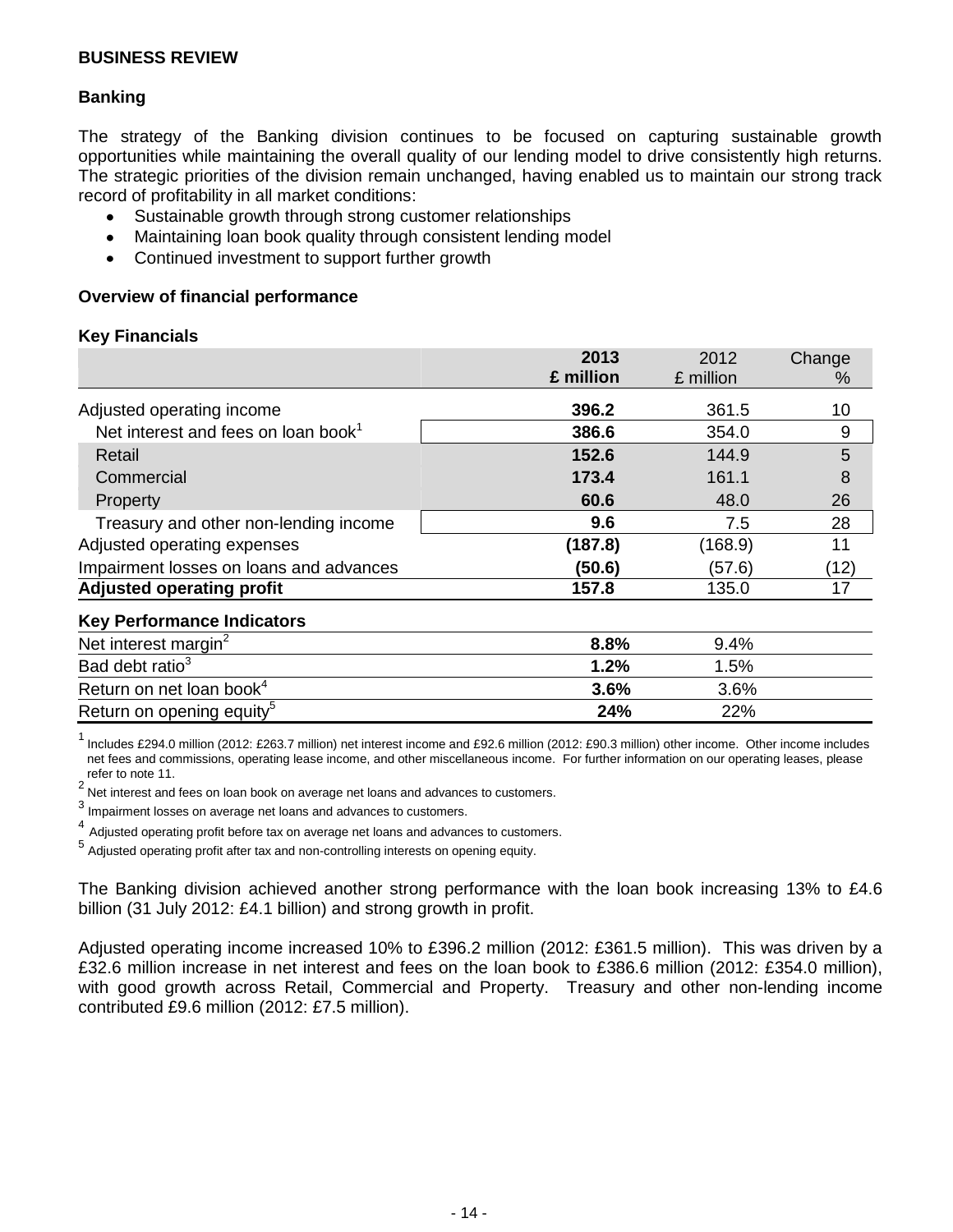#### **Banking** continued

Adjusted operating expenses increased by 11% to £187.8 million (2012: £168.9 million), predominantly reflecting volume related costs as the loan book grows, as well as continued investment. The division's ongoing focus on further improving credit management and control has supported the continued reduction in bad debt charges, which fell 12% to £50.6 million (2012: £57.6 million), despite the growth in the loan book. Overall, adjusted operating profit for the division grew 17% year on year to £157.8 million (2012: £135.0 million), corresponding to an improved operating margin of 40% (2012: 37%) and a return on opening equity of 24% (2012: 22%).

#### **Sustainable growth through strong customer relationships**

The division's long-standing customer relationships together with our local knowledge and expertise have enabled us to maintain a strong track record of growth in all market conditions. While there have been some signs of competition returning, the market is still fragmented with new entrants typically having relatively small scale. Similarly, government incentives to increase the overall lending supply have had a limited impact and overall our competitive landscape is broadly unchanged.

Overall we continue to see good demand for specialist, tailored finance and, during the year, we had strong levels of new business, grew our customer numbers, and maintained high levels of repeat lending. As a result, the loan book grew by 13% to £4.6 billion (31 July 2012: £4.1 billion) with good growth across Retail, Commercial and Property.

|                          | 31 July 2013<br>£ million | 31 July 2012<br>£ million | Change<br>% |
|--------------------------|---------------------------|---------------------------|-------------|
| Retail                   | 1,906.0                   | 1,707.8                   | 12          |
| Motor finance            | 1,278.3                   | 1,086.8                   | 18          |
| <b>Premium finance</b>   | 627.7                     | 621.0                     |             |
| <b>Commercial</b>        | 1,845.7                   | 1,635.9                   | 13          |
| Asset finance            | 1,482.3                   | 1,327.2                   | 12          |
| Invoice finance          | 363.4                     | 308.7                     | 18          |
| <b>Property</b>          | 893.9                     | 782.2                     | 14          |
| <b>Closing loan book</b> | 4,645.6                   | 4,125.9                   | 13          |

#### **Loan Book Analysis**

The Retail loan book increased 12% to £1,906.0 million (31 July 2012: £1,707.8 million) driven by strong growth in motor finance, which provides point of sale finance largely for second hand cars. Despite rapid growth in the new car finance market, the motor finance loan book grew 18% to £1,278.3 million (31 July 2012: £1,086.8 million) reflecting increased volumes from existing dealerships as well as growth in the larger dealerships business. The premium finance loan book was broadly flat at £627.7 million (31 July 2012: £621.0 million), reflecting continued lower demand in commercial lines.

In Commercial, the loan book increased 13% to £1,845.7 million (31 July 2012: £1,635.9 million). This was mainly driven by growth in the asset finance loan book to £1,482.3 million (31 July 2012: £1,327.2 million), up 12%, with good growth across the sectors. The competitive environment remains fragmented and we have also been able to take advantage of the opportunities created as other banks have withdrawn from our markets, such as expanding our broker distribution network. In invoice finance, despite continued competition, we generated solid new business during the year, and the loan book grew 18% to £363.4 million (31 July 2012: £308.7 million).

Property benefited from continued strong demand and low levels of competition. The loan book increased 14% to £893.9 million (31 July 2012: £782.2 million) reflecting solid new business volumes in both residential development loans and bridging finance.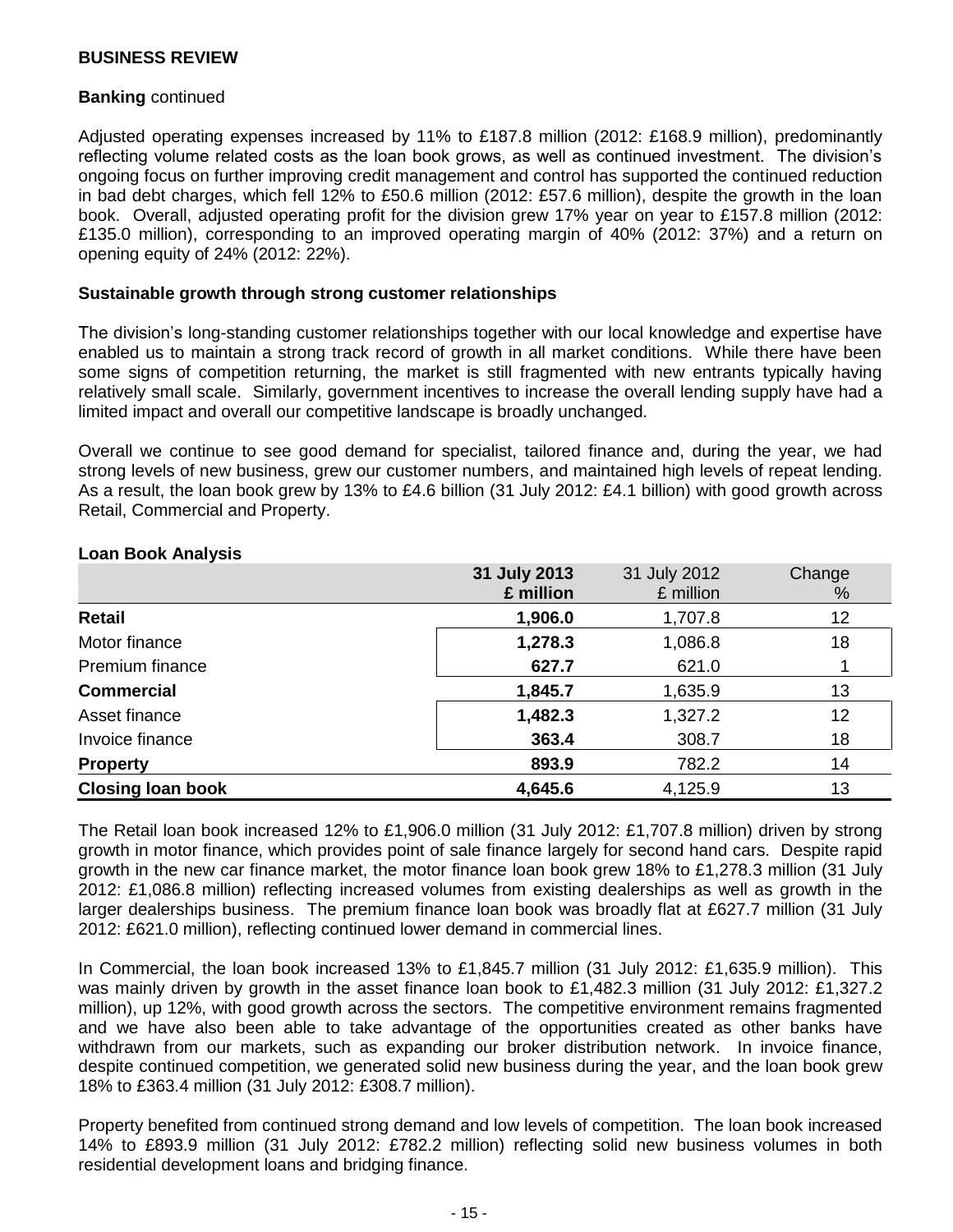#### **Banking** continued

#### **Maintaining loan book quality through consistent lending model**

While the external economic environment remains subdued, we have continued to benefit from our consistent lending principles and underwriting discipline. As the business continues to grow we remain focused on the quality of our loan book, supported by secured lending against asset classes in which we have specialist knowledge.

The net interest margin, which includes net interest income and other lending related income, remained strong at 8.8% (2012: 9.4%) albeit lower than the prior year. This moderation reflects growth in lower margin, lower risk products, as well as lower default and settlement fee income as the credit quality of the loan book continues to improve. Other income, which includes net fees and commissions as well as operating lease income, continues to account for around 24% (2012: 26%) of total net interest and fee income.

We continuously focus on maintaining the credit quality of the loan book as it grows, and we have invested in improving our credit management systems while continuing to underwrite around 90% of loans manually, which supports our strong credit performance. We also benefit from our local knowledge, with our businesses given end-to-end responsibility for loans from origination to collection. This helps to maintain our low bad debt ratio, which remains at the lower end of the longer-term range. During the year the bad debt ratio reduced to 1.2% (2012: 1.5%) reflecting continued improvement in the overall credit quality of the loan book across Retail, Commercial and Property.

As a result of these strong margins and low impairments, the division has maintained consistently high returns throughout the cycle, with the return on net loan book (adjusted operating profit before tax on average net loans and advances to customers) consistent at 3.6% (2012: 3.6%).

#### **Continued investment to support further growth**

The division continues to invest to support growth, building our sales capacity through new hires while enhancing technology to manage risk and optimise efficiency in our systems. Adjusted operating expenses in the year increased 11% to £187.8 million (2012: £168.9 million), largely due to volume driven costs as the loan book grows. These included higher staff costs, reflecting an increase in headcount to support our local, high-touch model, and an increase in performance related compensation, in line with the growth in adjusted operating profit.

In addition, information technology costs increased modestly in the year, to support the implementation and ongoing development of efficient management and control functions across the division. We also continually adapt our customer proposition in response to changing client demands and have, for example, also invested in enhancing our lending systems and point of sale capabilities during the year. As a result overall investment spend, including associated depreciation and amortisation from the prior year investment, increased slightly year on year.

Overall, the expense/income ratio and the compensation ratio remained stable at 47% (2012: 47%) and 27% (2012: 27%) respectively.

We continue to see good opportunities for growth across our lending businesses and will continue to maintain a disciplined approach to controlling costs, prioritising investment spend to best support our customers and loan book growth.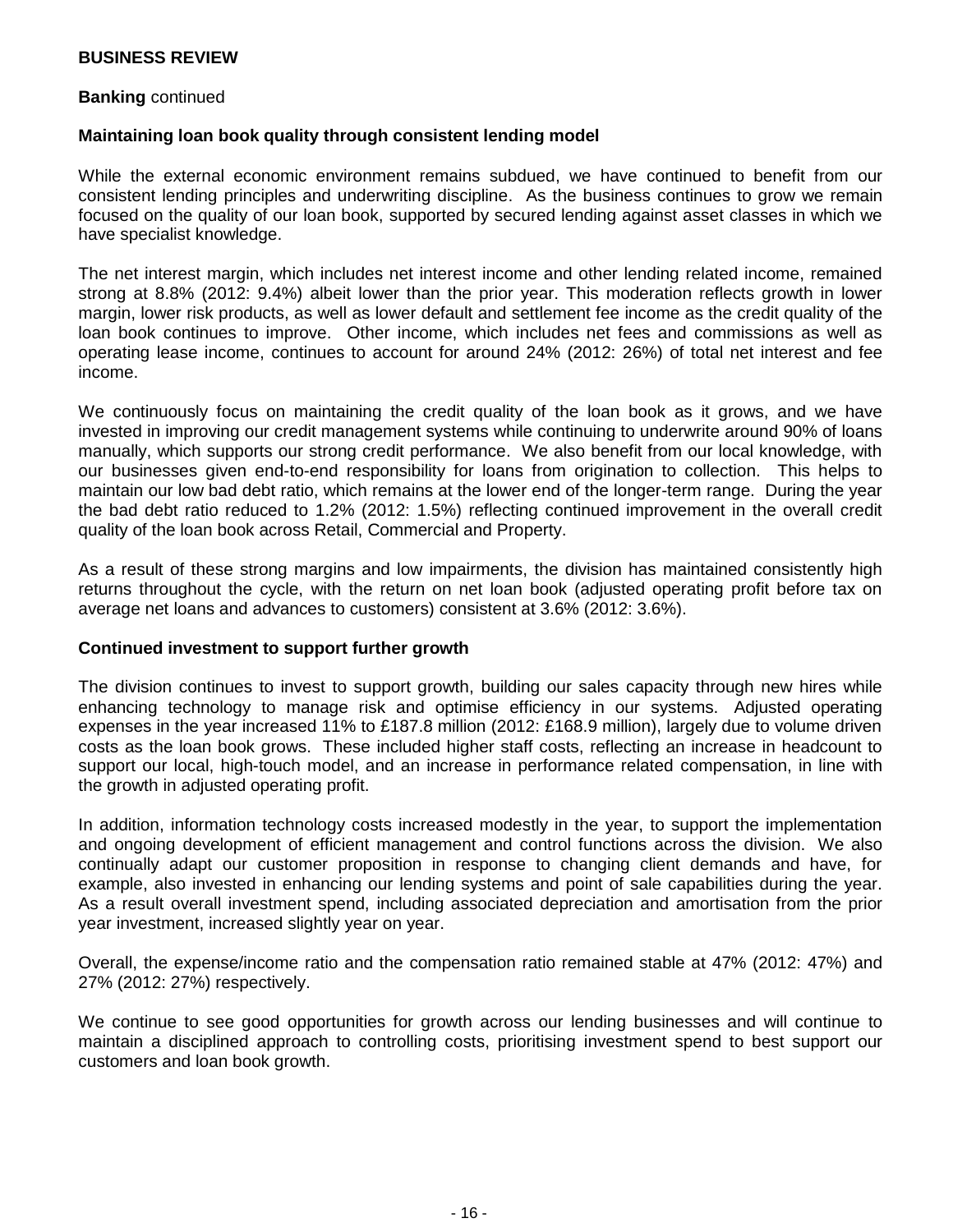## **Securities**

Within the Securities division, our strategic focus continues to be on maintaining our leading market positions in all trading conditions. During the year we have delivered on our strategic priorities:

- Maximising revenue opportunities in variable market conditions
- Maintaining trading capacity and leading market position  $\bullet$
- Remaining well positioned for any sustained recovery  $\bullet$

## **Overview of financial performance**

### **Key Financials**

|                                   | 2013      | 2012      | Change |
|-----------------------------------|-----------|-----------|--------|
|                                   | £ million | £ million | %      |
| Adjusted operating income         | 106.3     | 101.4     | 5      |
| Winterflood                       | 74.6      | 73.2      | 2      |
| Seydler                           | 30.8      | 21.0      | 47     |
| Mako (associate income after tax) | 0.9       | 7.2       | (88)   |
| Adjusted operating expenses       | (80.6)    | (76.9)    | 5      |
| Winterflood                       | (57.7)    | (57.2)    |        |
| Seydler                           | (22.9)    | (19.7)    | 16     |
| <b>Adjusted operating profit</b>  | 25.7      | 24.5      | 5      |
| Winterflood                       | 16.9      | 16.0      | 6      |
| Seydler                           | 7.9       | 1.3       |        |
| Mako (associate income after tax) | 0.9       | 7.2       | (88)   |

#### **Key Performance Indicators**

| Winterflood income per bargain              | £6.33      | £6.18 |  |
|---------------------------------------------|------------|-------|--|
| Winterflood average bargains per day ('000) |            |       |  |
| Operating margin <sup>1</sup>               | 24%        | 18%   |  |
| Return on opening equity <sup>2</sup>       | <b>20%</b> | 13%   |  |

 $1$  Adjusted operating profit on adjusted operating income after excluding associate income.

 $<sup>2</sup>$  Adjusted operating profit excluding associate income after tax and non-controlling interests on opening equity.</sup>

Trading conditions at the start of the year were difficult for Winterflood, with low equity market trading volumes driven by continued investor uncertainty and negative sentiment. However, Winterflood benefited from the increase in investor confidence and equity market rally in the second half of the financial year, and as a result its performance improved slightly on the prior year. An increase in Seydler's performance more than offset a lower contribution from Mako, resulting in an improved performance for the division overall with adjusted operating profit up 5% to £25.7 million (2012: £24.5 million). The operating margin and return on opening equity, both of which exclude associate income from Mako, improved to 24% (2012: 18%) and 20% (2012: 13%) respectively, reflecting the higher combined profitability of Winterflood and Seydler.

During the 2012 financial year we agreed the phased sale of the group's investment in Mako to the management team. During the 2013 financial year, the group reduced its holding in Mako from 27.3% to 21.3%, and post the period end to 16.3%. As a result, Mako has been reclassified to an available for sale equity investment and going forward will no longer generate associate income. Overall for the year, income from Mako was £0.9 million (2012: £7.2 million) reflecting associate income in the first half prior to reclassification.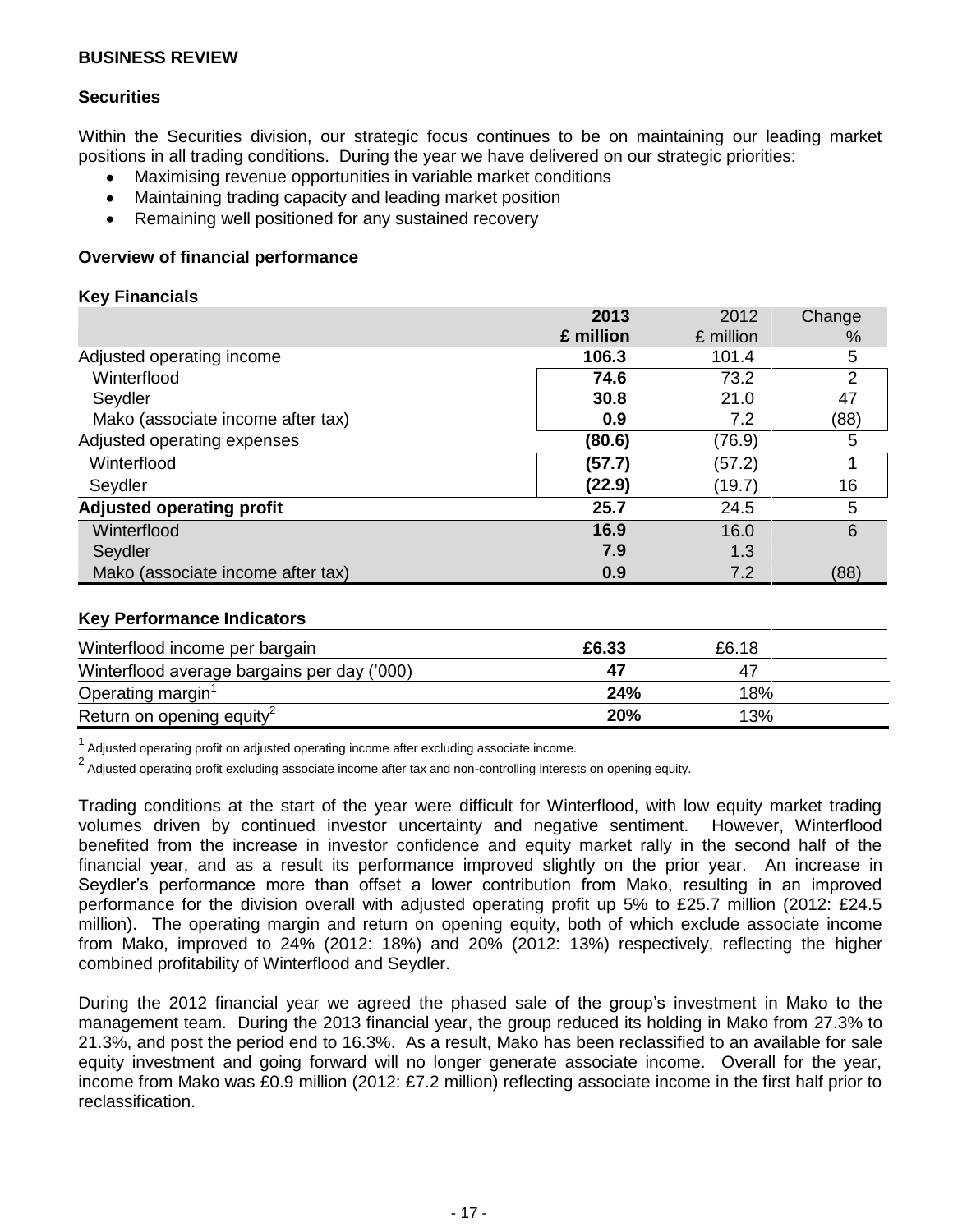#### **Securities** continued

#### **Maximising revenue opportunities in variable market conditions**

The priority for Winterflood is to preserve the strengths of our core business model that we have developed over the last 25 years, including our comprehensive stock and market coverage, our commitment to high quality technology, and our experienced staff, all of which have driven our strong track record and leading market position. At the same time, we seek to leverage the core capabilities of our business model to maximise revenue and profit opportunities.

In the last financial year, Winterflood's adjusted operating income increased 2% to £74.6 million (2012: £73.2 million) reflecting a consistent trading performance overall with eight (2012: 13) loss days out of a total 253 (2012: 253) trading days, despite periods of volatility. Low volumes at the start of the year were offset by a market wide improvement in the second half leading to overall average bargains per day remaining broadly stable with the prior year at 46,610 (2012: 46,829). Trading activity remained concentrated in large cap stocks as investors continue to focus on yield with limited risk appetite for less liquid, AIM and small cap stocks. As a result, income per bargain also remained broadly in line with the prior year, at £6.33 (2012: £6.18).

Seydler has continued to experience low equity volumes for most of the year. However, through its market leading position and growing designated sponsoring client base, it has capitalised on the increased demand for equity and debt capital market issuances amongst smaller companies in Germany, and as a result, overall adjusted operating income increased 47% to £30.8 million (2012: £21.0 million).

#### **Maintaining trading capacity and leading market position**

Winterflood has maintained its leading market position in market-making to retail brokers in the UK. Winterflood has a low fixed cost structure, which allows it to manage costs and maximise profitability while maintaining its trading capacity to benefit from any increase in market activity. During the year, adjusted operating expenses remained broadly unchanged at £57.7 million (2012: £57.2 million) reflecting a marginal increase in revenues. Consequently, adjusted operating profit increased slightly to £16.9 million (2012: £16.0 million).

Seydler also remains focused on efficient cost management, and notwithstanding a significant increase in its revenues, adjusted operating expenses increased £3.2 million to £22.9 million (2012: £19.7 million) reflecting growth in performance related variable costs. Overall, its adjusted operating profit increased to £7.9 million (2012: £1.3 million).

Overall, for the division this corresponded to an improved expense/income ratio of 76% (2012: 82%) and a compensation ratio of 45% (2012: 46%).

#### **Remaining well positioned for any sustained recovery**

Winterflood's broad market coverage, capacity and expertise allow it to respond to changes in retail investor demand and maintain its leading market position in all market conditions. It continuously seeks to expand coverage and access additional sources of order flow and revenue. For example, during the year, Winterflood became a member of the London Stock Exchange's Order book for Retail Bonds providing retail investors with greater access to, and deeper liquidity in, fixed income markets. It also became a market-maker on the pan-European regulated exchange Equiduct to capture further opportunities in Europe.

The recent years of significant macro-economic weakness and investor uncertainty have rigorously tested our business model. Having delivered solid and consistent profitability during this period, with the core strengths of our model and our capacity intact, we remain confident that we are well positioned for any sustained improvement in trading conditions.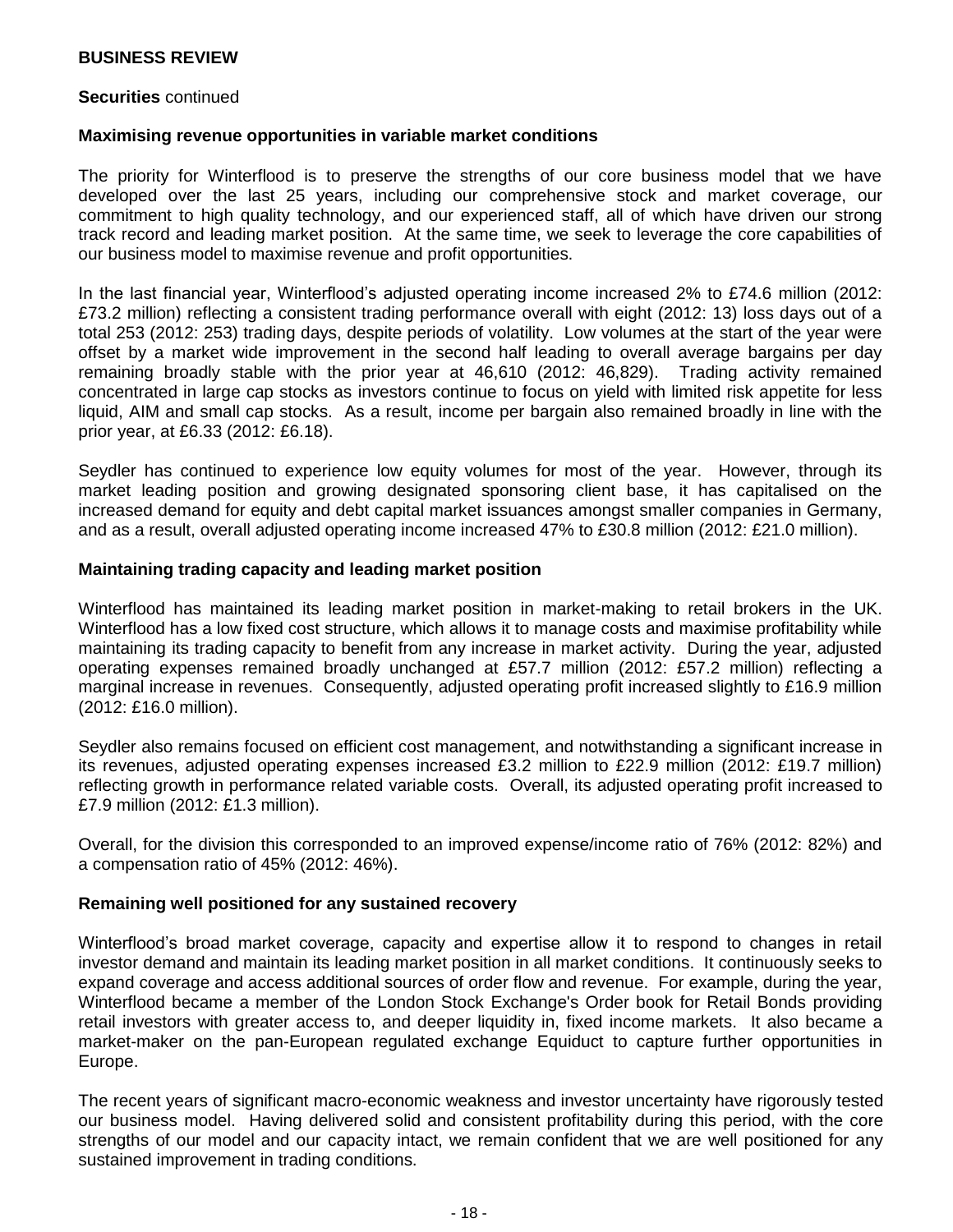### **Asset Management**

Following significant investment and restructuring, the Asset Management division returned to profitability in the year. We have developed strong client propositions, a range of distribution channels and a scalable business model. The division is now well positioned for further growth having performed well against its strategic priorities in the year:

- Driving organic private client inflows  $\bullet$
- Maximising revenue by leveraging our investment propositions  $\bullet$
- Driving scale and operating leverage  $\bullet$

### **Overview of financial performance**

#### **Key Financials**

|                                        | 2013      | 2012      | Change |
|----------------------------------------|-----------|-----------|--------|
|                                        | £ million | £ million | %      |
| Adjusted operating income              | 78.1      | 69.6      | 12     |
| Income on AuM                          | 76.3      | 68.5      |        |
| Advice and other services <sup>1</sup> | 35.2      | 30.6      | 15     |
| Investment management                  | 41.1      | 37.9      |        |
| Other income <sup>2</sup>              | 1.8       | 1.1       | 64     |
| Adjusted operating expenses            | (74.1)    | (73.9)    |        |
| Adjusted operating profit/(loss)       | 4.0       | (4.3)     |        |

#### **Key Performance Indicators**

| Assets under Management (£ billion) <sup>3</sup> |     |         |  |
|--------------------------------------------------|-----|---------|--|
| Revenue margin (bps) <sup>4</sup>                | 88  |         |  |
| Operating margin                                 | 5%  | $(6)$ % |  |
| Return on opening equity <sup>5</sup>            | 10% | (2)%    |  |

<sup>1</sup>Income from financial advice and self directed services, excluding investment management income.

 $2$  Interest income and expense, income on investment assets and other income.

 $^3$  Growth in AuM reflects market movements of £1.0 billion offset by net outflows of £0.2 billion.

 $<sup>4</sup>$  Income from advice and other services and investment management over average AuM.</sup>

5 Adjusted operating profit after tax and non-controlling interests on opening equity.

The Asset Management division returned to profitability during the financial year.

Adjusted operating income increased 12% to £78.1 million (2012: £69.6 million). Following a period of significant investment, we have stabilised the cost base, with adjusted operating expenses flat at £74.1 million (2012: £73.9 million) despite the higher income in the year.

Income on Assets under Management ("AuM") was up 11% to £76.3 million (2012: £68.5 million), reflecting 9% growth in AuM to £9.1 billion (31 July 2012: £8.3 billion) and an improved revenue margin. Other income, which includes the one-off gain on the sale of the division's residual investment in a private equity fund reported in the first half, was £1.8 million (2012: £1.1 million).

Overall, the division delivered an adjusted operating profit of £4.0 million, up from an adjusted operating loss of £4.3 million in 2012. As a result, the operating margin improved to 5% (2012: (6)%) and the return on opening equity increased to 10% (2012: (2)%).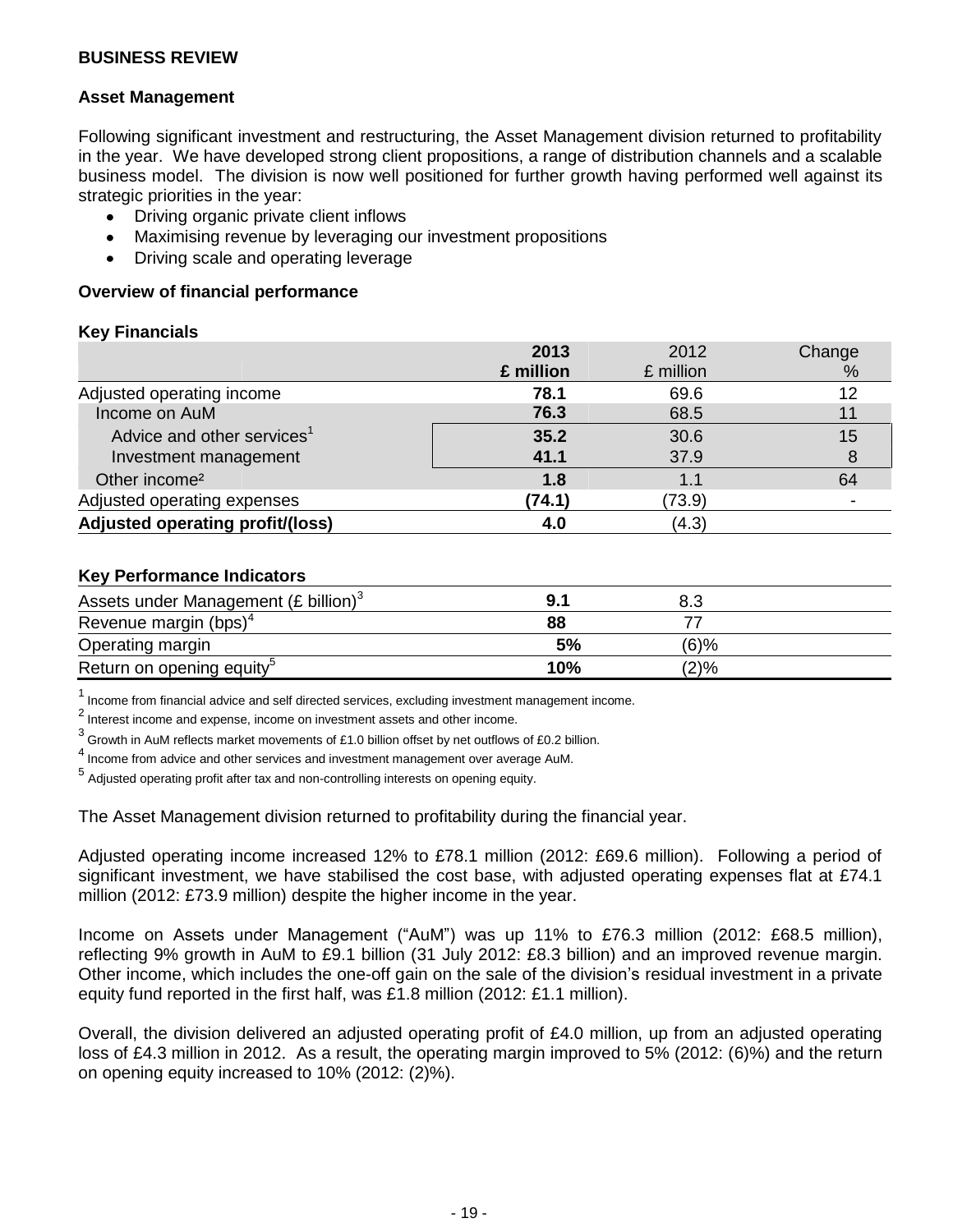#### **Asset Management** continued

#### **Driving organic private client inflows**

Against a backdrop of continued economic uncertainty and regulatory change, the division performed well in the year, generating strong inflows which reflect the breadth of our distribution capabilities and the quality of our wealth management propositions.

#### **Movement in Assets under Management**

|                  | £ million |
|------------------|-----------|
| At 1 August 2012 | 8,320     |
| Inflows          | 1,201     |
| Outflows         | (1, 413)  |
| Net outflows     | (212)     |
| Market movement  | 972       |
| At 31 July 2013  | 9,080     |
| Change           | 9%        |

Overall, AuM increased 9% to £9.1 billion at 31 July 2013 (31 July 2012: £8.3 billion), driven by positive market movements of £972 million, reflecting a strong market performance in the year.

Gross inflows were £1.2 billion, over 20% greater than the prior year. This reflects strong inflows across all investment propositions and from all core distribution areas, including our own financial advisers and bespoke portfolio managers as well as third party IFAs.

However, these were more than offset by total outflows of £1.4 billion in the year, reflecting both client drawdowns in the normal course of business as well as specific outflows, totalling around £470 million, which included three lower margin mandates and the maturity of our legacy structured funds. As a result, overall net flows were negative at £212 million.

#### **Maximising revenue by leveraging our investment propositions**

We offer a range of wealth management propositions to UK private clients covering financial planning advice and institutional quality investment management. The positive reaction to our propositions from new and existing clients and advisers is reflected in the strong gross inflows, revenue growth and margin expansion in the year.

Income on AuM increased by 11% to £76.3 million (2012: £68.5 million), reflecting an increase in the overall revenue margin to 88 basis points (2012: 77 basis points). This is largely attributable to the greater proportion of higher margin private client assets compared to the prior year.

#### **Assets under Management by type**

|                              | 2013      | 2012      | Change |
|------------------------------|-----------|-----------|--------|
|                              | £ million | £ million | %      |
| <b>Total AuM</b>             | 9,080     | 8,320     | 9      |
| Advised AuM <sup>1</sup>     | 5,067     | 4,639     | 9      |
| Managed AuM <sup>2</sup>     | 6,193     | 5,332     | 16     |
| Both advised and managed AuM | 2,180     | 1,651     | 32     |

1 All personal and corporate advised and self directed client assets, including those which are also managed by Close Brothers.

2 All client assets which are invested in Close Brothers' investment products, including funds, separately managed accounts and bespoke high net worth client portfolios.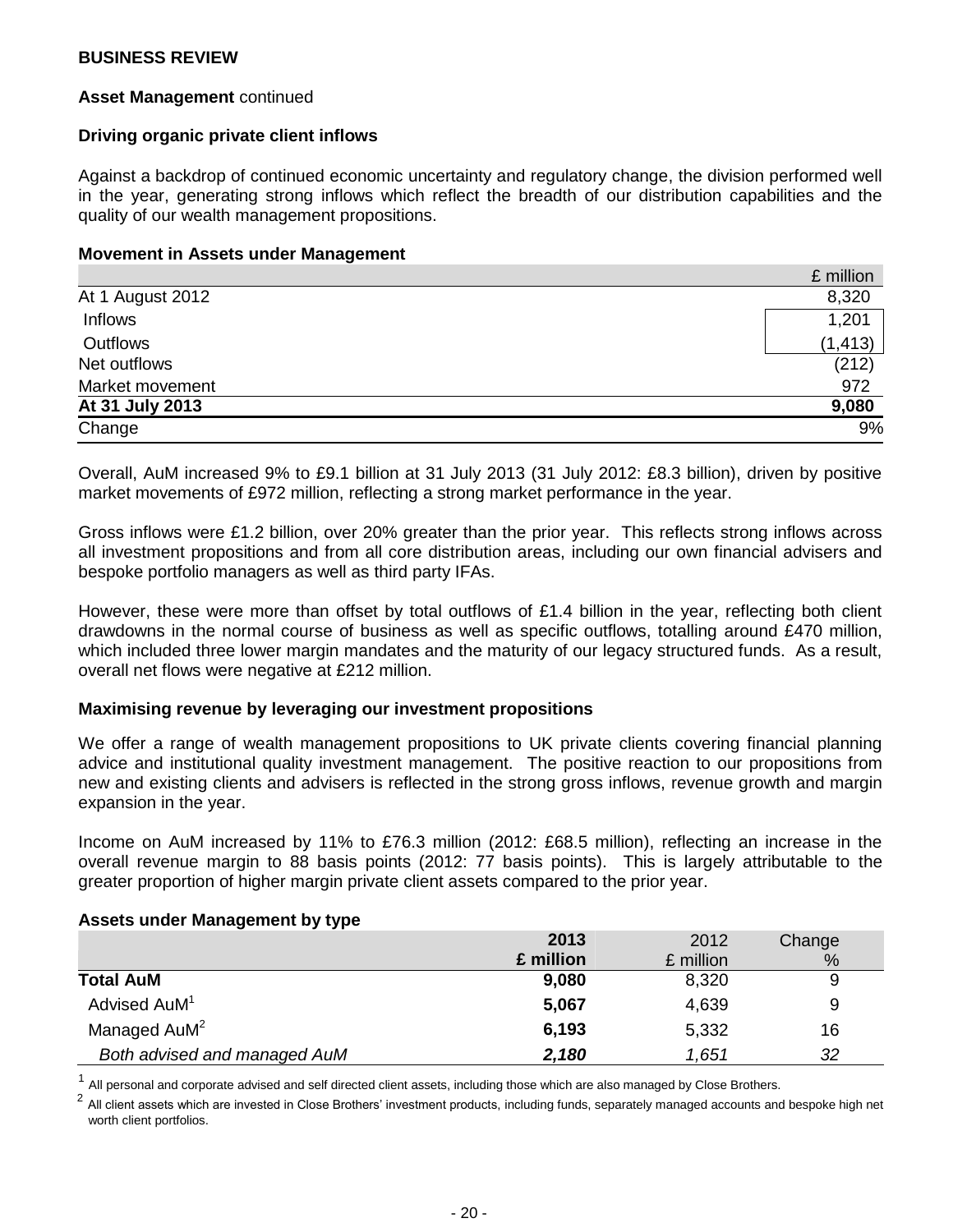#### **Asset Management** continued

Total advised AuM grew 9% to £5.1 billion (31 July 2012: £4.6 billion) largely due to positive market movements. Income from advice and other services increased 15% to £35.2 million (2012: £30.6 million) reflecting the full benefit of the prior year acquisition as well as stronger initial fee income. This corresponds to an improved revenue margin of 73 basis points (2012: 68 basis points).

Total managed AuM grew 16% to £6.2 billion (31 July 2012: £5.3 billion), also due to positive market movements. Although overall net flows were negative, inflows were stronger as we continue to benefit from the breadth of our distribution capabilities throughout the UK, supported by our strong investment performance track record. Investment management income increased 8% to £41.1 million (2012: £37.9 million), with the revenue margin improving to 71 basis points (2012: 62 basis points), benefiting from a higher margin asset base following outflows of lower margin assets over the last two financial years.

We also increased assets both managed and advised. These assets grew 32% to £2.2 billion (2012: £1.7 billion), and now represent 43% (2012: 36%) of total advised assets. This increase reflects strong inflows into our integrated advice and investment management propositions from both new and existing clients.

Our multi-asset Close Discretionary Funds offer a range of investment styles and risk levels. All five direct portfolio funds marked their three year anniversary in September 2013 and have outperformed their respective IMA sector benchmarks since inception, benefiting from their defensive positioning in weaker markets and their multi-asset approach. Performance during the year was more mixed as our income and conservative funds underperformed against a rising market due to our cautious approach. The majority of our bespoke portfolios have consistently outperformed their ARC peer groups over a five year period.

#### **Driving scale and operating leverage**

The division has undergone significant transformation over a three year period and, at the end of the 2013 financial year, is operating as a single, integrated business. We have integrated our acquired businesses onto our core IT infrastructure and systems and we now have a scalable model which offers increased efficiency and client service as the business grows.

With the major investment spend completed, we have created a more stable and scalable cost base, with operating expenses unchanged at £74.1 million (2012: £73.9 million) in the year, despite the growth in assets and revenue. This equates to an improvement in the expense/income ratio to 95% (2012: 106%).

Looking ahead, we expect the revenue margin to continue to increase as we attract inflows from high margin private clients and as we increase the proportion of clients receiving both advice and investment management services. We expect the operating margin to continue to increase from improved front and back office productivity and increased operating leverage. As a result, we are on track to reach our medium-term targets set out in 2012: to achieve a revenue margin of around 100 basis points and an operating margin of 15% by the 2015 financial year.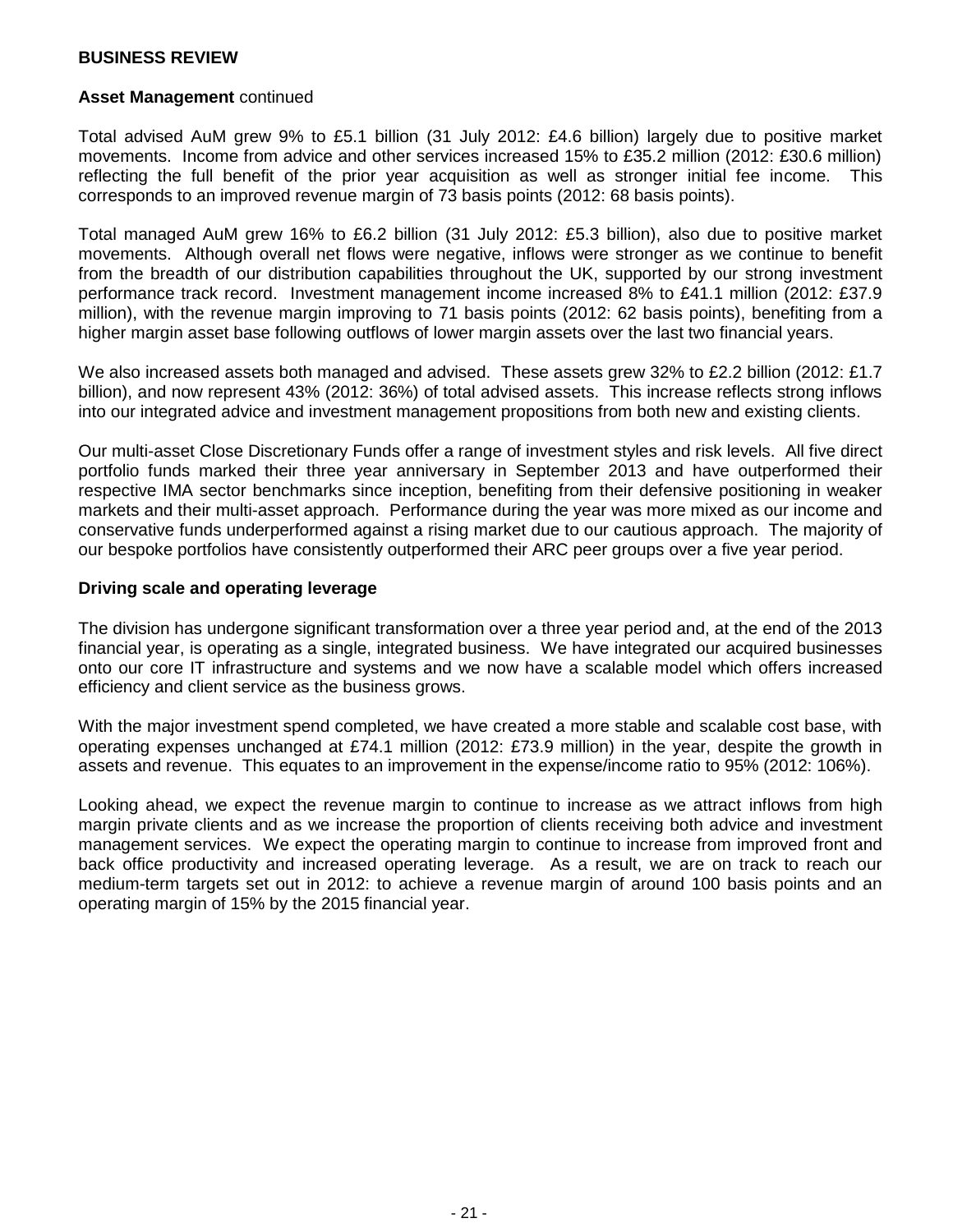## **CONSOLIDATED INCOME STATEMENT**

for the year ended 31 July 2013

|                                                      |             | 2013         | 2012      |
|------------------------------------------------------|-------------|--------------|-----------|
|                                                      | <b>Note</b> | £ million    | £ million |
| Interest income                                      |             | 450.2        | 412.2     |
| Interest expense                                     |             | (150.7)      | (141.3)   |
| Net interest income                                  |             | 299.5        | 270.9     |
| Fee and commission income                            |             | 189.0        | 167.0     |
| Fee and commission expense                           |             | (26.4)       | (21.1)    |
| Gains less losses arising from dealing in securities |             | 80.3         | 78.8      |
| Share of profit of Mako                              |             | 0.9          | 7.2       |
| Other income                                         |             | 39.6         | 28.9      |
| Non-interest income                                  |             | 283.4        | 260.8     |
| Operating income                                     |             | 582.9        | 531.7     |
|                                                      |             |              |           |
| Administrative expenses                              |             | (365.8)      | (339.9)   |
| Impairment losses on loans and advances              | 7           | (50.6)       | (57.6)    |
| Total operating expenses before exceptional income   |             |              |           |
| and amortisation of intangible assets on acquisition |             | (416.4)      | (397.5)   |
| Operating profit before exceptional income and       |             |              |           |
| amortisation of intangible assets on acquisition     |             | 166.5        | 134.2     |
| <b>Exceptional income</b>                            | 3           | 1.6          | 5.6       |
| Amortisation of intangible assets on acquisition     |             | (5.0)        | (4.9)     |
| Operating profit before tax                          |             | 163.1        | 134.9     |
| Tax                                                  | 4           | (42.6)       | (33.5)    |
|                                                      |             |              |           |
| Profit after tax                                     |             | 120.5<br>1.1 | 101.4     |
| Profit attributable to non-controlling interests     |             |              | 1.7       |
| Profit attributable to the shareholders              |             | 119.4        | 99.7      |
| <b>Basic earnings per share</b>                      | 5           | 81.6p        | 68.6p     |
| Diluted earnings per share                           | 5           | 80.2p        | 67.5p     |
|                                                      |             |              |           |
| Interim dividend per share paid                      | 6           | 15.0p        | 14.0p     |
| Final dividend per share                             | 6           | 29.5p        | 27.5p     |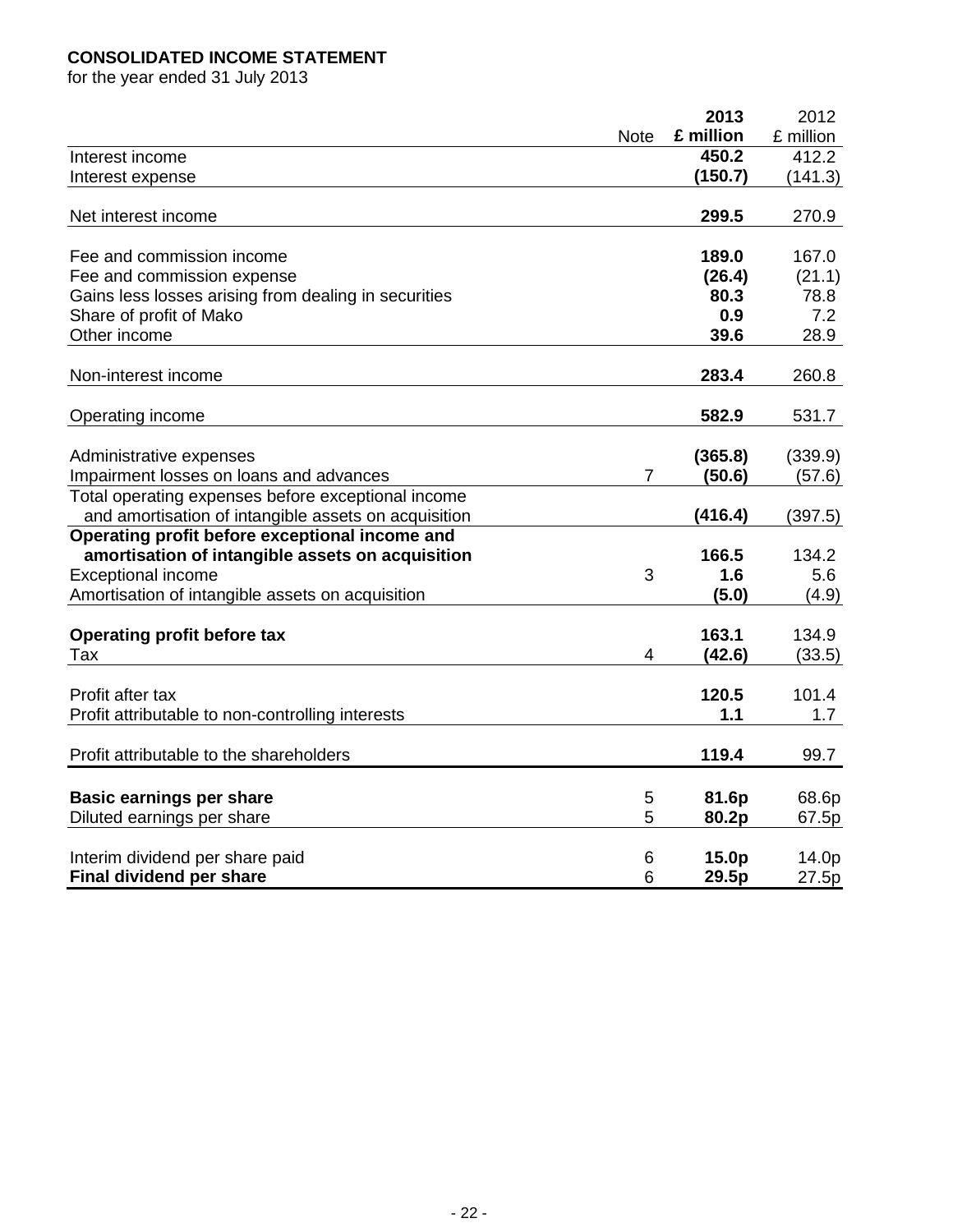## **CONSOLIDATED STATEMENT OF COMPREHENSIVE INCOME**

for the year ended 31 July 2013

|                                                                           | 2013      | 2012      |
|---------------------------------------------------------------------------|-----------|-----------|
|                                                                           | £ million | £ million |
| Profit after tax for the year                                             | 120.5     | 101.4     |
| Other comprehensive income/(expense) that may be                          |           |           |
| reclassified to income statement                                          |           |           |
| Currency translation gains/(losses)                                       | 4.0       | (2.2)     |
| Gains/(losses) on cash flow hedging                                       | 4.8       | (2.9)     |
| (Losses)/gains on financial instruments classified as available for sale: |           |           |
| Gilts                                                                     | (0.1)     | 1.5       |
| Floating rate notes                                                       | 1.1       | 10.5      |
| <b>Equity shares</b>                                                      | 1.9       | 0.1       |
| Transfer to income statement of realised currency translation gains       | (7.4)     | (7.3)     |
| Other losses                                                              |           | (3.8)     |
| Tax relating to items that may be reclassified                            | (1.5)     | (2.5)     |
|                                                                           |           |           |
| Other comprehensive income/(expense) for the year, net of tax             | 2.8       | (6.6)     |
|                                                                           |           |           |
| Total comprehensive income for the year                                   | 123.3     | 94.8      |
| <b>Attributable to</b>                                                    |           |           |
|                                                                           | 1.1       |           |
| Non-controlling interests                                                 | 122.2     | 1.7       |
| Shareholders                                                              |           | 93.1      |
|                                                                           | 123.3     | 94.8      |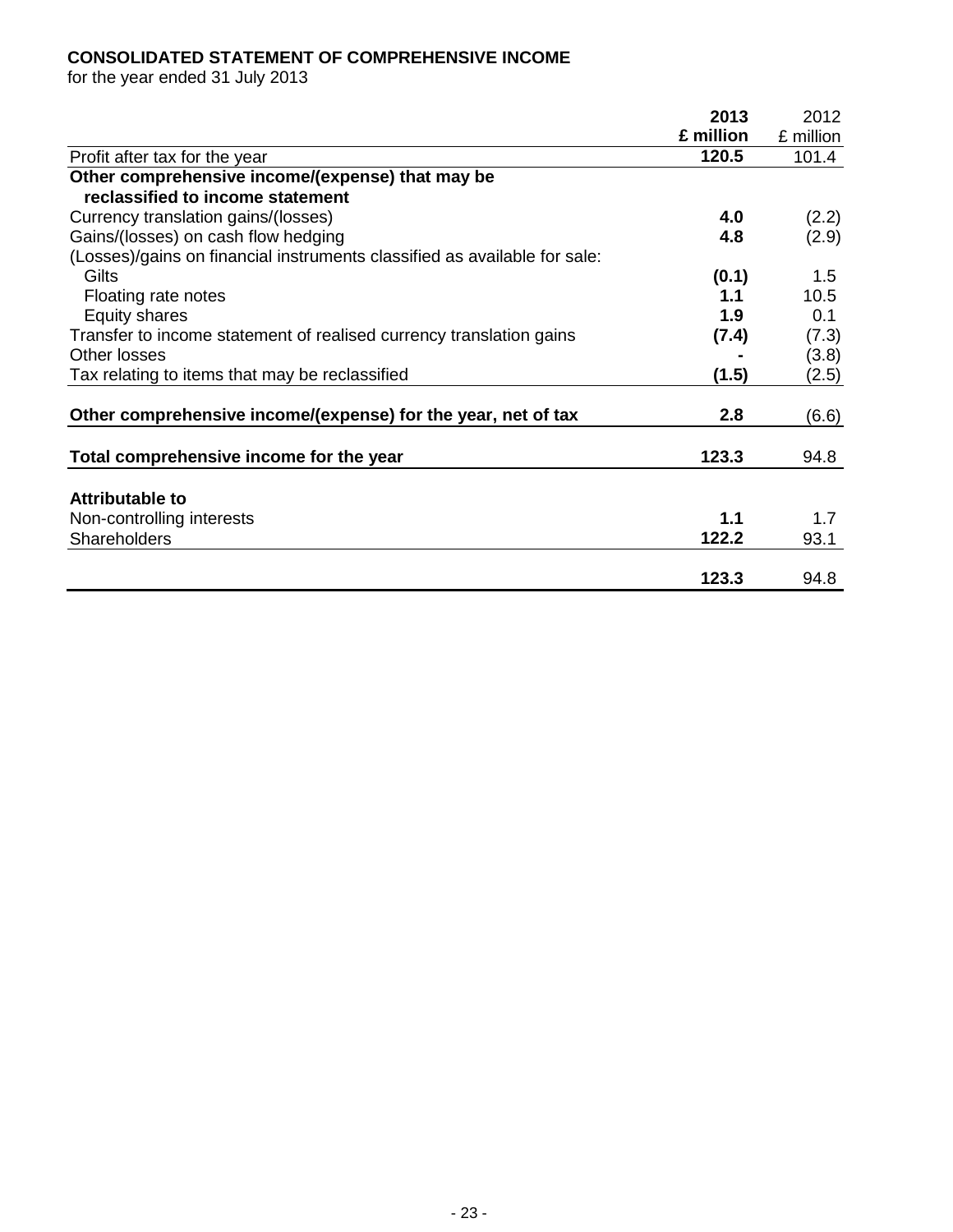## **CONSOLIDATED BALANCE SHEET**

at 31 July 2013

|                                                          |             | 2013            | 2012      |
|----------------------------------------------------------|-------------|-----------------|-----------|
|                                                          | <b>Note</b> | £ million       | £ million |
| <b>Assets</b>                                            |             |                 |           |
| Cash and balances at central banks                       |             | 935.4           | 706.8     |
| Settlement balances                                      |             | 471.0           | 442.0     |
| Loans and advances to banks                              |             | 89.8            | 110.0     |
| Loans and advances to customers                          | 7           | 4,645.6         | 4,125.9   |
| Debt securities                                          | 8           | 124.9           | 406.4     |
| <b>Equity shares</b>                                     | 9           | 71.4            | 52.9      |
| Loans to money brokers against stock advanced            |             | 52.1            | 68.7      |
| Derivative financial instruments                         |             | 56.8            | 50.6      |
| <b>Investment in Mako</b>                                | 16          |                 | 21.8      |
| Intangible assets                                        | 10          | 141.6           | 139.7     |
| Property, plant and equipment                            |             | 89.7            | 75.0      |
| Deferred tax assets                                      |             | 24.7            | 28.0      |
| Prepayments, accrued income and other assets             |             | 132.0           | 128.0     |
| <b>Total assets</b>                                      |             | 6,835.0         | 6,355.8   |
| <b>Liabilities</b>                                       |             |                 |           |
| Settlement balances and short positions                  | 13          | 475.3           | 465.5     |
| Deposits by banks                                        | 14          | 66.6            | 88.0      |
|                                                          | 14          | 4,015.4         | 3,448.1   |
| Deposits by customers<br>Loans and overdrafts from banks | 14          | 37.6            | 205.0     |
| Debt securities in issue                                 | 14          |                 |           |
|                                                          |             | 1,055.3<br>16.4 | 1,040.0   |
| Loans from money brokers against stock advanced          |             |                 | 36.2      |
| Derivative financial instruments                         |             | 48.4            | 44.2      |
| Accruals, deferred income and other liabilities          |             | 202.2           | 181.7     |
| Subordinated loan capital                                |             | 77.3            | 77.3      |
| <b>Total liabilities</b>                                 |             | 5,994.5         | 5,586.0   |
| <b>Equity</b>                                            |             |                 |           |
| Called up share capital                                  |             | 37.7            | 37.6      |
| Share premium account                                    |             | 283.7           | 283.4     |
| Retained earnings                                        |             | 515.9           | 454.3     |
| Other reserves                                           |             | (0.5)           | (9.2)     |
|                                                          |             |                 |           |
| Total shareholders' equity                               |             | 836.8           | 766.1     |
| <b>Non-controlling interests</b>                         |             | 3.7             | 3.7       |
|                                                          |             | 840.5           |           |
| <b>Total equity</b>                                      |             |                 | 769.8     |
| <b>Total liabilities and equity</b>                      |             | 6,835.0         | 6,355.8   |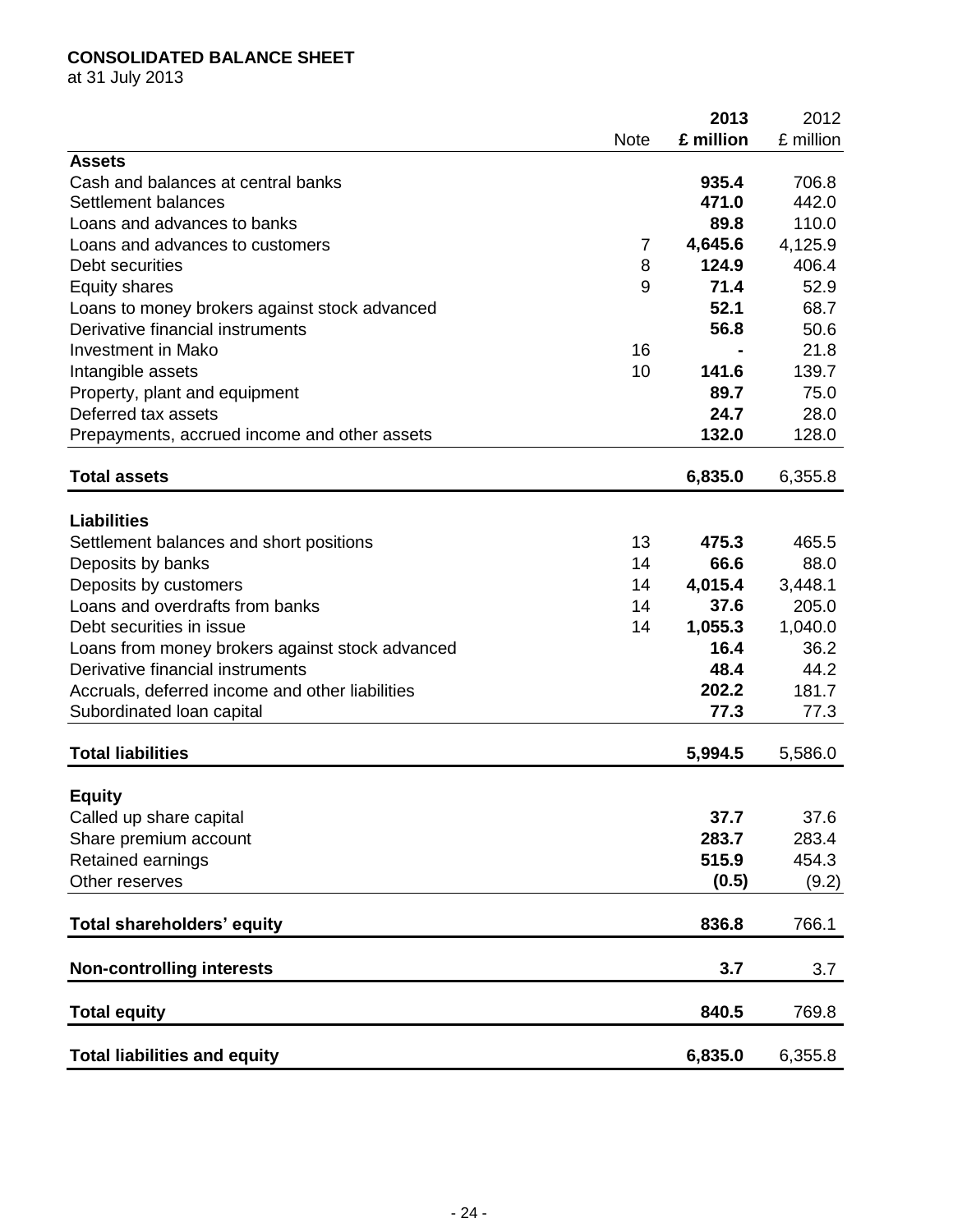## **CONSOLIDATED STATEMENT OF CHANGES IN EQUITY**

for the year ended 31 July 2013

|                     |                          |                          |           |                    | Other reserves           |           |           |                   |                          |        |
|---------------------|--------------------------|--------------------------|-----------|--------------------|--------------------------|-----------|-----------|-------------------|--------------------------|--------|
|                     |                          |                          |           | Available          | Share-                   |           | Cash      | Total             |                          |        |
|                     | Called up                | Share                    |           | for sale           | based                    | Exchange  |           | flow attributable | Non-                     |        |
|                     |                          | share premium Retained   |           | movements payments |                          | movements | hedging   |                   | to equity controlling    | Total  |
|                     | capital                  | account                  | earnings  | reserve            | reserve                  | reserve   | reserve   | holders           | interests                | equity |
|                     | £ million                | £ million                | £ million | £ million          | £ million                | £ million | £ million | £ million         | £ million £ million      |        |
| At 1 August 2011    | 37.6                     | 283.0                    | 416.2     | (2.5)              | (23.0)                   | 18.1      | (3.0)     | 726.4             | 1.9                      | 728.3  |
| Profit for the year | $\blacksquare$           | $\overline{\phantom{0}}$ | 99.7      | $\blacksquare$     | $\blacksquare$           | ÷,        | ÷.        | 99.7              | 1.7                      | 101.4  |
| Other comprehensive |                          |                          |           |                    |                          |           |           |                   |                          |        |
| (expense)/income    |                          |                          | (3.8)     | 9.0                |                          | (9.5)     | (2.3)     | (6.6)             |                          | (6.6)  |
| Total comprehensive |                          |                          |           |                    |                          |           |           |                   |                          |        |
| income/(expense)    |                          |                          |           |                    |                          |           |           |                   |                          |        |
| for the year        |                          |                          | 95.9      | 9.0                |                          | (9.5)     | (2.3)     | 93.1              | 1.7                      | 94.8   |
| Exercise of options |                          | 0.1                      | L,        |                    |                          |           |           | 0.1               | $\overline{\phantom{a}}$ | 0.1    |
| Dividends paid      |                          |                          | (58.3)    |                    |                          |           |           | (58.3)            | (0.1)                    | (58.4) |
| Shares purchased    |                          |                          |           |                    | (10.3)                   |           |           | (10.3)            | $\overline{\phantom{a}}$ | (10.3) |
| Shares issued       |                          | 0.3                      |           |                    |                          |           |           | 0.3               | $\overline{\phantom{a}}$ | 0.3    |
| Shares released     |                          |                          |           |                    | 8.3                      |           |           | 8.3               | $\overline{\phantom{a}}$ | 8.3    |
| Other movements     |                          | $\blacksquare$           | 0.5       | $\blacksquare$     | 6.0                      |           |           | 6.5               | 0.2                      | 6.7    |
|                     |                          |                          |           |                    |                          |           |           |                   |                          |        |
| At 31 July 2012     | 37.6                     | 283.4                    | 454.3     | 6.5                | (19.0)                   | 8.6       | (5.3)     | 766.1             | 3.7                      | 769.8  |
|                     |                          |                          |           |                    |                          |           |           |                   |                          |        |
| Profit for the year |                          |                          | 119.4     |                    |                          |           |           | 119.4             | 1.1                      | 120.5  |
| Other comprehensive |                          |                          |           |                    |                          |           |           |                   |                          |        |
| income/(expense)    | $\overline{\phantom{0}}$ |                          | ÷         | 2.6                | $\overline{\phantom{a}}$ | (3.4)     | 3.6       | 2.8               | ÷,                       | 2.8    |
| Total comprehensive |                          |                          |           |                    |                          |           |           |                   |                          |        |
| income/(expense)    |                          |                          |           |                    |                          |           |           |                   |                          |        |
| for the year        |                          |                          | 119.4     | 2.6                |                          | (3.4)     | 3.6       | 122.2             | 1.1                      | 123.3  |
| Exercise of options |                          | 0.2                      |           |                    |                          |           |           | 0.2               | $\blacksquare$           | 0.2    |
| Dividends paid      |                          | $\overline{\phantom{a}}$ | (61.5)    |                    |                          |           |           | (61.5)            | (0.1)                    | (61.6) |
| Shares purchased    |                          | $\overline{\phantom{a}}$ |           |                    |                          |           | ۳         | $\blacksquare$    | $\blacksquare$           |        |
| Shares issued       | 0.1                      | 0.1                      |           |                    |                          |           | L,        | 0.2               |                          | 0.2    |
| Shares released     |                          |                          |           | $\blacksquare$     | 5.7                      |           |           | 5.7               | $\blacksquare$           | 5.7    |
| Other movements     |                          |                          | 3.7       |                    | 0.2                      |           |           | 3.9               | (1.0)                    | 2.9    |
|                     |                          |                          |           |                    |                          |           |           |                   |                          |        |
| At 31 July 2013     | 37.7                     | 283.7                    | 515.9     | 9.1                | (13.1)                   | 5.2       | (1.7)     | 836.8             | 3.7                      | 840.5  |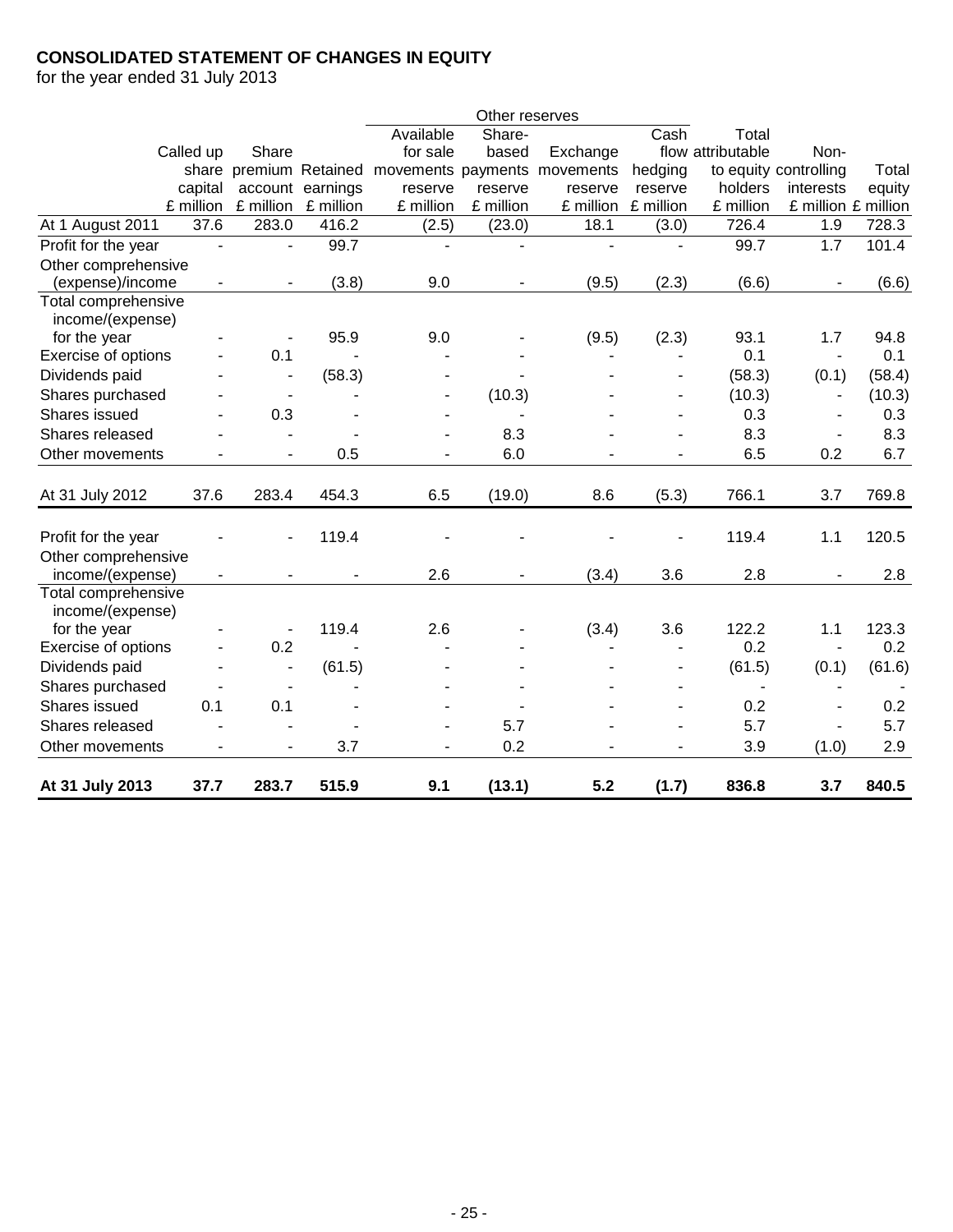## **CONSOLIDATED CASH FLOW STATEMENT**

for the year ended 31 July 2013

|                                                               |             | 2013      | 2012      |
|---------------------------------------------------------------|-------------|-----------|-----------|
|                                                               | <b>Note</b> | £ million | £ million |
| Net cash inflow from operating activities                     | 17(a)       | 206.9     | 63.4      |
|                                                               |             |           |           |
| Net cash outflow from investing activities                    |             |           |           |
| Dividends received from Mako                                  |             |           | 8.7       |
| Purchase of:                                                  |             |           |           |
| Assets let under operating leases                             |             | (40.6)    | (29.4)    |
| Property, plant and equipment – other                         |             | (4.1)     | (8.8)     |
| Intangible assets - software                                  |             | (13.1)    | (13.9)    |
| Equity shares held for investment                             |             | (0.3)     | (0.3)     |
| Subsidiaries and non-controlling interest                     | 17(b)       | (5.0)     | (5.1)     |
| Sale of:                                                      |             |           |           |
| Property, plant and equipment                                 |             | 13.6      | 4.6       |
| Equity shares held for investment                             |             | 6.7       | 0.2       |
| Subsidiaries and Mako                                         | 17(c)       | 4.8       | 12.6      |
|                                                               |             |           |           |
|                                                               |             | (38.0)    | (31.4)    |
|                                                               |             |           |           |
| Net cash inflow before financing                              |             | 168.9     | 32.0      |
| <b>Financing activities</b>                                   |             |           |           |
| Issue of ordinary share capital, net of transaction costs     | 17(d)       | 0.4       | 0.4       |
| Purchase of own shares for employee share award schemes       |             |           | (10.3)    |
| Equity dividends paid                                         |             | (61.5)    | (58.3)    |
| Dividends paid to non-controlling interests                   |             | (0.1)     | (0.1)     |
| Interest paid on subordinated loan capital and debt financing |             | (18.6)    | (18.6)    |
|                                                               |             |           |           |
| Net increase/(decrease) in cash                               |             | 89.1      | (54.9)    |
| Cash and cash equivalents at beginning of year                |             | 928.3     | 983.2     |
|                                                               |             |           |           |
| Cash and cash equivalents at end of year                      | 17(e)       | 1,017.4   | 928.3     |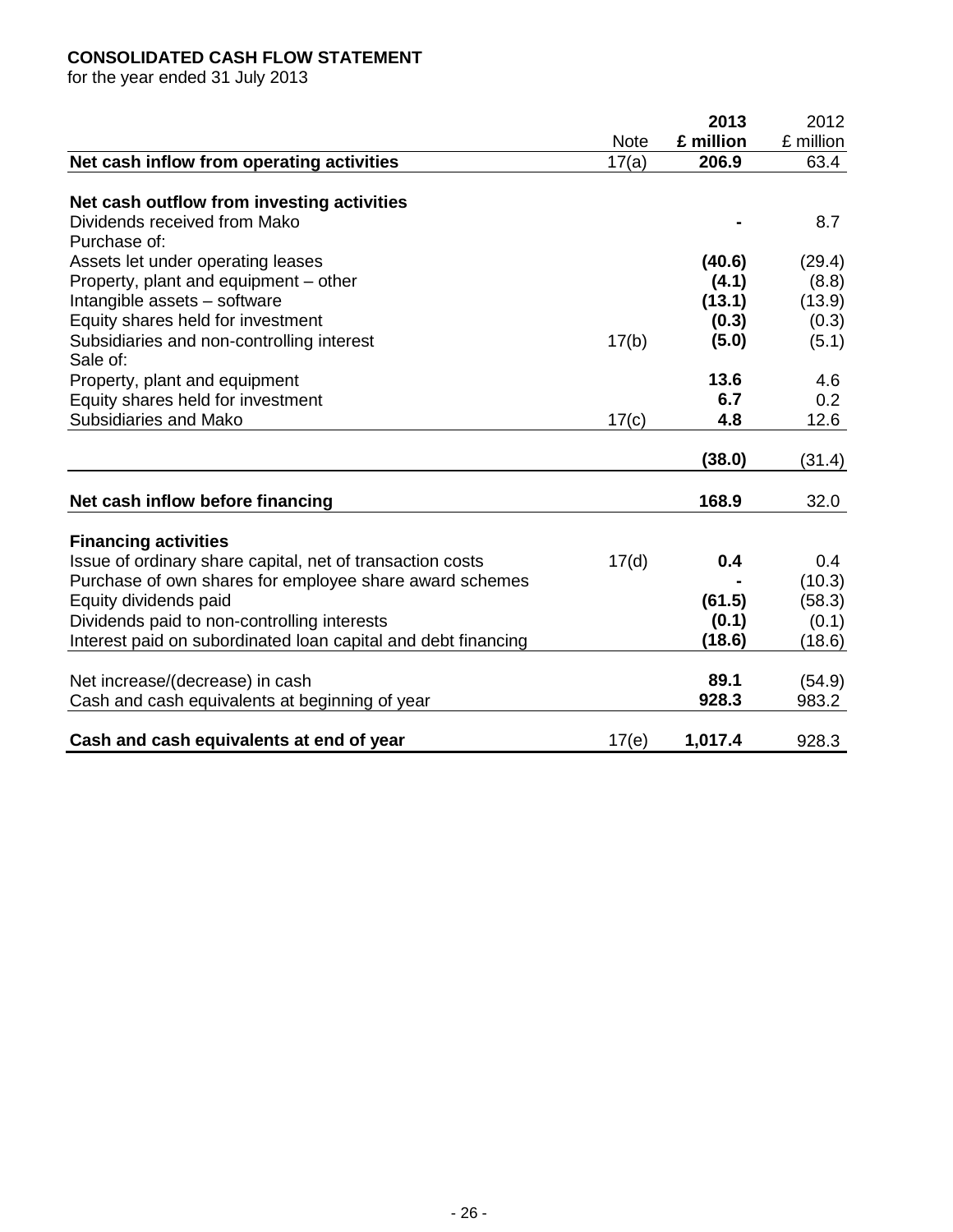## **1. Basis of preparation and accounting policies**

The financial information contained in this announcement does not constitute the statutory accounts for the years ended 31 July 2013 or 31 July 2012 within the meaning of section 435 of the Companies Act 2006, but is derived from those accounts. The accounting policies used are consistent with those set out in the Annual Report 2012. The financial statements are prepared on a going concern basis.

Whilst the financial information has been prepared in accordance with the recognition and measurement criteria of International Financial Reporting Standards ("IFRS"), this announcement does not itself contain sufficient information to comply with IFRS. The company expects to publish full financial statements that comply with IFRS by 18 October 2013.

The financial information for the year ended 31 July 2013 has been derived from the audited financial statements of Close Brothers Group plc for that year. Statutory accounts for 2012 have been delivered to the Registrar of Companies and those for 2013 will be delivered following the company's Annual General Meeting. The auditor, Deloitte LLP, has reported on those accounts: their report was unqualified, did not draw attention to any matters by way of emphasis and did not contain statements under Section 498(2) or (3) of the Companies Act 2006.

### **2. Segmental analysis**

The Executive Committee, which is considered to be the group's chief operating decision maker, manages the group by class of business as determined by the products and services offered and presents the segmental analysis on that basis. The group's activities are organised in three primary operating divisions: Banking, Securities and Asset Management. The Group segment includes the group's central functions which comprise Group Executive, Finance, Investor Relations, Legal, Human Resources, Audit, Compliance, Corporate Development, Company Secretariat and Risk. Group administrative expenses include staff costs, legal and professional fees and property costs attributable to the central functions which support and assist the development of the divisions. Income within Group is typically immaterial and will include interest on cash balances at Group. In the segmental reporting information which follows, Group consists of the central functions described above as well as various non-trading head office companies and consolidation adjustments, in order that the information presented reconciles to the consolidated income statement and balance sheet.

Divisions charge market prices for services rendered to other parts of the group. Funding charges between segments are determined by the Banking division's Treasury operation taking into account commercial demands. More than 90% of all the group's activities, revenue and assets are located in the UK.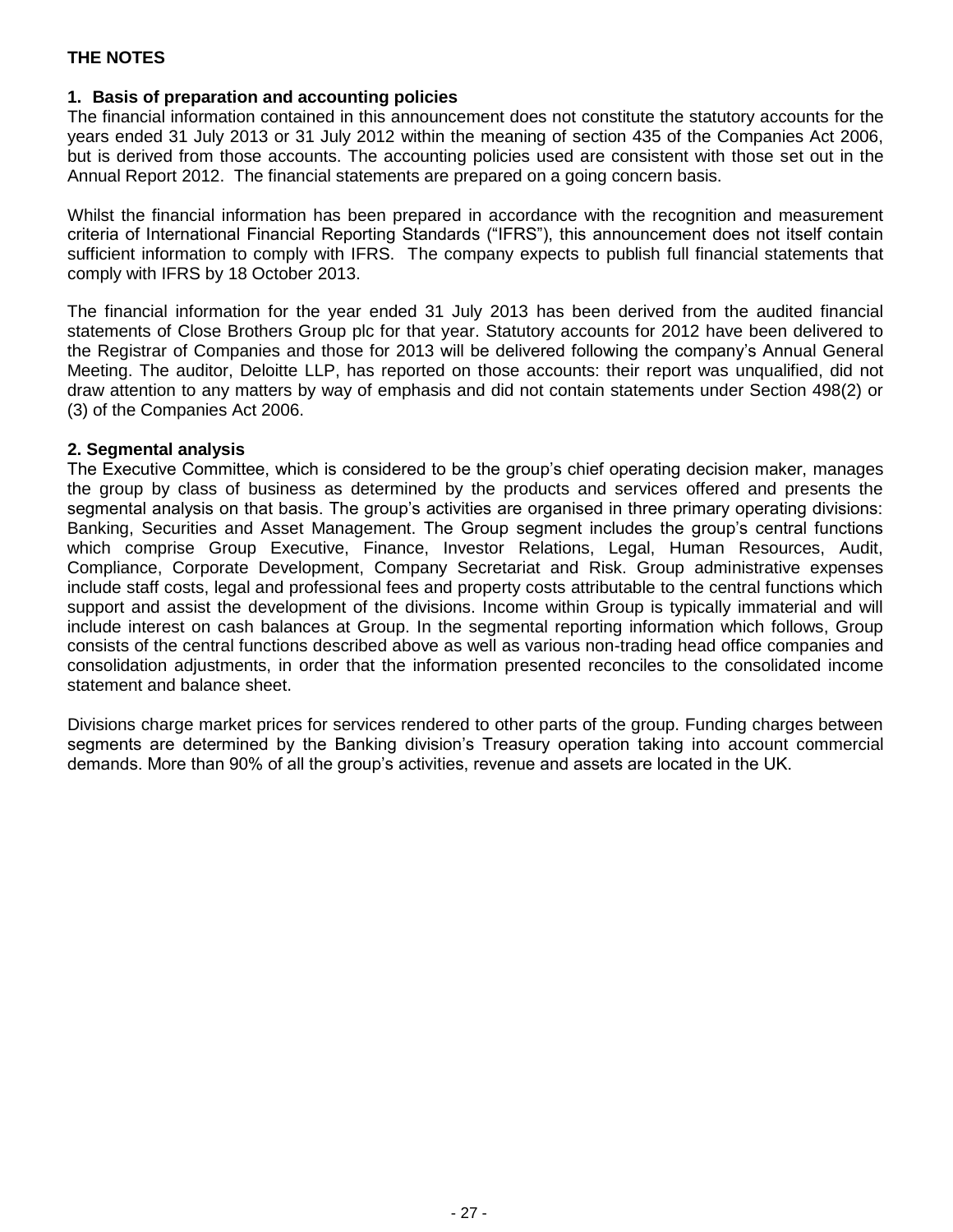## **2. Segmental analysis** continued

**Summary Income Statement for the year ended 31 July 2013**

|                                               |                |                   | <b>Asset</b>      |           |              |
|-----------------------------------------------|----------------|-------------------|-------------------|-----------|--------------|
|                                               | <b>Banking</b> | <b>Securities</b> | <b>Management</b> | Group     | <b>Total</b> |
|                                               | £ million      | £ million         | £ million         | £ million | £ million    |
| Net interest income/(expense)                 | 300.9          | (1.0)             | (0.8)             | 0.4       | 299.5        |
| Non-interest income                           | 95.3           | 107.3             | 78.9              | 1.9       | 283.4        |
| Operating income                              | 396.2          | 106.3             | 78.1              | 2.3       | 582.9        |
| Administrative expenses                       | (168.8)        | (78.7)            | (72.6)            | (22.6)    | (342.7)      |
| Depreciation and amortisation                 | (19.0)         | (1.9)             | (1.5)             | (0.7)     | (23.1)       |
| Impairment losses on loans and advances       | (50.6)         |                   |                   |           | (50.6)       |
| Total operating expenses                      | (238.4)        | (80.6)            | (74.1)            | (23.3)    | (416.4)      |
| Adjusted operating profit/(loss) <sup>1</sup> | 157.8          | 25.7              | 4.0               | (21.0)    | 166.5        |
| <b>Exceptional income</b>                     |                | 1.6               |                   |           | 1.6          |
| Amortisation of intangible assets on          |                |                   |                   |           |              |
| acquisition                                   | (0.6)          |                   | (4.4)             |           | (5.0)        |
| Operating profit/(loss) before tax            | 157.2          | 27.3              | (0.4)             | (21.0)    | 163.1        |
| Tax                                           | (40.2)         | (7.1)             | 0.2               | 4.5       | (42.6)       |
| Non-controlling interests                     | (0.9)          |                   |                   | (0.2)     | (1.1)        |
| Profit/(loss) after tax and non-controlling   |                |                   |                   |           |              |
| interests                                     | 116.1          | 20.2              | (0.2)             | (16.7)    | 119.4        |
| External operating income/(expense)           | 408.4          | 106.3             | 79.6              | (11.4)    | 582.9        |
| Inter segment operating (expense)/income      | (12.2)         |                   | (1.5)             | 13.7      |              |
| Segment operating income                      | 396.2          | 106.3             | 78.1              | 2.3       | 582.9        |

1 Adjusted operating profit/(loss) is stated before exceptional income, amortisation of intangible assets on acquisition and tax.

The following table provides further detail on operating income:

|                                       | 2013      | 2012      |
|---------------------------------------|-----------|-----------|
|                                       | £ million | £ million |
| <b>Banking</b>                        |           |           |
| Retail                                | 152.6     | 144.9     |
| Commercial                            | 173.4     | 161.1     |
| Property                              | 60.6      | 48.0      |
| Treasury and other non-lending income | 9.6       | 7.5       |
| <b>Securities</b>                     |           |           |
| Market-making and related activities  | 106.3     | 101.4     |
| <b>Asset Management</b>               |           |           |
| Advice and other services             | 35.2      | 30.6      |
| Investment management                 | 41.1      | 37.9      |
| Other income                          | 1.8       | 1.1       |
| Group                                 | 2.3       | (0.8)     |
|                                       |           |           |
| <b>Operating income</b>               | 582.9     | 531.7     |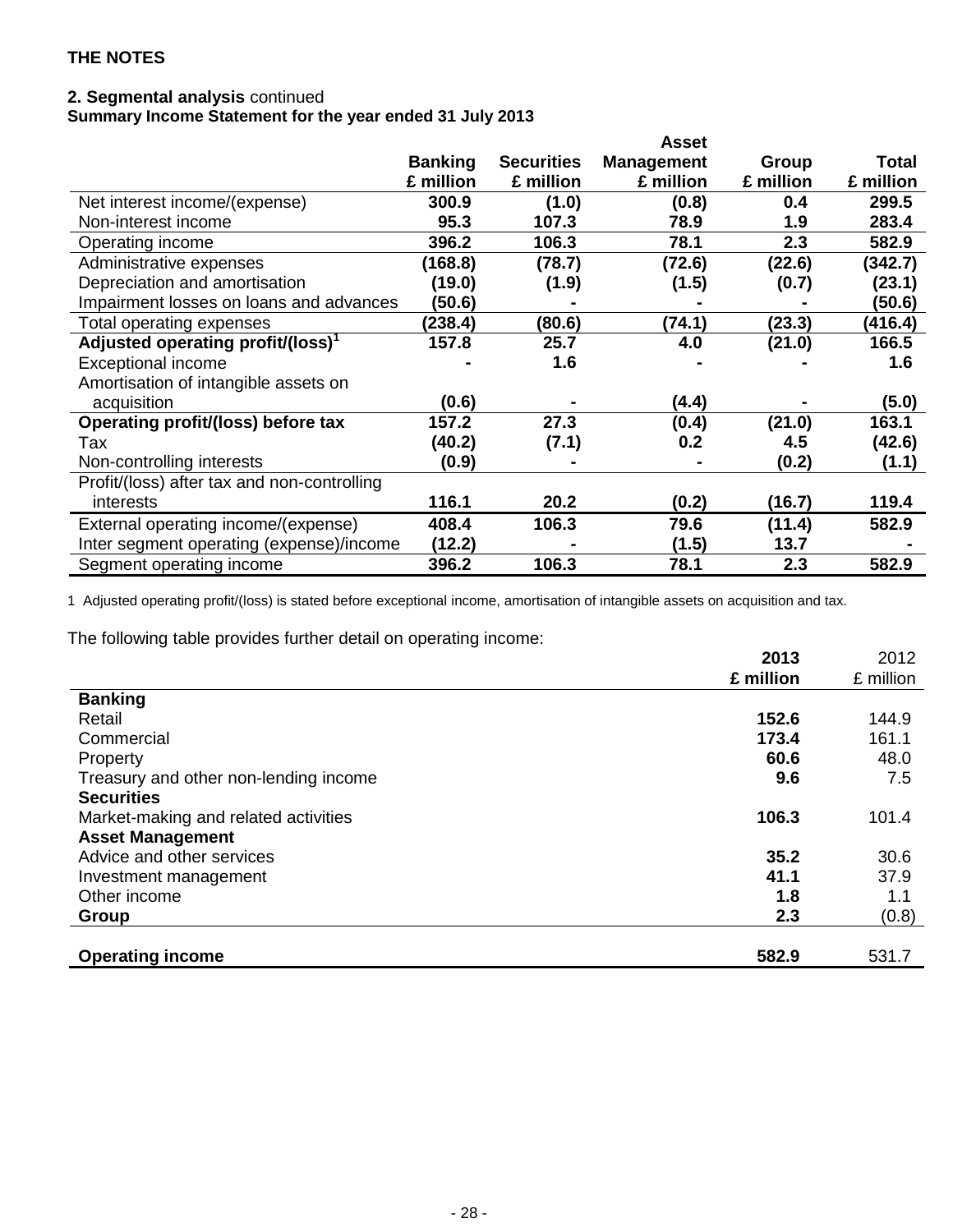# **2. Segmental analysis** continued

**Summary Balance Sheet at 31 July 2013**

|                                                             |                |                   | <b>Asset</b>      |              |              |
|-------------------------------------------------------------|----------------|-------------------|-------------------|--------------|--------------|
|                                                             | <b>Banking</b> | <b>Securities</b> | <b>Management</b> | <b>Group</b> | <b>Total</b> |
|                                                             | £ million      | £ million         | £ million         | £ million    | £ million    |
| <b>Assets</b>                                               |                |                   |                   |              |              |
| Cash and loans and advances to banks                        | 984.4          | 24.8              | 15.3              | 0.7          | 1,025.2      |
| Settlement balances, long trading                           |                |                   |                   |              |              |
| positions and loans to money brokers                        |                | 595.5             |                   |              | 595.5        |
| Loans and advances to customers                             | 4,645.6        |                   |                   |              | 4,645.6      |
| Non-trading debt securities                                 | 96.2           |                   |                   |              | 96.2         |
| <b>Investment in Mako</b>                                   |                |                   |                   |              |              |
| Intangible assets                                           | 51.2           | 28.7              | 61.6              | 0.1          | 141.6        |
| Other assets                                                | 251.8          | 30.6              | 24.9              | 23.6         | 330.9        |
|                                                             |                |                   |                   |              |              |
| <b>Total assets</b>                                         | 6,029.2        | 679.6             | 101.8             | 24.4         | 6,835.0      |
| <b>Liabilities</b>                                          |                |                   |                   |              |              |
|                                                             |                |                   |                   |              |              |
| Settlement balances, short trading                          |                | 491.7             |                   |              | 491.7        |
| positions and loans from money brokers                      | 66.6           |                   |                   |              | 66.6         |
| Deposits by banks                                           |                |                   |                   |              |              |
| Deposits by customers                                       | 4,014.8        | 0.6               |                   |              | 4,015.4      |
| <b>Borrowings</b>                                           | 954.0          | 11.4              |                   | 204.8        | 1,170.2      |
| <b>Other liabilities</b>                                    | 148.4          | 37.4              | 45.5              | 19.3         | 250.6        |
| Intercompany balances                                       | 294.9          | 40.5              | 24.6              | (360.0)      |              |
| <b>Total liabilities</b>                                    | 5,478.7        | 581.6             | 70.1              | (135.9)      | 5,994.5      |
|                                                             |                |                   |                   |              |              |
| <b>Equity</b>                                               | 550.5          | 98.0              | 31.7              | 160.3        | 840.5        |
|                                                             |                |                   |                   |              |              |
| <b>Total liabilities and equity</b>                         | 6,029.2        | 679.6             | 101.8             | 24.4         | 6,835.0      |
| Other segmental information for the year ended 31 July 2013 |                |                   |                   |              |              |
| Property, plant, equipment and                              |                |                   |                   |              |              |
| intangible asset expenditure                                | 55.9           | 1.3               | 0.5               | 0.1          | 57.8         |
| Employees (average number)                                  | 1,654          | 304               | 578               | 65           | 2,601        |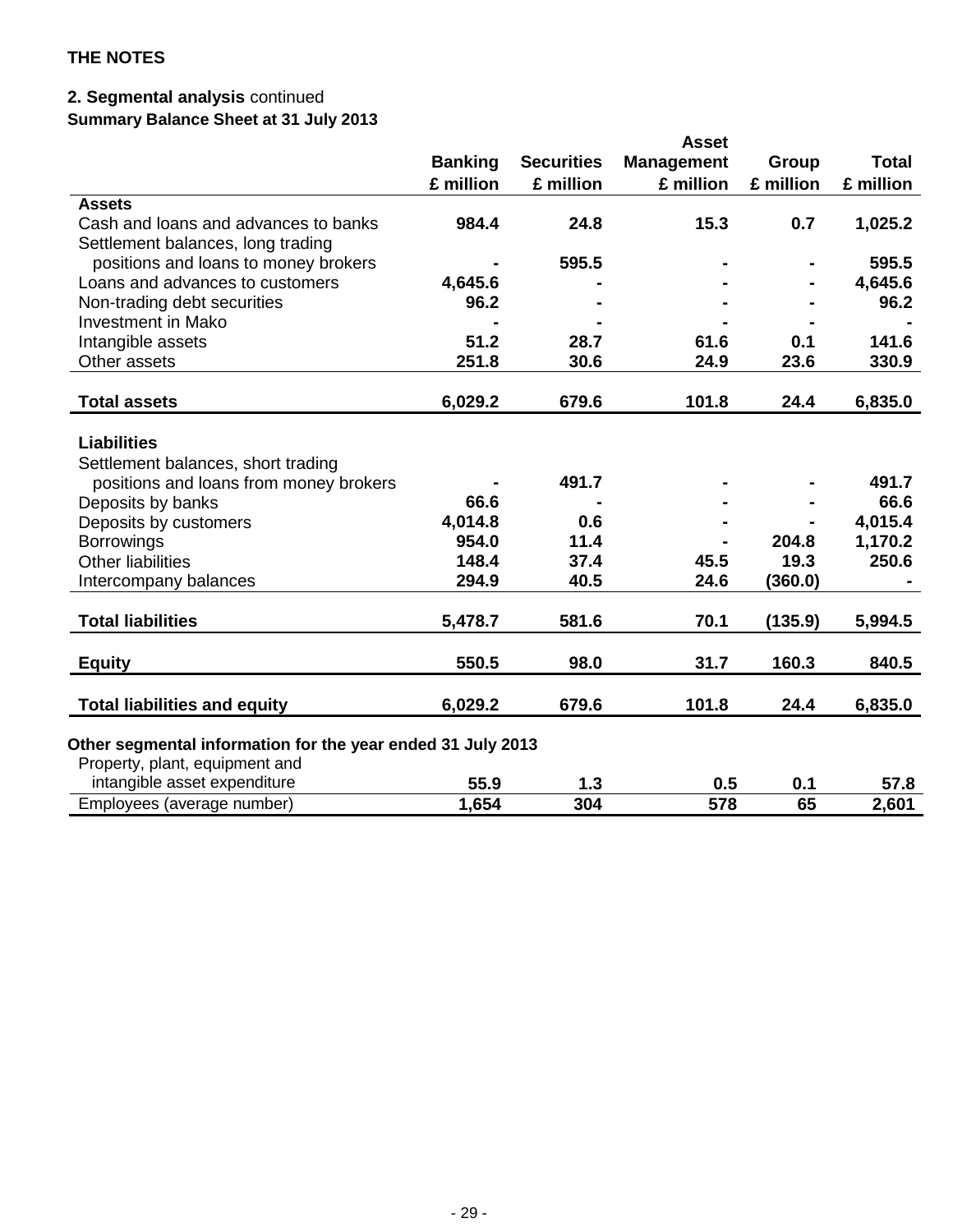## **2. Segmental analysis** continued

Summary Income Statement for the year ended 31 July 2012

|                                               |                |                   | Asset      |           |           |
|-----------------------------------------------|----------------|-------------------|------------|-----------|-----------|
|                                               | <b>Banking</b> | <b>Securities</b> | Management | Group     | Total     |
|                                               | £ million      | £ million         | £ million  | £ million | £ million |
| Net interest income/(expense)                 | 271.5          | (0.7)             | (0.4)      | 0.5       | 270.9     |
| Non-interest income/(expense)                 | 90.0           | 102.1             | 70.0       | (1.3)     | 260.8     |
| Operating income/(expense)                    | 361.5          | 101.4             | 69.6       | (0.8)     | 531.7     |
| Administrative expenses                       | (153.4)        | (74.7)            | (73.0)     | (19.4)    | (320.5)   |
| Depreciation and amortisation                 | (15.5)         | (2.2)             | (0.9)      | (0.8)     | (19.4)    |
| Impairment losses on loans and advances       | (57.6)         |                   |            |           | (57.6)    |
| Total operating expenses                      | (226.5)        | (76.9)            | (73.9)     | (20.2)    | (397.5)   |
| Adjusted operating profit/(loss) <sup>1</sup> | 135.0          | 24.5              | (4.3)      | (21.0)    | 134.2     |
| <b>Exceptional income</b>                     |                | 5.6               |            |           | 5.6       |
| Amortisation of intangible assets on          |                |                   |            |           |           |
| acquisition                                   | (0.6)          |                   | (4.3)      |           | (4.9)     |
|                                               |                |                   |            |           |           |
| Operating profit/(loss) before tax            | 134.4          | 30.1              | (8.6)      | (21.0)    | 134.9     |
| Tax                                           | (36.1)         | (4.9)             | 4.4        | 3.1       | (33.5)    |
| Non-controlling interests                     | (1.5)          |                   |            | (0.2)     | (1.7)     |
|                                               |                |                   |            |           |           |
| Profit/(loss) after tax and non-controlling   |                |                   |            |           |           |
| interests                                     | 96.8           | 25.2              | (4.2)      | (18.1)    | 99.7      |
|                                               |                |                   |            |           |           |
| External operating income/(expense)           | 374.1          | 101.4             | 71.4       | (15.2)    | 531.7     |
| Inter segment operating (expense)/income      | (12.6)         |                   | (1.8)      | 14.4      |           |
| Segment operating income/(expense)            | 361.5          | 101.4             | 69.6       | (0.8)     | 531.7     |

1 Adjusted operating profit/(loss) is stated before exceptional income, amortisation of intangible assets on acquisition and tax.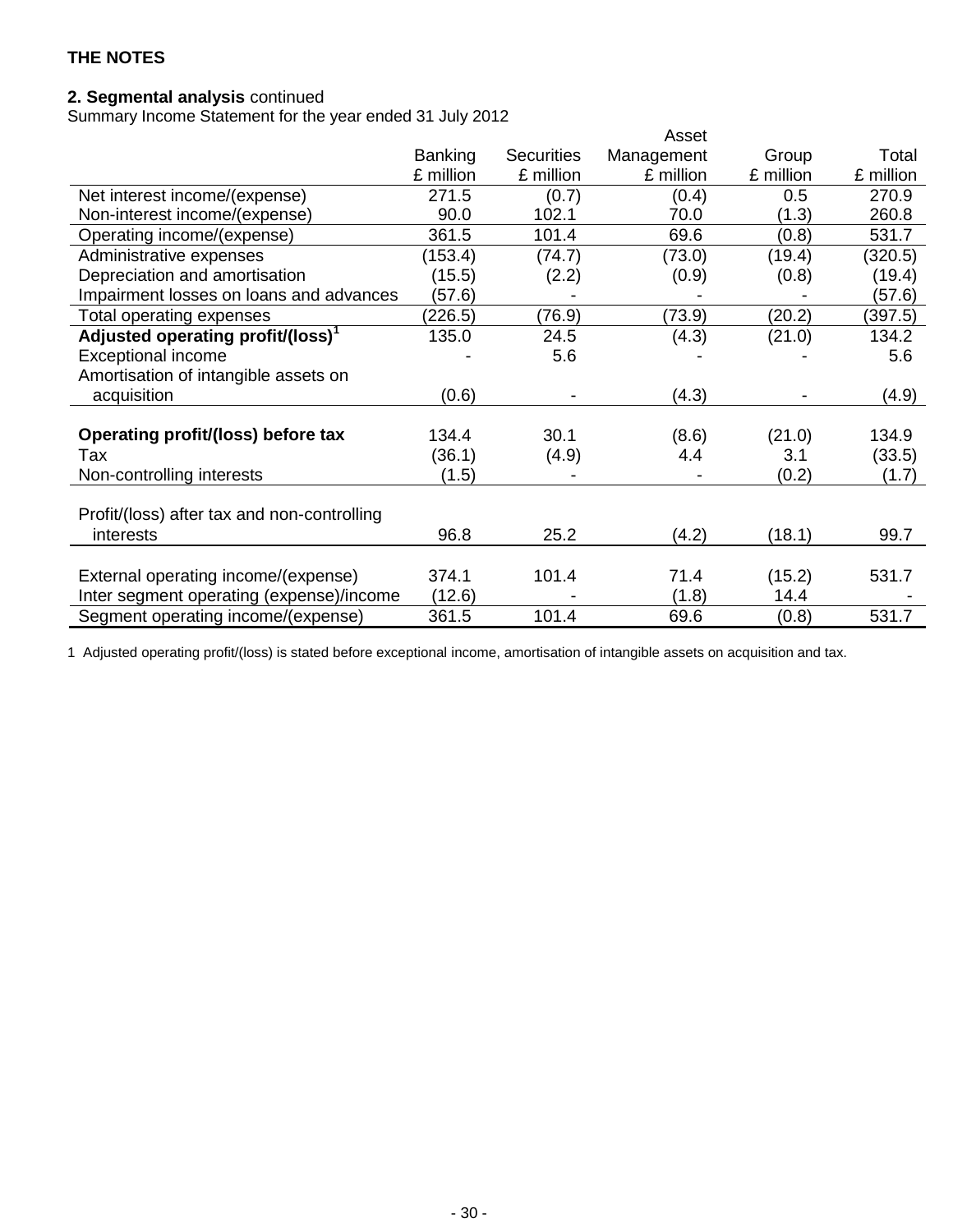## **2. Segmental analysis** continued

Summary Balance Sheet at 31 July 2012

|                                                             |                |                   | Asset      |           |               |
|-------------------------------------------------------------|----------------|-------------------|------------|-----------|---------------|
|                                                             | <b>Banking</b> | <b>Securities</b> | Management | Group     | Total         |
|                                                             | £ million      | £ million         | £ million  | £ million | £ million     |
| <b>Assets</b>                                               |                |                   |            |           |               |
| Cash and loans and advances to banks                        | 789.7          | 14.8              | 11.9       | 0.4       | 816.8         |
| Settlement balances, long trading                           |                |                   |            |           |               |
| positions and loans to money brokers                        |                | 598.5             |            |           | 598.5         |
| Loans and advances to customers                             | 4,125.9        |                   |            |           | 4,125.9       |
| Non-trading debt securities                                 | 353.0          |                   |            |           | 353.0         |
| <b>Investment in Mako</b>                                   |                | 21.8              |            |           | 21.8          |
| Intangible assets                                           | 44.2           | 28.6              | 66.8       | 0.1       | 139.7         |
| Other assets                                                | 233.4          | 16.8              | 30.0       | 19.9      | 300.1         |
|                                                             |                |                   |            |           |               |
| <b>Total assets</b>                                         | 5,546.2        | 680.5             | 108.7      | 20.4      | 6,355.8       |
|                                                             |                |                   |            |           |               |
| <b>Liabilities</b>                                          |                |                   |            |           |               |
| Settlement balances, short trading                          |                |                   |            |           |               |
| positions and loans from money brokers                      |                | 501.7             |            |           | 501.7         |
| Deposits by banks                                           | 88.0           |                   |            |           | 88.0          |
| Deposits by customers                                       | 3,443.1        | 5.0               |            |           | 3,448.1       |
| <b>Borrowings</b>                                           | 1,115.7        | 2.1               |            | 204.5     | 1,322.3       |
| <b>Other liabilities</b>                                    | 136.8          | 33.7              | 42.2       | 13.2      | 225.9         |
| Intercompany balances                                       | 267.3          | 49.2              | 33.9       | (350.4)   |               |
|                                                             |                |                   |            |           |               |
| <b>Total liabilities</b>                                    | 5,050.9        | 591.7             | 76.1       | (132.7)   | 5,586.0       |
| <b>Equity</b>                                               | 495.3          | 88.8              | 32.6       | 153.1     | 769.8         |
|                                                             |                |                   |            |           |               |
| <b>Total liabilities and equity</b>                         | 5,546.2        | 680.5             | 108.7      | 20.4      | 6,355.8       |
|                                                             |                |                   |            |           |               |
| Other segmental information for the year ended 31 July 2012 |                |                   |            |           |               |
| Property, plant, equipment and                              | 46.8           |                   |            |           |               |
| intangible asset expenditure                                | 1,565          | 0.8<br>288        | 4.5<br>558 | 67        | 52.1<br>2,478 |
| Employees (average number)                                  |                |                   |            |           |               |

#### **3. Exceptional income**

On 16 September 2011, the group announced the phased sale of its then 49.9% investment in Mako to the Mako management team. On 30 April 2013, a third phase of the disposal completed reducing our shareholding from 27.3% to 21.3%, with a further disposal in August 2013 reducing our shareholding to 16.3%. The £1.6 million exceptional income in the year principally reflects realised foreign exchange gains offset by a revaluation on reclassification of Mako from an associate to an available for sale equity investment. The £5.6 million exceptional income in the year to 31 July 2012 principally reflects realised foreign exchange gains on the second phase of disposal. See note 16 for further details.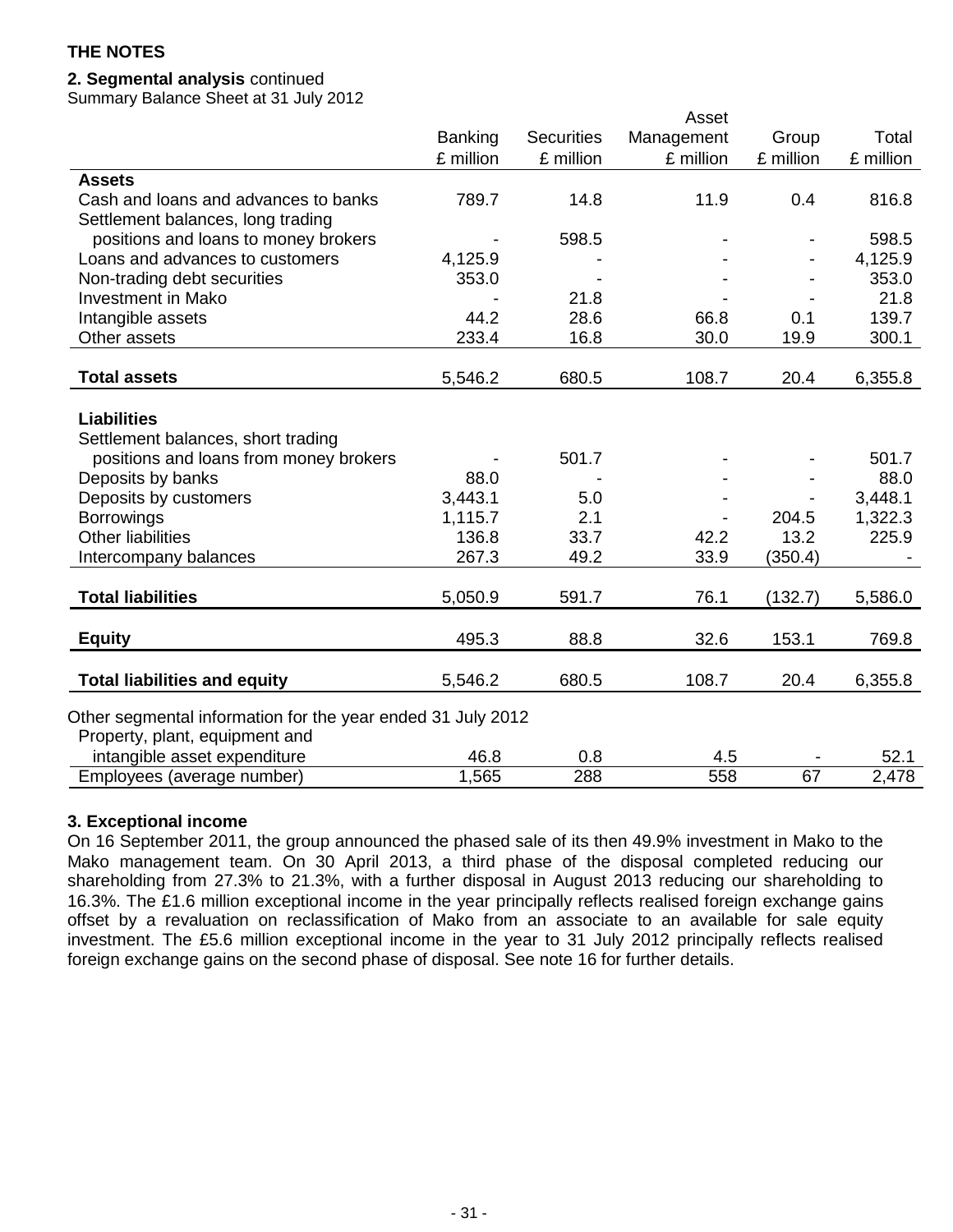## **4. Tax expense**

|                                                                             | 2013       | 2012      |
|-----------------------------------------------------------------------------|------------|-----------|
|                                                                             | £ million  | £ million |
| Tax charged/(credited) to the income statement                              |            |           |
| Current tax:                                                                |            |           |
| UK corporation tax                                                          | 42.2       | 34.9      |
| Foreign tax                                                                 | 3.3        | 0.5       |
| Adjustments in respect of previous years                                    | (7.8)      | (0.5)     |
|                                                                             | 37.7       | 34.9      |
| Deferred tax:                                                               |            |           |
| Deferred tax credit for the current year                                    | (2.0)      | (1.5)     |
| Adjustments in respect of previous years                                    | 6.9        | 0.1       |
|                                                                             |            |           |
|                                                                             | 42.6       | 33.5      |
|                                                                             |            |           |
| Tax on items not charged/(credited) to the income statement                 |            |           |
| Current tax relating to:                                                    |            |           |
| Financial instruments classified as available for sale                      | 0.2        | 3.3       |
| Share-based transactions                                                    | (0.5)      | (0.3)     |
| Deferred tax relating to:                                                   |            |           |
| Cash flow hedging<br>Financial instruments classified as available for sale | 1.2<br>0.1 | (0.6)     |
|                                                                             |            | (0.2)     |
| Share-based transactions                                                    | (2.9)      | 0.3       |
|                                                                             | (1.9)      | 2.5       |
|                                                                             |            |           |
| <b>Reconciliation to tax expense</b>                                        |            |           |
| UK corporation tax for the year at 23.7% (2012: 25.3%) on operating profit  | 38.6       | 34.2      |
| Impairment of associate and investment assets                               |            | 0.3       |
| Gain on sale of subsidiary and associate                                    | (0.4)      | (1.1)     |
| Effect of different tax rates in other jurisdictions                        | 0.5        | (0.8)     |
| Share of associate consolidated profit after tax                            | (0.2)      | (1.8)     |
| Disallowable items and other permanent differences                          | 1.3        | 0.9       |
| Deferred tax impact of reduced UK corporation tax rate                      | 3.7        | 2.2       |
| Prior year tax provision                                                    | (0.9)      | (0.4)     |
|                                                                             |            |           |
|                                                                             | 42.6       | 33.5      |

The effective tax rate for the year is 26.1% (2012: 24.8%) which is above the UK corporation tax rate of 23.7% (2012: 25.3%) principally due to a write-down in the group's deferred tax assets due to a reduction in the standard UK corporation tax rate applicable for future periods.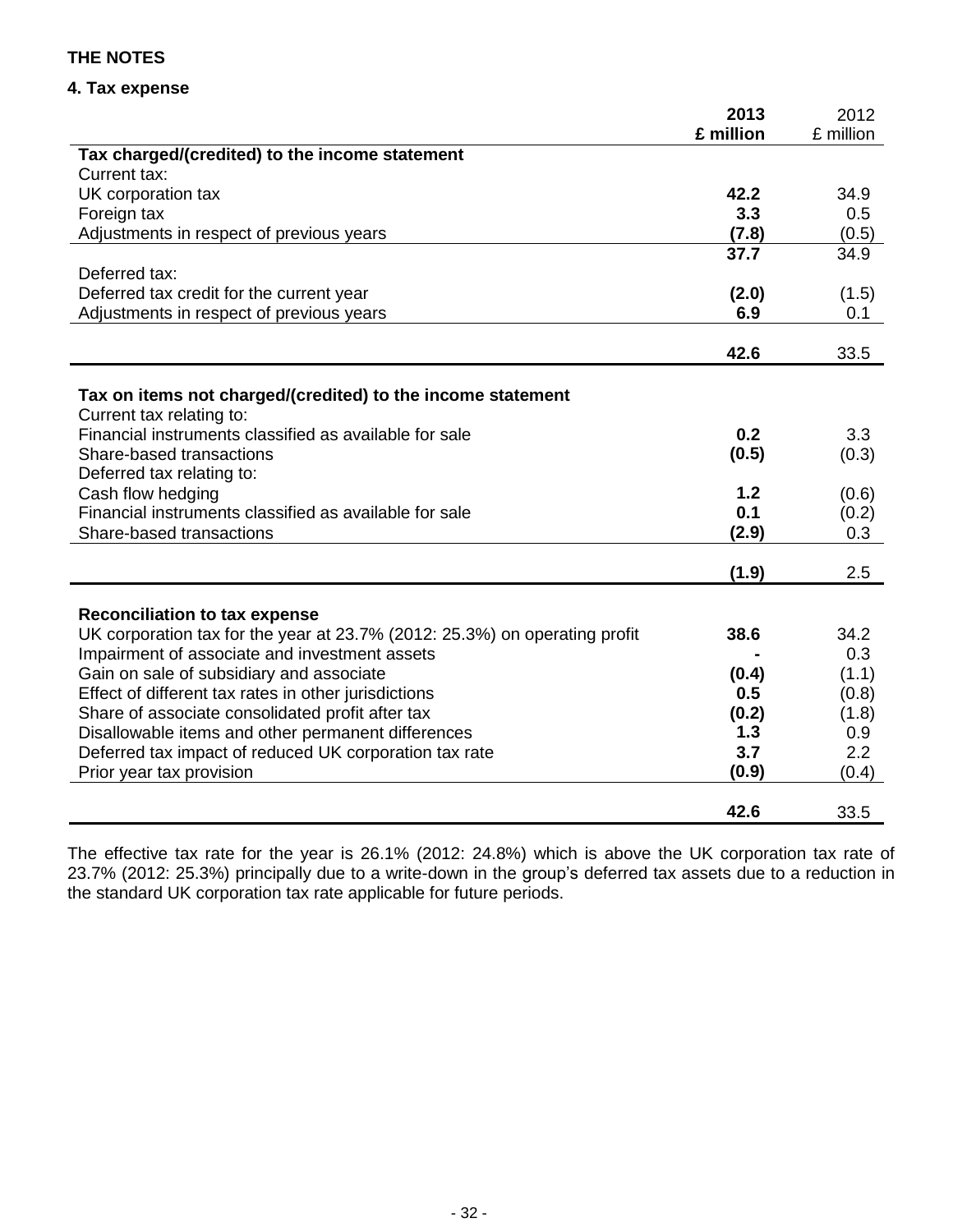## **5. Earnings per share**

The calculation of basic earnings per share is based on the profit attributable to shareholders and the number of basic weighted average shares. When calculating the diluted earnings per share, the weighted average number of shares in issue is adjusted for the effects of all dilutive share options and awards.

|                               | 2013  | 2012  |
|-------------------------------|-------|-------|
| <b>Earnings per share</b>     |       |       |
| <b>Basic</b>                  | 81.6p | 68.6p |
| <b>Diluted</b>                | 80.2p | 67.5p |
| Adjusted basic <sup>1</sup>   | 83.1p | 67.3p |
| Adjusted diluted <sup>1</sup> | 81.7p | 66.3p |

1 Excludes exceptional income, amortisation of intangible assets on acquisition and their tax effects.

|                                                                         | 2013      | 2012      |
|-------------------------------------------------------------------------|-----------|-----------|
|                                                                         | £ million | £ million |
| <b>Profit attributable to shareholders</b>                              | 119.4     | 99.7      |
| Adjustments:                                                            |           |           |
| <b>Exceptional income</b>                                               | (1.6)     | (5.6)     |
| Amortisation of intangible assets on acquisition                        | 5.0       | 4.9       |
| Tax effect of adjustments                                               | (1.1)     | (1.1)     |
| Adjusted profit attributable to shareholders                            | 121.7     | 97.9      |
|                                                                         | 2013      | 2012      |
|                                                                         | million   | million   |
|                                                                         |           |           |
| Average number of shares                                                | 146.4     | 145.4     |
| <b>Basic weighted</b>                                                   | 2.5       | 2.2       |
| Effect of dilutive share options and awards                             |           |           |
| <b>Diluted weighted</b>                                                 | 148.9     | 147.6     |
| <b>6. Dividends</b>                                                     |           |           |
|                                                                         | 2013      | 2012      |
|                                                                         | £ million | £ million |
| For each ordinary share                                                 |           |           |
| Final dividend for previous financial year paid in November 2012: 27.5p |           |           |
| (2011:26.5p)                                                            | 39.7      | 38.1      |
| Interim dividend for current financial year paid in April 2013: 15.0p   |           |           |
| (2012: 14.0p)                                                           | 21.8      | 20.2      |
|                                                                         | 61.5      | 58.3      |
|                                                                         |           |           |

A final dividend relating to the year ended 31 July 2013 of 29.5p, amounting to an estimated £42.9 million, is proposed. This final dividend, which is due to be paid on 26 November 2013, is not reflected in these financial statements.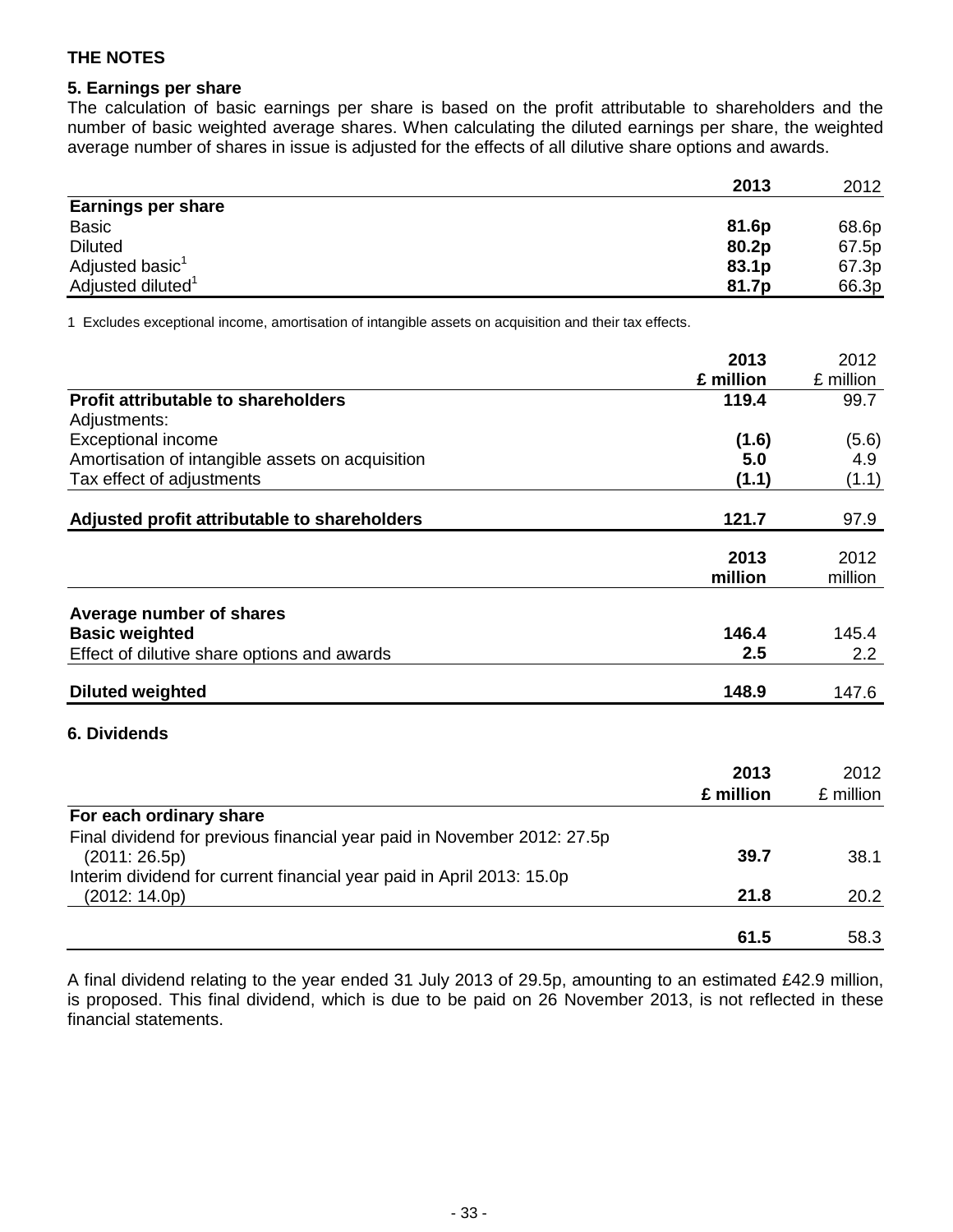## **7. Loans and advances to customers**

|                                                          |           |           | <b>Between</b><br>three |                |                |            |            |           |
|----------------------------------------------------------|-----------|-----------|-------------------------|----------------|----------------|------------|------------|-----------|
|                                                          |           | Within    | months                  | <b>Between</b> | <b>Between</b> | After more |            |           |
|                                                          | On        | three     | and                     | one and        | two and        | than five  | Impairment |           |
|                                                          | demand    | months    | one year                | two years      | five years     | years      | provisions | Total     |
|                                                          | £ million | £ million | £ million               | £ million      | £ million      | £ million  | £ million  | £ million |
| At 31 July 2013                                          | 78.2      | 1,414.1   | 1,344.9                 | 936.7          | 868.8          | 64.8       | (61.9)     | 4,645.6   |
| At 31 July 2012                                          | 25.4      | 1,146.1   | 1,352.6                 | 777.9          | 861.3          | 32.9       | (70.3)     | 4,125.9   |
|                                                          |           |           |                         |                |                |            |            |           |
|                                                          |           |           |                         |                |                |            | 2013       | 2012      |
|                                                          |           |           |                         |                |                |            | £ million  | £ million |
| Impairment provisions on loans and advances to customers |           |           |                         |                |                |            |            |           |
| At 1 August                                              |           |           |                         |                |                |            | 70.3       | 93.7      |
| Charge for the year                                      |           |           |                         |                |                |            | 50.6       | 57.6      |
| Amounts written off net of recoveries                    |           |           |                         |                |                |            | (59.0)     | (81.0)    |
|                                                          |           |           |                         |                |                |            |            |           |
| At 31 July                                               |           |           |                         |                |                |            | 61.9       | 70.3      |
|                                                          |           |           |                         |                |                |            |            |           |
| Loans and advances to customers comprise                 |           |           |                         |                |                |            |            |           |
| Hire purchase agreement receivables                      |           |           |                         |                |                |            | 2,040.5    | 1,725.6   |
| Finance lease receivables                                |           |           |                         |                |                |            | 415.6      | 362.7     |
| Other loans and advances                                 |           |           |                         |                |                |            | 2,189.5    | 2,037.6   |
|                                                          |           |           |                         |                |                |            |            |           |
| At 31 July                                               |           |           |                         |                |                |            | 4,645.6    | 4,125.9   |

At 31 July 2013, the fair value of the loans and advances to customers materially equates to their carrying value.

At 31 July 2013, gross impaired loans were £201.0 million (31 July 2012: £233.6 million) and equate to 4% (31 July 2012: 6%) of the gross loan book before impairment provisions. The majority of the group's lending is secured and therefore the gross impaired loans quoted do not reflect the expected loss.

## **8. Debt securities**

|                                           | <b>Held for</b><br>trading<br>£ million | <b>Available</b><br>for sale<br>£ million | <b>Loans and</b><br>receivables<br>£ million | Total<br>£ million |
|-------------------------------------------|-----------------------------------------|-------------------------------------------|----------------------------------------------|--------------------|
| Long trading positions in debt securities | 28.7                                    | $\blacksquare$                            | $\blacksquare$                               | 28.7               |
| Certificates of deposit                   |                                         | $\blacksquare$                            | 10.1                                         | 10.1               |
| Floating rate notes                       | $\blacksquare$                          | 39.4                                      | $\blacksquare$                               | 39.4               |
| Gilts                                     | $\blacksquare$                          | 46.7                                      | $\blacksquare$                               | 46.7               |
|                                           |                                         |                                           |                                              |                    |
| At 31 July 2013                           | 28.7                                    | 86.1                                      | 10.1                                         | 124.9              |

|                                           | Held for<br>trading<br>£ million | Available for<br>sale<br>£ million | Loans and<br>receivables<br>£ million | Total<br>£ million |
|-------------------------------------------|----------------------------------|------------------------------------|---------------------------------------|--------------------|
| Long trading positions in debt securities | 53.4                             | -                                  |                                       | 53.4               |
| Certificates of deposit                   |                                  | $\overline{\phantom{a}}$           | 130.3                                 | 130.3              |
| Floating rate notes                       |                                  | 122.6                              | $\overline{\phantom{a}}$              | 122.6              |
| Gilts                                     |                                  | 100.1                              | $\blacksquare$                        | 100.1              |
|                                           |                                  |                                    |                                       |                    |
| At 31 July 2012                           | 53.4                             | 222.7                              | 130.3                                 | 406.4              |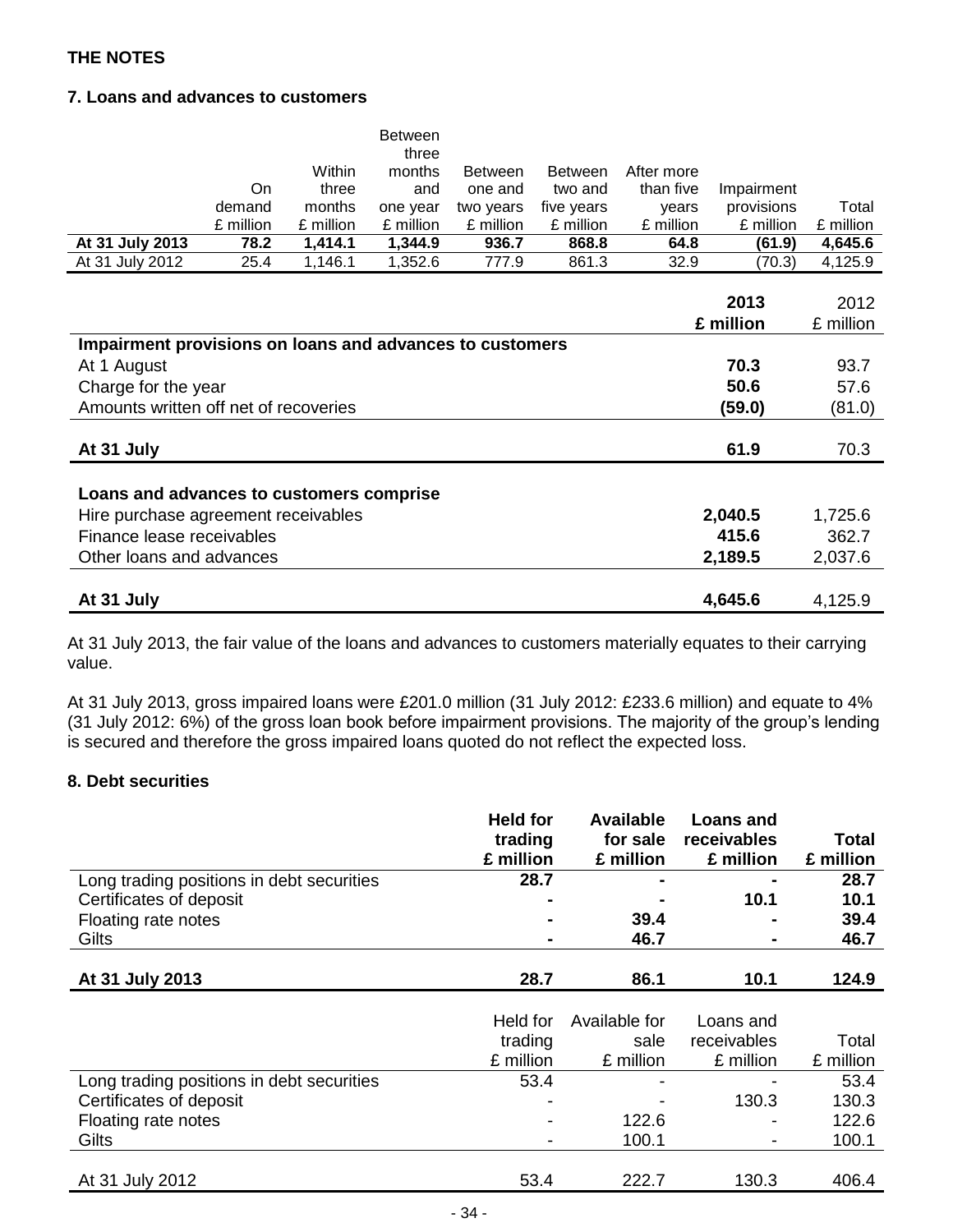## **8. Debt securities** continued

The fair value of items carried at amortised cost together with their book value is as follows:

|                                             | 31 July 2013      |                   |            |            | 31 July 2012 |  |
|---------------------------------------------|-------------------|-------------------|------------|------------|--------------|--|
|                                             | <b>Book value</b> | <b>Fair value</b> | Book value | Fair value |              |  |
|                                             | £ million         | £ million         | £ million  | £ million  |              |  |
| Certificates of deposit classified as loans |                   |                   |            |            |              |  |
| and receivables                             | 10.1              | 10.1              | 130.3      | 130.3      |              |  |

Movements on the book value of gilts and floating rate notes ("FRNs") comprise:

|                                         | Available for sale |            |           |
|-----------------------------------------|--------------------|------------|-----------|
|                                         |                    | Floating   |           |
|                                         | Gilts              | rate notes | Total     |
|                                         | £ million          | £ million  | £ million |
| At 1 August 2011                        | 228.8              | 296.9      | 525.7     |
| <b>Disposals</b>                        |                    | (12.6)     | (12.6)    |
| Redemptions at maturity                 | (125.0)            | (163.4)    | (288.4)   |
| <b>Currency translation differences</b> |                    | (8.9)      | (8.9)     |
| Changes in fair value                   | (3.7)              | 10.6       | 6.9       |
|                                         |                    |            |           |
| At 31 July 2012                         | 100.1              | 122.6      | 222.7     |
|                                         |                    |            |           |
| <b>Disposals</b>                        |                    | (66.7)     | (66.7)    |
| Redemptions at maturity                 | (50.0)             | (25.5)     | (75.5)    |
| Currency translation differences        |                    | 7.8        | 7.8       |
| Changes in fair value                   | (3.4)              | 1.2        | (2.2)     |
|                                         |                    |            |           |
| At 31 July 2013                         | 46.7               | 39.4       | 86.1      |

At 31 July 2013, £39.4 million (31 July 2012: £48.7 million) of FRNs were due to mature within one year and £21.9 million (31 July 2012: £19.2 million) have been issued by corporates with the remainder issued by banks and building societies.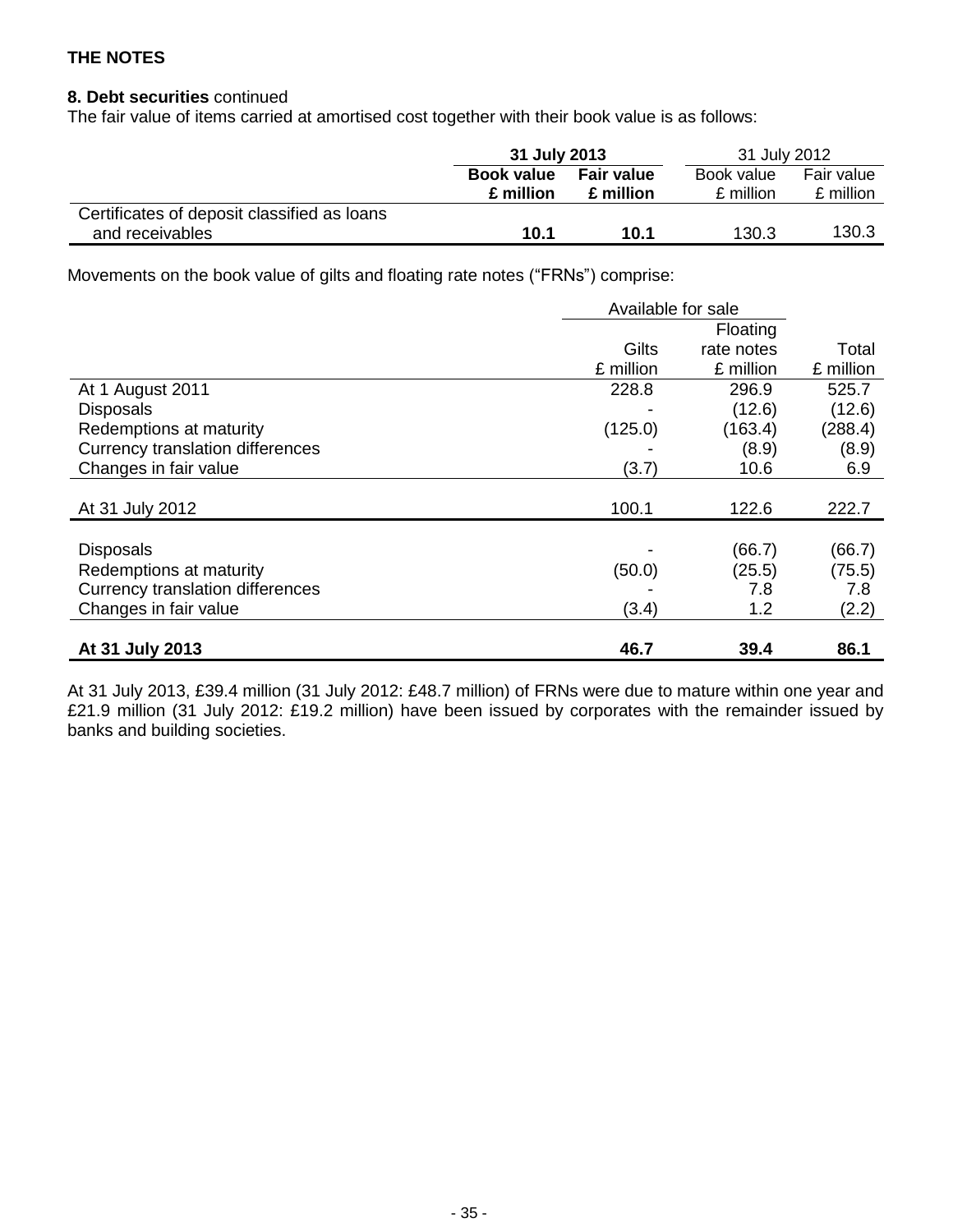## **9. Equity shares**

|                                              | 31 July   | 31 July   |
|----------------------------------------------|-----------|-----------|
|                                              | 2013      | 2012      |
|                                              | £ million | £ million |
| Equity shares classified as held for trading | 43.7      | 34.4      |
| Other equity shares                          | 27.7      | 18.5      |
|                                              |           |           |
|                                              | 71.4      | 52.9      |

Movements on the book value of other equity shares held during the year comprise:

|                                                       |           | Fair value     |           |
|-------------------------------------------------------|-----------|----------------|-----------|
|                                                       | Available | through profit |           |
|                                                       | for sale  | or loss        | Total     |
|                                                       | £ million | £ million      | £ million |
| At 1 August 2011                                      | 14.4      | 4.8            | 19.2      |
| <b>Additions</b>                                      |           | 0.3            | 0.3       |
| <b>Disposals</b>                                      |           | (0.2)          | (0.2)     |
| Currency translation differences                      | (0.5)     |                | (0.5)     |
| Changes in fair value of:                             |           |                |           |
| Equity shares classified as available for sale        | (0.6)     |                | (0.6)     |
| Unlisted equity shares held at fair value             |           | 0.3            | 0.3       |
|                                                       |           |                |           |
| At 31 July 2012                                       | 13.3      | 5.2            | 18.5      |
|                                                       |           |                |           |
| <b>Additions</b>                                      | 0.2       | 0.1            | 0.3       |
| <b>Disposals</b>                                      | (0.3)     | (7.3)          | (7.6)     |
| Currency translation differences                      | 1.4       |                | 1.4       |
| Changes in fair value of:                             |           |                |           |
| Equity shares classified as available for sale        | 0.2       |                | 0.2       |
| Unlisted equity shares held at fair value             |           | 2.6            | 2.6       |
| Reclassification from investment in Mako <sup>1</sup> | 12.3      |                | 12.3      |
|                                                       |           |                |           |
| At 31 July 2013                                       | 27.1      | 0.6            | 27.7      |

1 See note 16 for further details.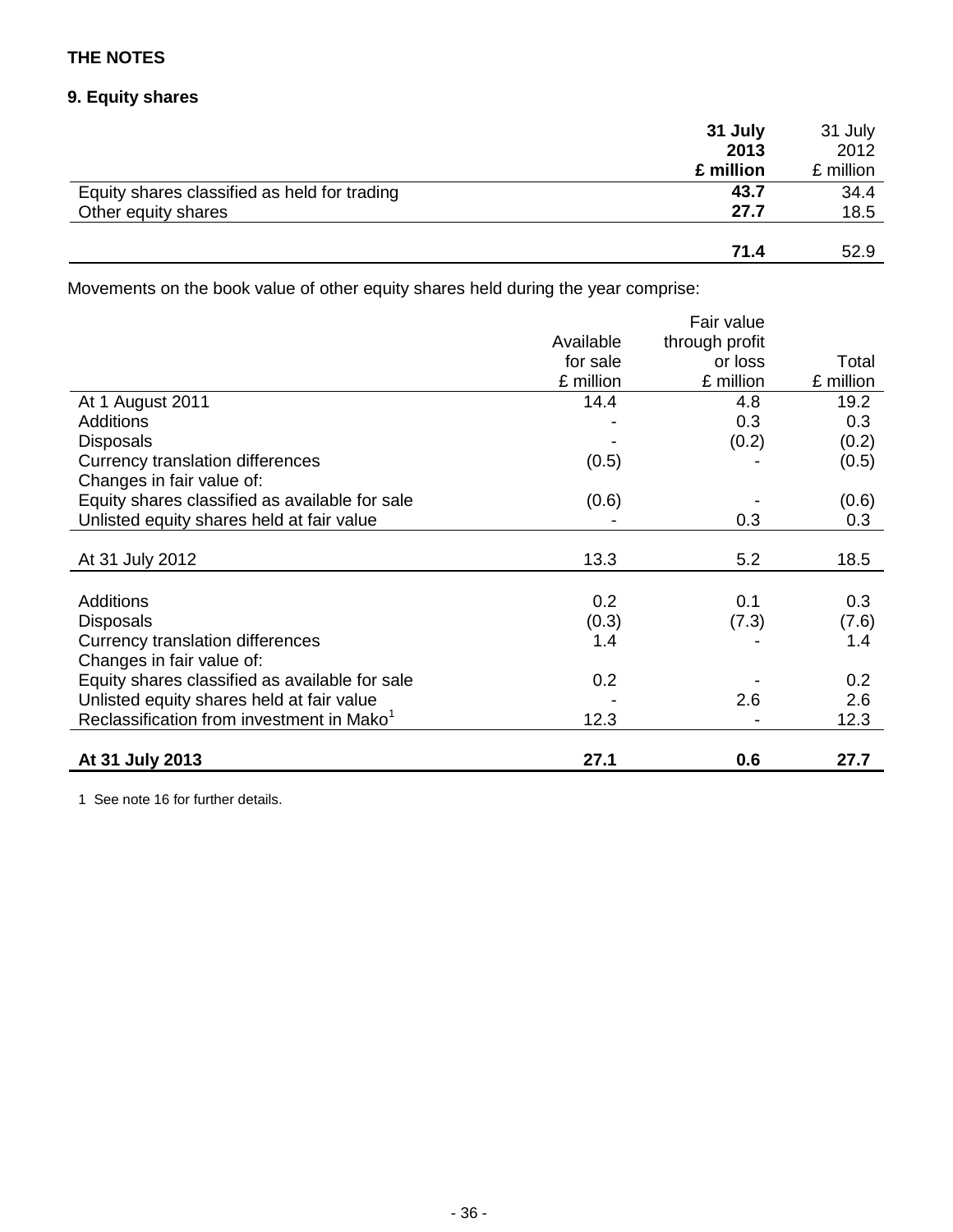## **10. Intangible assets**

|                                    |           |           | Intangible<br>assets on |           |
|------------------------------------|-----------|-----------|-------------------------|-----------|
|                                    | Goodwill  | Software  | acquisition             | Total     |
|                                    | £ million | £ million | £ million               | £ million |
| <b>Cost</b>                        |           |           |                         |           |
| At 1 August 2011                   | 161.8     | 25.3      | 39.2                    | 226.3     |
| <b>Additions</b>                   |           | 13.9      |                         | 13.9      |
| Acquisitions                       | 2.3       |           | 3.3                     | 5.6       |
| <b>Disposals</b>                   | (7.6)     | (0.5)     | (0.1)                   | (8.2)     |
| Foreign exchange                   | (0.5)     |           |                         | (0.5)     |
|                                    |           |           |                         |           |
| At 31 July 2012                    | 156.0     | 38.7      | 42.4                    | 237.1     |
| <b>Additions</b>                   |           | 13.1      |                         | 13.1      |
| Acquisitions                       |           |           |                         |           |
| <b>Disposals</b>                   |           | (0.2)     |                         | (0.2)     |
| Foreign exchange                   | 0.5       |           |                         | 0.5       |
|                                    |           |           |                         |           |
| At 31 July 2013                    | 156.5     | 51.6      | 42.4                    | 250.5     |
|                                    |           |           |                         |           |
| <b>Amortisation and impairment</b> |           |           |                         |           |
| At 1 August 2011                   | 72.8      | 17.4      | 3.0                     | 93.2      |
| Amortisation charge for the year   |           | 4.3       | 4.9                     | 9.2       |
| <b>Disposals</b>                   | (4.8)     | (0.2)     |                         | (5.0)     |
|                                    |           |           |                         |           |
| At 31 July 2012                    | 68.0      | 21.5      | 7.9                     | 97.4      |
| Amortisation charge for the year   |           | 6.5       | 5.0                     | 11.5      |
| <b>Disposals</b>                   |           |           |                         |           |
|                                    |           |           |                         |           |
| At 31 July 2013                    | 68.0      | 28.0      | 12.9                    | 108.9     |
| Net book value at 31 July 2013     | 88.5      | 23.6      | 29.5                    | 141.6     |
|                                    |           |           |                         |           |
| Net book value at 31 July 2012     | 88.0      | 17.2      | 34.5                    | 139.7     |
| Net book value at 1 August 2011    | 89.0      | 7.9       | 36.2                    | 133.1     |

Intangible assets on acquisition relates to broker and customer relationships. The increase of £3.3 million in 2012 primarily relates to the acquisition of Scott-Moncrieff Wealth Management Limited.

In the 2013 financial year, £5.0 million (2012: £4.9 million) of the amortisation charge is included in amortisation of intangible assets on acquisition and £6.5 million (2012: £4.3 million) of the amortisation charge is included in administrative expenses shown in the consolidated income statement.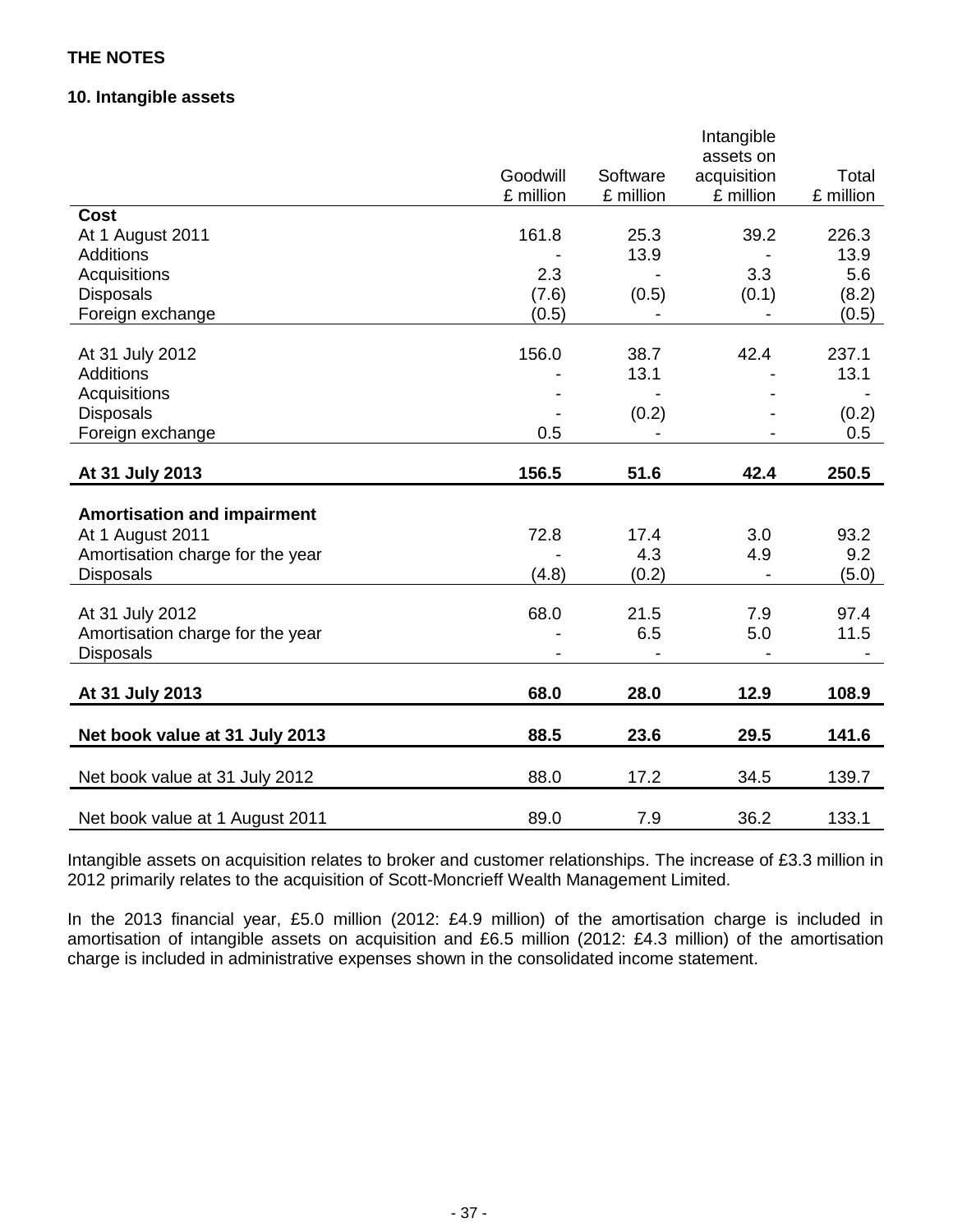## **11. Property, plant and equipment**

|                                 |           |              | <b>Assets</b> |           |           |
|---------------------------------|-----------|--------------|---------------|-----------|-----------|
|                                 |           | Fixtures,    | held under    |           |           |
|                                 | Leasehold | fittings and | operating     | Motor     |           |
|                                 | property  | equipment    | leases        | vehicles  | Total     |
|                                 | £ million | £ million    | £ million     | £ million | £ million |
| <b>Cost</b>                     |           |              |               |           |           |
| At 1 August 2011                | 6.6       | 48.4         | 60.4          | 1.5       | 116.9     |
| <b>Additions</b>                | 2.5       | 5.8          | 29.4          | 0.5       | 38.2      |
| <b>Disposals</b>                | (0.6)     | (11.7)       | (12.8)        | (1.0)     | (26.1)    |
|                                 |           |              |               |           |           |
| At 31 July 2012                 | 8.5       | 42.5         | 77.0          | 1.0       | 129.0     |
| Additions                       | 0.8       | 3.0          | 40.6          | 0.3       | 44.7      |
| <b>Disposals</b>                |           | (4.6)        | (18.5)        | (0.1)     | (23.2)    |
| At 31 July 2013                 | 9.3       | 40.9         | 99.1          | 1.2       | 150.5     |
|                                 |           |              |               |           |           |
| <b>Depreciation</b>             |           |              |               |           |           |
| At 1 August 2011                | 2.4       | 35.1         | 16.4          | 0.8       | 54.7      |
| Charge for the year             | 1.0       | 4.8          | 9.0           | 0.3       | 15.1      |
| <b>Disposals</b>                |           | (8.1)        | (7.2)         | (0.5)     | (15.8)    |
|                                 |           |              |               |           |           |
| At 31 July 2012                 | 3.4       | 31.8         | 18.2          | 0.6       | 54.0      |
| Charge for the year             | 1.0       | 5.3          | 10.2          | 0.1       | 16.6      |
| <b>Disposals</b>                |           | (4.5)        | (5.3)         |           | (9.8)     |
|                                 |           |              |               |           |           |
| At 31 July 2013                 | 4.4       | 32.6         | 23.1          | 0.7       | 60.8      |
| Net book value at 31 July 2013  | 4.9       | 8.3          | 76.0          | 0.5       | 89.7      |
|                                 |           |              |               |           |           |
| Net book value at 31 July 2012  | 5.1       | 10.7         | 58.8          | 0.4       | 75.0      |
| Net book value at 1 August 2011 | 4.2       | 13.3         | 44.0          | 0.7       | 62.2      |

Assets held under operating leases relate to our rentals businesses within the Banking division. In addition to the depreciation charged in the year of £10.2 million (2012: £9.0 million), these assets generated other income of £27.5 million (2012: £23.5 million) and interest and fee expense of £8.6 million (2012: £6.5 million) which are shown in the consolidated income statement.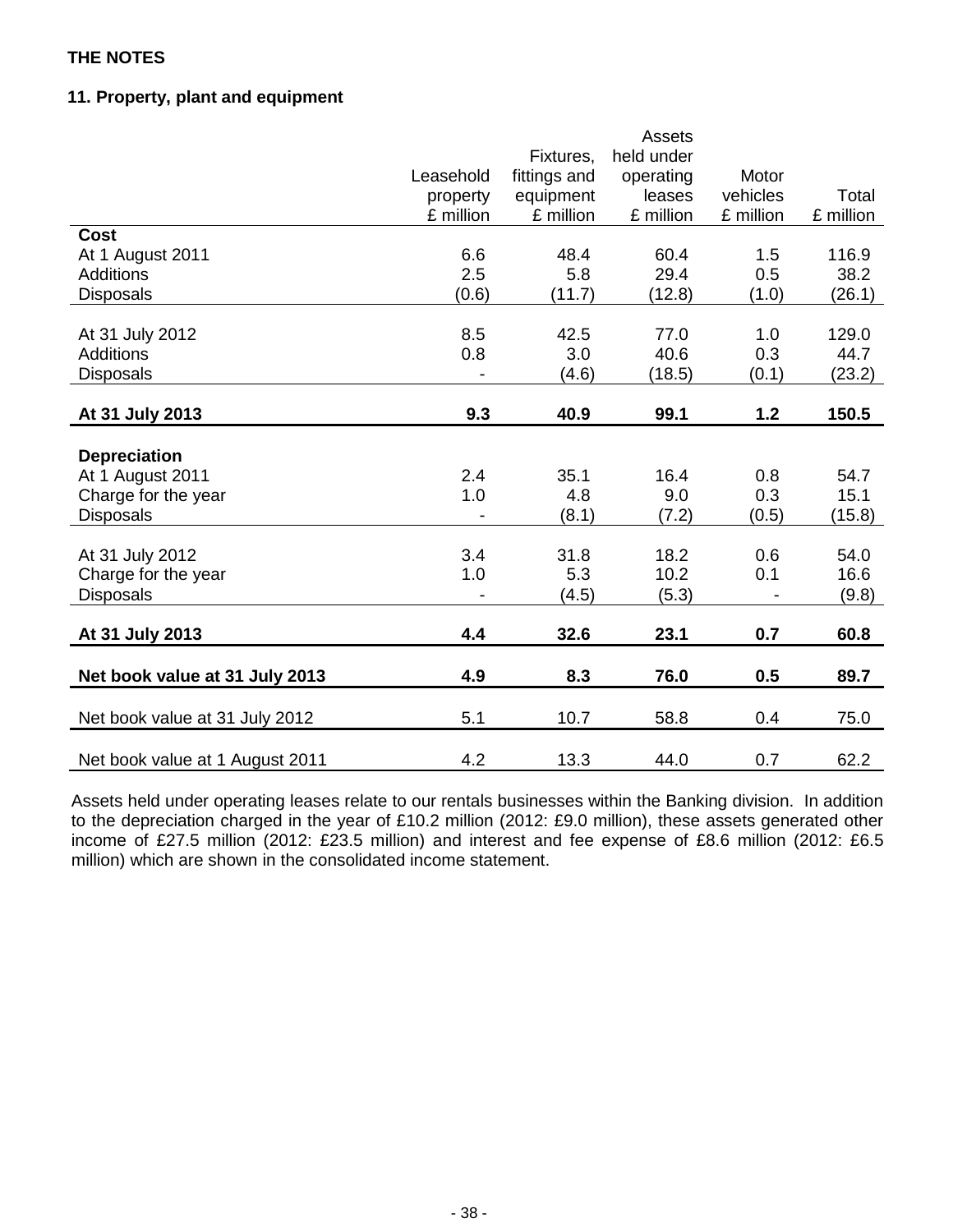## **12. Deferred tax assets**

|                                          | 31 July   | 31 July   |
|------------------------------------------|-----------|-----------|
|                                          | 2013      | 2012      |
|                                          | £ million | £ million |
| Capital allowances                       | 21.2      | 26.0      |
| Employee benefits                        | 9.6       | 7.1       |
| Unrealised capital gains                 | (1.8)     | (1.7)     |
| Other                                    | (4.3)     | (3.4)     |
|                                          |           |           |
|                                          | 24.7      | 28.0      |
|                                          |           |           |
| Movement in the year:                    |           |           |
|                                          |           | £ million |
| At 1 August 2011                         |           | 26.7      |
| Credit/(expense) to the income statement |           | 1.4       |
| Acquisition of intangible assets         |           | (0.6)     |
| Equity movements                         |           | 0.5       |
|                                          |           |           |
| At 31 July 2012                          |           | 28.0      |
| (Expense)/credit to the income statement |           | (4.9)     |
| Acquisition of intangible assets         |           |           |
| Equity movements                         |           | 1.6       |
|                                          |           |           |
| At 31 July 2013                          |           | 24.7      |

As the group has been and is expected to continue to be consistently profitable, it is appropriate to recognise the full deferred tax asset.

## **13. Settlement balances and short positions**

|                                   | 31 July   | 31 July   |
|-----------------------------------|-----------|-----------|
|                                   | 2013      | 2012      |
|                                   | £ million | £ million |
| Settlement balances               | 438.4     | 389.6     |
| Short positions held for trading: |           |           |
| Debt securities                   | 22.4      | 56.7      |
| <b>Equity shares</b>              | 14.5      | 19.2      |
|                                   |           |           |
|                                   | 36.9      | 75.9      |
|                                   |           |           |
|                                   | 475.3     | 465.5     |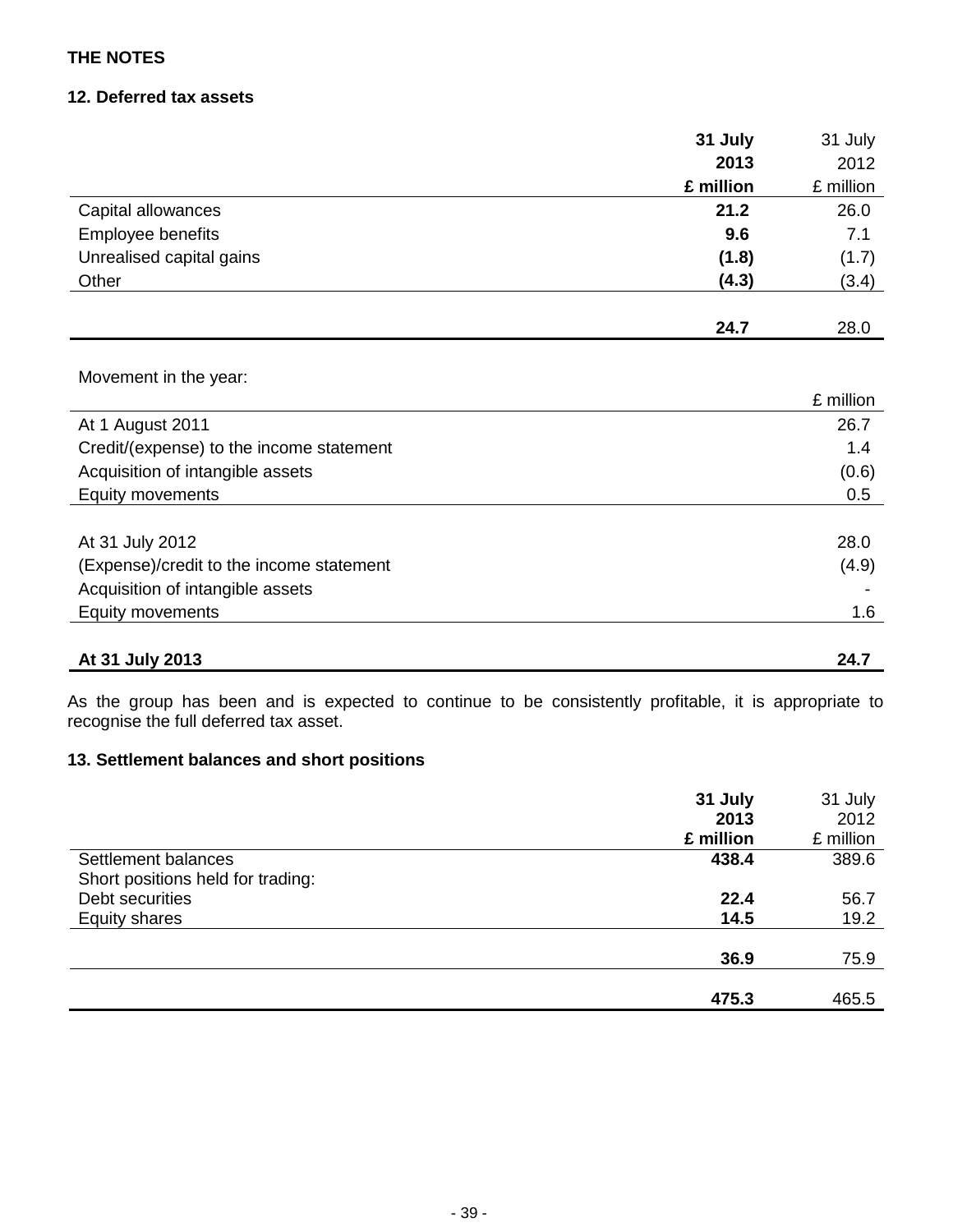## **14. Financial liabilities**

|                          |           |           | <b>Between</b> | <b>Between</b> | <b>Between</b> | After                    |           |
|--------------------------|-----------|-----------|----------------|----------------|----------------|--------------------------|-----------|
|                          |           | Within    | three          | one            | two            | more                     |           |
|                          | On        | three     | months and     | and two        | and five       | than five                |           |
|                          | demand    | months    | one year       | years          | years          | years                    | Total     |
|                          | £ million | £ million | £ million      | £ million      | £ million      | £ million                | £ million |
| Deposits by banks        | 47.5      | 10.0      | 5.1            | 4.0            |                |                          | 66.6      |
| Deposits by customers    | 188.4     | 896.5     | 1,840.9        | 879.0          | 210.6          | ۰                        | 4,015.4   |
| Loans and overdrafts     |           |           |                |                |                |                          |           |
| from banks               | 19.3      | 18.3      |                |                |                |                          | 37.6      |
| Debt securities in issue |           | 6.6       | $\blacksquare$ | 350.0          | 698.7          | $\blacksquare$           | 1,055.3   |
|                          |           |           |                |                |                |                          |           |
| At 31 July 2013          | 255.2     | 931.4     | 1,846.0        | 1,233.0        | 909.3          | ۰                        | 5,174.9   |
|                          |           |           |                |                |                |                          |           |
|                          |           |           | <b>Between</b> | <b>Between</b> | <b>Between</b> | After                    |           |
|                          |           | Within    | three          | one            | two            | more                     |           |
|                          | On        | three     | months and     | and two        | and five       | than five                |           |
|                          | demand    | months    | one year       | years          | years          | years                    | Total     |
|                          | £ million | £ million | £ million      | £ million      | £ million      | £ million                | £ million |
| Deposits by banks        | 47.6      | 31.2      | 9.2            |                |                |                          | 88.0      |
| Deposits by customers    | 190.7     | 1,071.5   | 1,006.8        | 956.1          | 222.2          | 0.8                      | 3,448.1   |
| Loans and overdrafts     |           |           |                |                |                |                          |           |
| from banks               | 13.0      | 0.1       | 175.5          | 16.4           |                |                          | 205.0     |
| Debt securities in issue |           | 6.6       | 350.0          | 485.0          | 198.4          | $\overline{\phantom{a}}$ | 1,040.0   |
|                          |           |           |                |                |                |                          |           |
| At 31 July 2012          | 251.3     | 1,109.4   | 1,541.5        | 1,457.5        | 420.6          | 0.8                      | 4,781.1   |

Of the debt securities in issue, £198.7 million mature on 10 February 2017 and £850.0 million relate to the insurance premium and motor loan receivables securitisations.

The group has a repurchase agreement whereby FRNs have been lent in exchange for cash which is included within loans and overdrafts from banks. Residual maturities of the repurchase agreement are as follows:

|                 |           |                | <b>Between</b> |                |                |                |           |
|-----------------|-----------|----------------|----------------|----------------|----------------|----------------|-----------|
|                 |           | Within         | three          | <b>Between</b> | <b>Between</b> | After          |           |
|                 | On        | three          | months and     | one and        | two and        | more than      |           |
|                 | demand    | months         | one year       | two years      | five years     | five years     | Total     |
|                 | £ million | £ million      | £ million      | £ million      | £ million      | £ million      | £ million |
| At 31 July 2013 |           | 18.3           | $\blacksquare$ |                | $\blacksquare$ | ۰              | 18.3      |
| At 31 July 2012 |           | $\blacksquare$ | 62.4           | 16.4           | -              | $\blacksquare$ | 78.8      |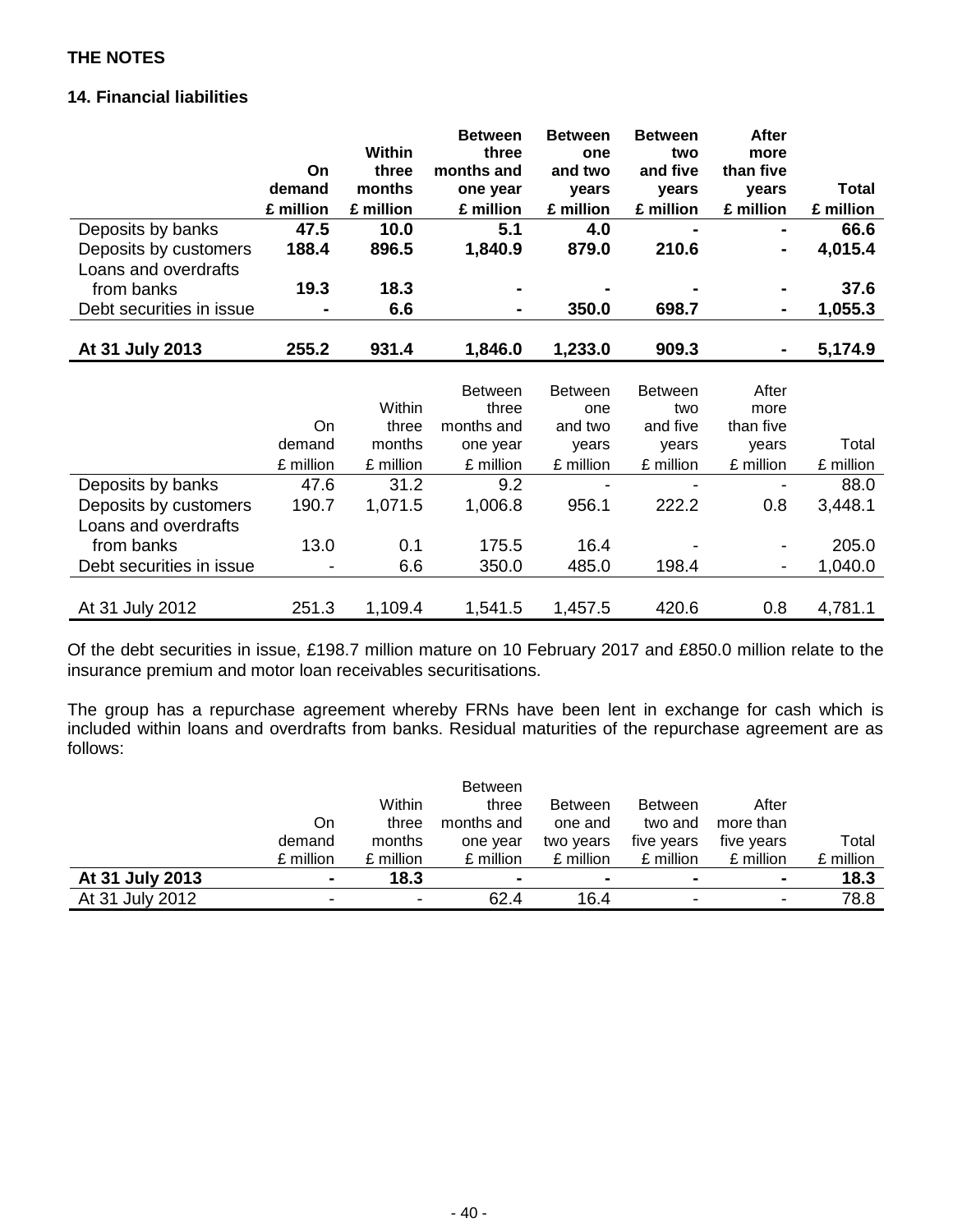### **15. Capital management**

The group's capital ratios remained strong with a core tier 1 capital ratio of 13.3% (31 July 2012: 12.8%) and a total capital ratio of 14.7% (31 July 2012: 14.5%). The capital ratios increased reflecting an increase in regulatory capital with a more modest increase in risk weighted assets. Core tier 1 capital, tier 1 capital and total regulatory capital increased during the year due to an increase in retained earnings and other reserves. Risk weighted assets increased largely as a result of growth in the loan book which was partly offset by a reduction in notional risk weighted assets for operational risk reflecting lower trading activity in Securities in recent years.

The composition of capital remained stable with 90.6% (31 July 2012: 88.3%) of the total capital consisting of core tier 1 capital.

|                                                      | 31 July   | 31 July   |
|------------------------------------------------------|-----------|-----------|
|                                                      | 2013      | 2012      |
| Core tier 1 capital                                  | £ million | £ million |
| Called up share capital                              | 37.7      | 37.6      |
| Share premium account                                | 283.7     | 283.4     |
| Retained earnings and other reserves                 | 541.9     | 483.5     |
| Non-controlling interests                            | 3.7       | 3.7       |
| Deductions from core tier 1 capital                  |           |           |
| Intangible assets                                    | (141.6)   | (139.7)   |
| Goodwill in associate                                |           | (8.1)     |
| Investment in own shares                             | (33.9)    | (39.6)    |
|                                                      |           |           |
| Core tier 1 capital                                  | 691.5     | 620.8     |
| Deductions from tier 1 capital                       |           |           |
| 50% of material holdings                             | (6.2)     |           |
|                                                      |           |           |
| <b>Tier 1 capital</b>                                | 685.3     | 620.8     |
|                                                      |           |           |
| <b>Tier 2 capital</b>                                |           |           |
| Subordinated debt                                    | 75.0      | 75.0      |
| Unrealised gains on available for sale equity shares | 9.1       | 7.3       |
| <b>Deductions from tier 2 capital</b>                |           |           |
| 50% of material holdings                             | (6.1)     |           |
|                                                      |           |           |
| <b>Tier 2 capital</b>                                | 78.0      | 82.3      |
|                                                      |           |           |
| Deductions from total of tier 1 and tier 2 capital   |           |           |
| Other regulatory adjustments                         | (0.4)     | (0.2)     |
| <b>Total regulatory capital</b>                      | 762.9     | 702.9     |
|                                                      |           |           |
| Risk weighted assets (notional) - unaudited          |           |           |
| Credit and counterparty risk                         | 4,370.5   | 3,973.4   |
| Operational risk <sup>1</sup>                        | 679.1     | 745.3     |
| Market risk <sup>1</sup>                             | 138.9     | 141.0     |
|                                                      |           |           |
|                                                      | 5,188.5   | 4,859.7   |
|                                                      |           |           |
| Core tier 1 capital ratio                            | 13.3%     | 12.8%     |
| Total capital ratio                                  | 14.7%     | 14.5%     |

1 Operational and market risk include a notional adjustment at 8% in order to determine notional risk weighted assets.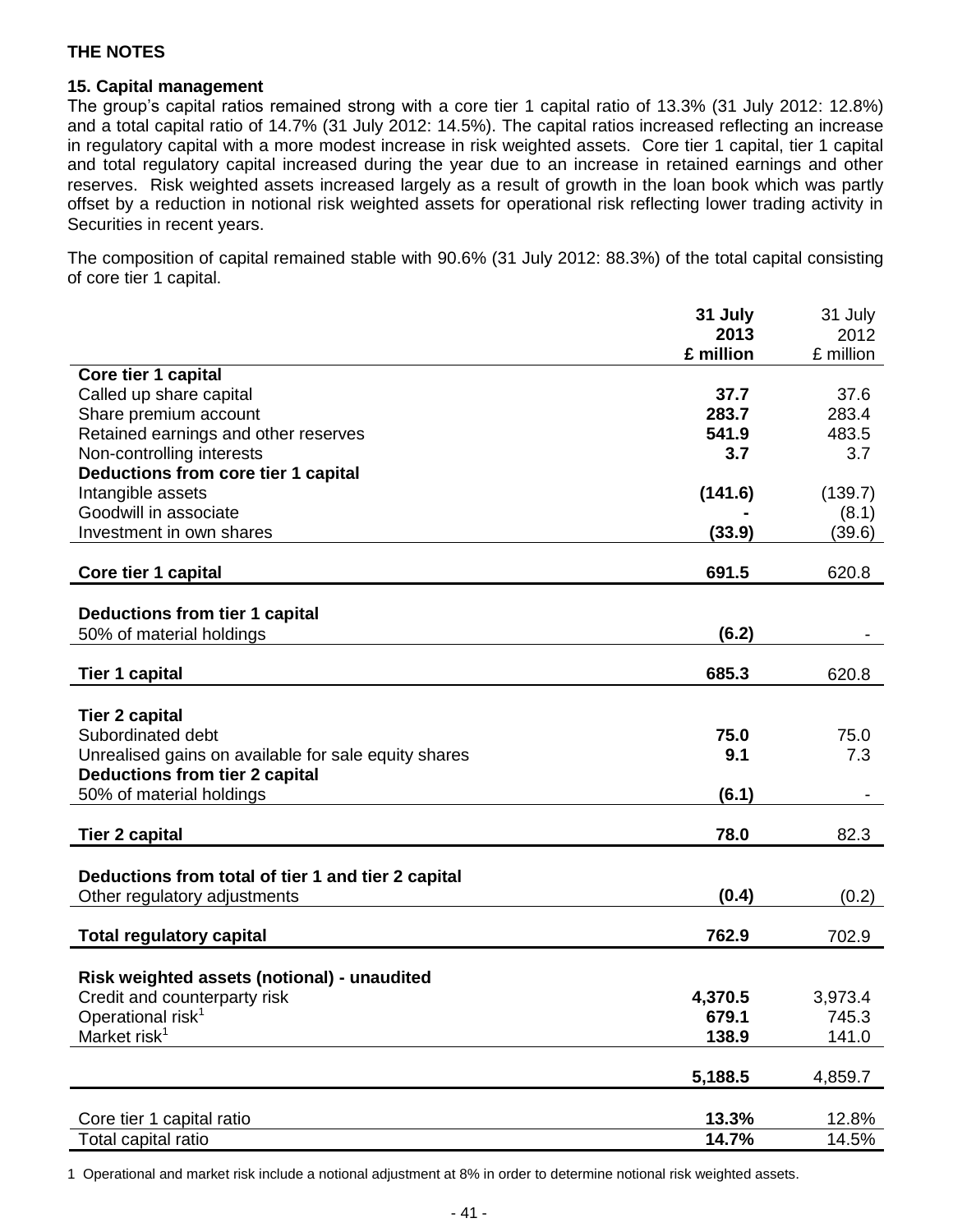### **15. Capital management** continued

The following table shows a reconciliation between equity and core tier 1 capital after deductions:

|                                                        | 31 July   | 31 July   |
|--------------------------------------------------------|-----------|-----------|
|                                                        | 2013      | 2012      |
|                                                        | £ million | £ million |
| Equity                                                 | 840.5     | 769.8     |
| Regulatory deductions from equity:                     |           |           |
| Intangible assets                                      | (141.6)   | (139.7)   |
| Goodwill in associate                                  |           | (8.1)     |
| Other reserves not recognised for core tier 1 capital: |           |           |
| Cash flow hedging reserve                              | 1.7       | 5.3       |
| Available for sale movements reserve                   | (9.1)     | (6.5)     |
|                                                        |           |           |
| Core tier 1 capital                                    | 691.5     | 620.8     |

#### **16. Investment in Mako**

|                                   | 31 July   | 31 July   |
|-----------------------------------|-----------|-----------|
|                                   | 2013      | 2012      |
|                                   | £ million | £ million |
| At 1 August                       | 21.8      | 33.4      |
| Share of profit before tax        | 1.2       | 9.8       |
| Share of tax                      | (0.3)     | (2.6)     |
| Share of profit after tax         | 0.9       | 7.2       |
| Dividends paid                    |           | (8.7)     |
| <b>Disposals</b>                  | (1.7)     | (11.3)    |
| Foreign exchange revaluation      | (0.4)     | 1.2       |
| Revaluation                       | (8.3)     |           |
| Reclassification to equity shares | (12.3)    |           |
|                                   |           |           |
|                                   | (21.8)    | (11.6)    |
|                                   |           |           |
| At 31 July                        |           | 21.8      |

On 16 September 2011, the group announced the phased sale of its then 49.9% investment in Mako. On 31 January 2013, Mako fulfilled the requirements of IFRS 5 to be classified as "held for sale" as it was considered highly probable that within the next year Mako would no longer meet the significant influence criteria under IAS 28. As a result, the group ceased to report its share of profit from associate from 1 February 2013. On 30 April 2013, the third phase of disposal completed reducing our shareholding from 27.3% to 21.3% resulting in the loss of significant influence as the group was deemed to no longer actively participate in Mako's policy decisions. This disposal resulted in the reclassification of Mako to an available for sale equity investment. On reclassification the group recorded exceptional income of £1.6 million, reflecting £7.4 million realised foreign exchange gains and £2.5 million dividend income offset by an £8.3 million revaluation adjustment. In August 2013 a further disposal reduced the group's shareholding to 16.3%. See notes 3 and 9 for further details.

Mako's year end is 31 December which is different to that of the group, therefore the unaudited management accounts of Mako have formed the basis of the financial information used in determining the group's share of the profits to 31 January 2013. At 31 July 2013 Mako owes £nil (31 July 2012: £nil) to the group. The group's share of Mako's revenue in the period to 31 January 2013, while an associate, amounted to £6.0 million (2012: £18.0 million). The group's share of Mako's assets and liabilities at 31 July 2013 amounted to £nil (31 July 2012: £31.0 million) and £nil (31 July 2012: £17.3 million) respectively following Mako's reclassification to an available for sale equity investment.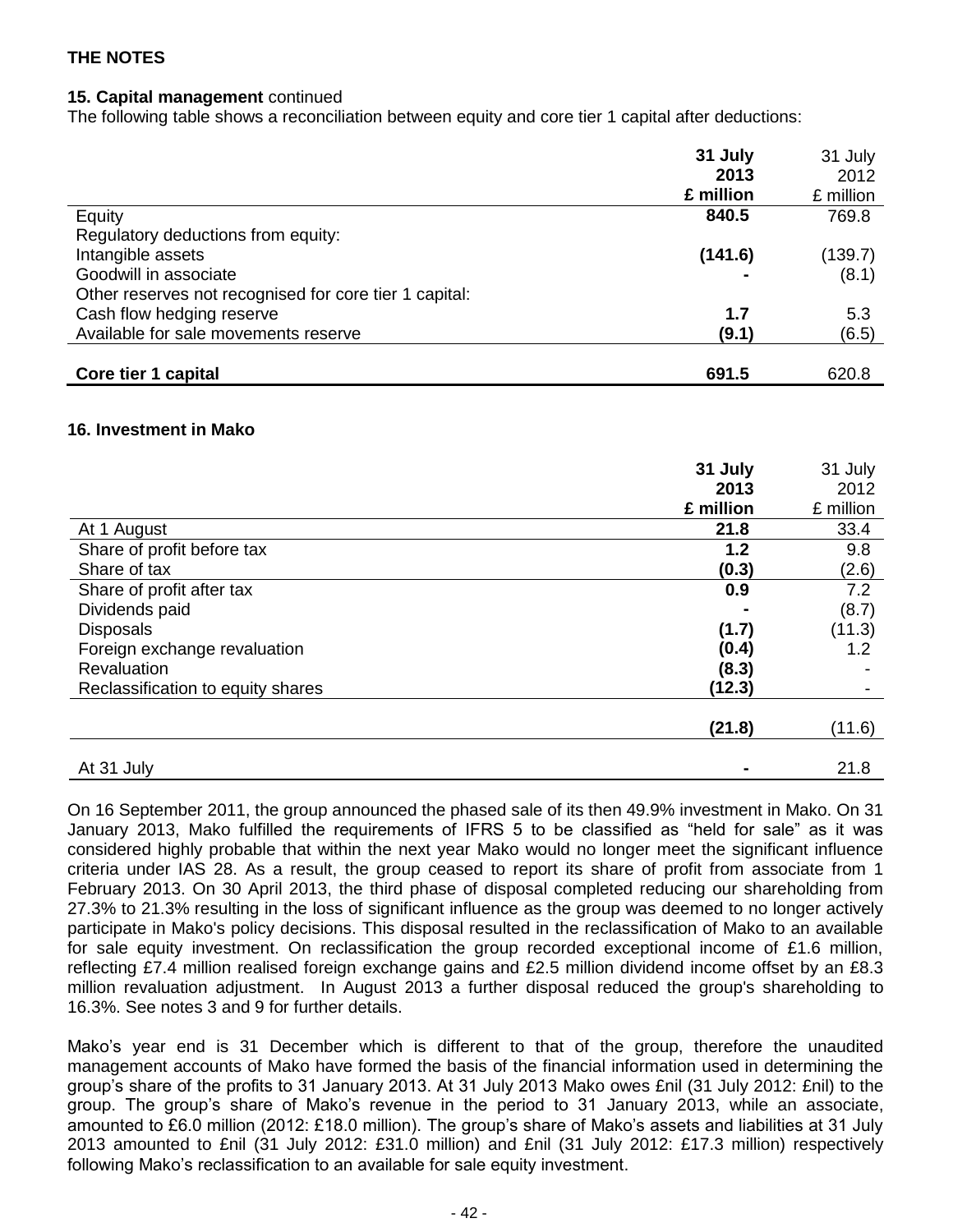## **17. Consolidated cash flow statement reconciliation**

|                                                                                                                                                                                                                                                                        | 31 July<br>2013<br>£ million | 31 July<br>2012<br>£ million |
|------------------------------------------------------------------------------------------------------------------------------------------------------------------------------------------------------------------------------------------------------------------------|------------------------------|------------------------------|
| (a) Reconciliation of operating profit before tax to net cash inflow from<br>operating activities                                                                                                                                                                      |                              |                              |
| Operating profit on ordinary activities before tax<br>Tax paid                                                                                                                                                                                                         | 163.1<br>(36.0)              | 134.9<br>(46.2)              |
| Depreciation and amortisation<br>(Increase)/decrease in:                                                                                                                                                                                                               | 28.1                         | 24.3                         |
| Interest receivable and prepaid expenses<br>Net settlement balances and trading positions                                                                                                                                                                              | (3.3)<br>(3.8)               | 9.4<br>45.5                  |
| Net money broker loans against stock advanced<br>Increase/(decrease) in interest payable and accrued expenses                                                                                                                                                          | (3.2)<br>12.8                | (20.8)<br>(36.4)             |
| Net cash inflow from trading activities<br>Decrease/(increase) in:                                                                                                                                                                                                     | 157.7                        | 110.7                        |
| Loans and advances to banks not repayable on demand<br>Loans and advances to customers                                                                                                                                                                                 | 0.9<br>(519.7)               | (8.2)<br>(690.6)             |
| Floating rate notes classified as available for sale<br>Debt securities held for liquidity                                                                                                                                                                             | 92.2<br>50.0                 | 176.0<br>614.0               |
| Other assets less other liabilities<br>(Decrease)/increase in:                                                                                                                                                                                                         | 47.3                         | (13.7)                       |
| Deposits by banks<br>Deposits by customers                                                                                                                                                                                                                             | (21.4)<br>567.3              | (104.8)<br>277.6             |
| Loans and overdrafts from banks<br>Net cash inflow from operating activities                                                                                                                                                                                           | (167.4)<br>206.9             | (297.6)<br>63.4              |
| (b) Analysis of net cash outflow in respect of the purchase of subsidiaries<br>and non-controlling interest<br>Cash consideration in respect of current year purchases<br>Loan stock redemptions and deferred consideration paid in respect of<br>prior year purchases | (5.0)                        | (4.1)<br>(1.0)               |
|                                                                                                                                                                                                                                                                        | (5.0)                        | (5.1)                        |
| (c) Analysis of net cash inflow in respect of the sale of subsidiaries<br>and Mako                                                                                                                                                                                     |                              |                              |
| Cash consideration received                                                                                                                                                                                                                                            | 4.8                          | 12.6                         |
| (d) Analysis of changes in financing activities<br>Share capital (including premium) and subordinated loan capital <sup>1</sup> :                                                                                                                                      |                              |                              |
| Opening balance<br>Shares issued for cash                                                                                                                                                                                                                              | 396.0<br>0.4                 | 395.6<br>0.4                 |
| <b>Closing balance</b>                                                                                                                                                                                                                                                 | 396.4                        | 396.0                        |
| (e) Analysis of cash and cash equivalents <sup>2</sup>                                                                                                                                                                                                                 |                              |                              |
| Cash and balances at central banks<br>Loans and advances to banks repayable on demand<br>Certificates of deposit                                                                                                                                                       | 929.1<br>78.2<br>10.1        | 703.3<br>94.7<br>130.3       |
|                                                                                                                                                                                                                                                                        | 1,017.4                      | 928.3                        |

2 Excludes Bank of England cash reserve account and amounts held as collateral.